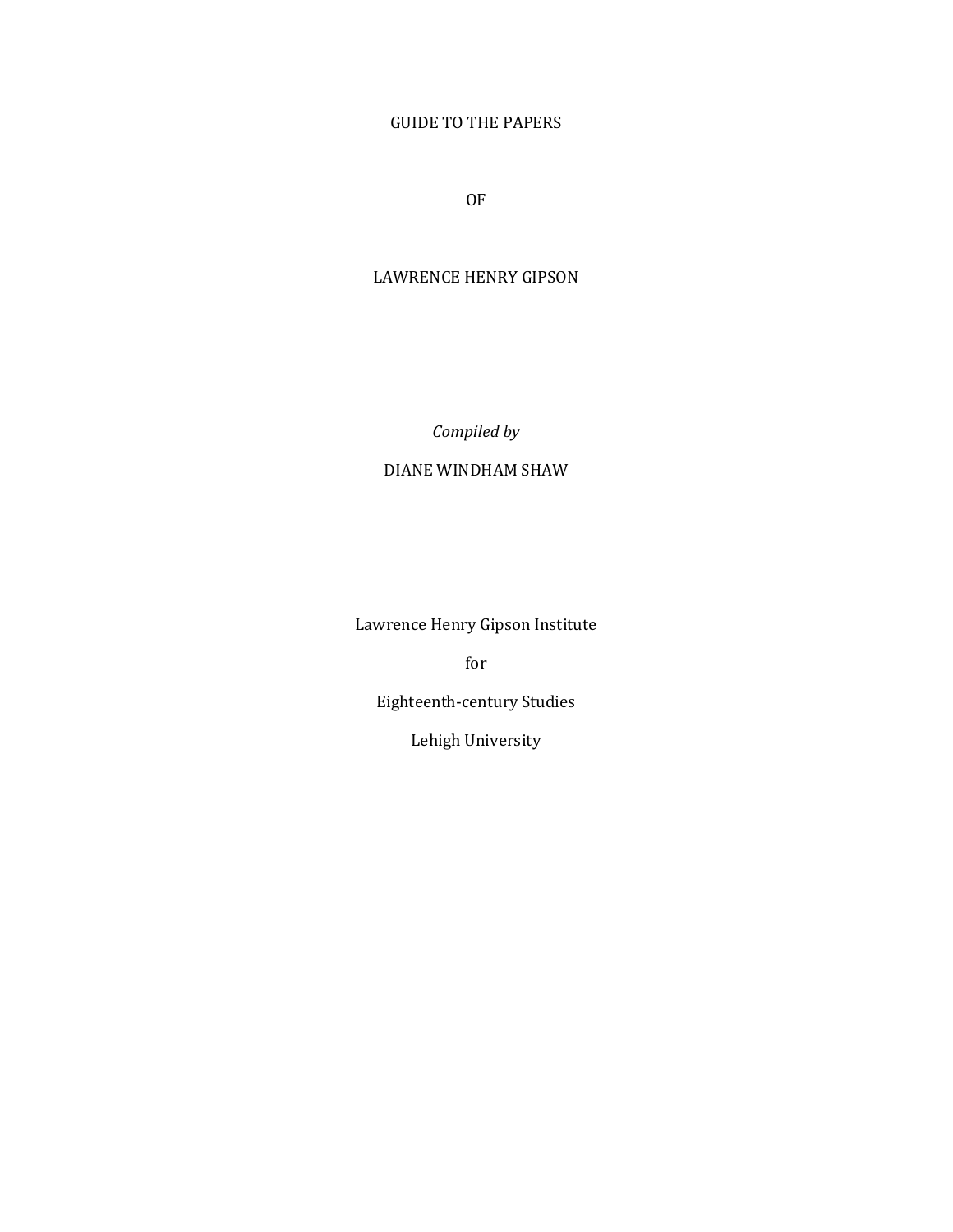#### PREFACE

When Lawrence Henry Gipson died in 1971, he left his entire estate, including his personal and professional papers, to Lehigh University. With resources from the estate, Lehigh established the Lawrence Henry Gipson Institute for Eighteenth-Century Studies in 1972 as a memorial to its best-known scholar and one of America's most noted historians. The chief aim of the Gipson Institute is to promote understanding of the Eighteenth century from a variety of disciplinary perspectives. To this end, the Institute holds annual symposia, awards research grants and Fellowships, and sponsors other programs in eighteenth-century studies.

In 1983, the Institute's council made available funds for processing of the Gipson Papers and preparation of this Guide. The papers (103 Boxes and 8 oversized drawers) have been arranged into five series, reflecting the major types of materials contained in the collection. The Guide provides descriptive summaries of the contents of each of the five Series, and box and folder inventories for Series I, II, III, and V. A biographical sketch of Gipson, a general analysis of the arrangement preface the series descriptions and inventories. At the end of the Guide are indexes to prominent correspondents and major subjects represented in the papers.

The Gipson Papers will be open, by appointment, for research beginning in January, 1985. Access to the papers by qualified researchers is unrestricted, with the exception of certain materials in Series IV. For further information, see the description for Series IV. The papers are currently housed in the office of the Gipson Institute in Maginnes Hall; however, it is anticipated that they will be moved to the Linderman Library during 1986. Inquiries prior to 1987 should be addressed to the Lawrence Henry Gipson Institute for Eighteenth-Century Studies, Maginnes Hall 9, Lehigh University, Bethlehem, Pennsylvania 18015. Beginning in 1987, letters should be directed to the Linderman Library 30, Lehigh University, Bethlehem, Pennsylvania 18015.

As is often the case in preparing a guide of this kind, the archivist had assistance and support from many quarters. I would like to acknowledge the contributions of two of Gipson's research associates: Jean Stauffer Hudson, for her extensive preliminary organization of the materials in Series IV; and Jere Knight, for her unique insights into Gipson's life and work. I would also like to thank a number of my Lehigh colleagues for their advice and assistance: Lawrence Leder, Berry G. Richards, William G. Shade, W. Ross Yates, and especially, James S. Saeger, director of this project.

> Diane Windham Shaw Bethlehem, Pennsylvania August 3, 1984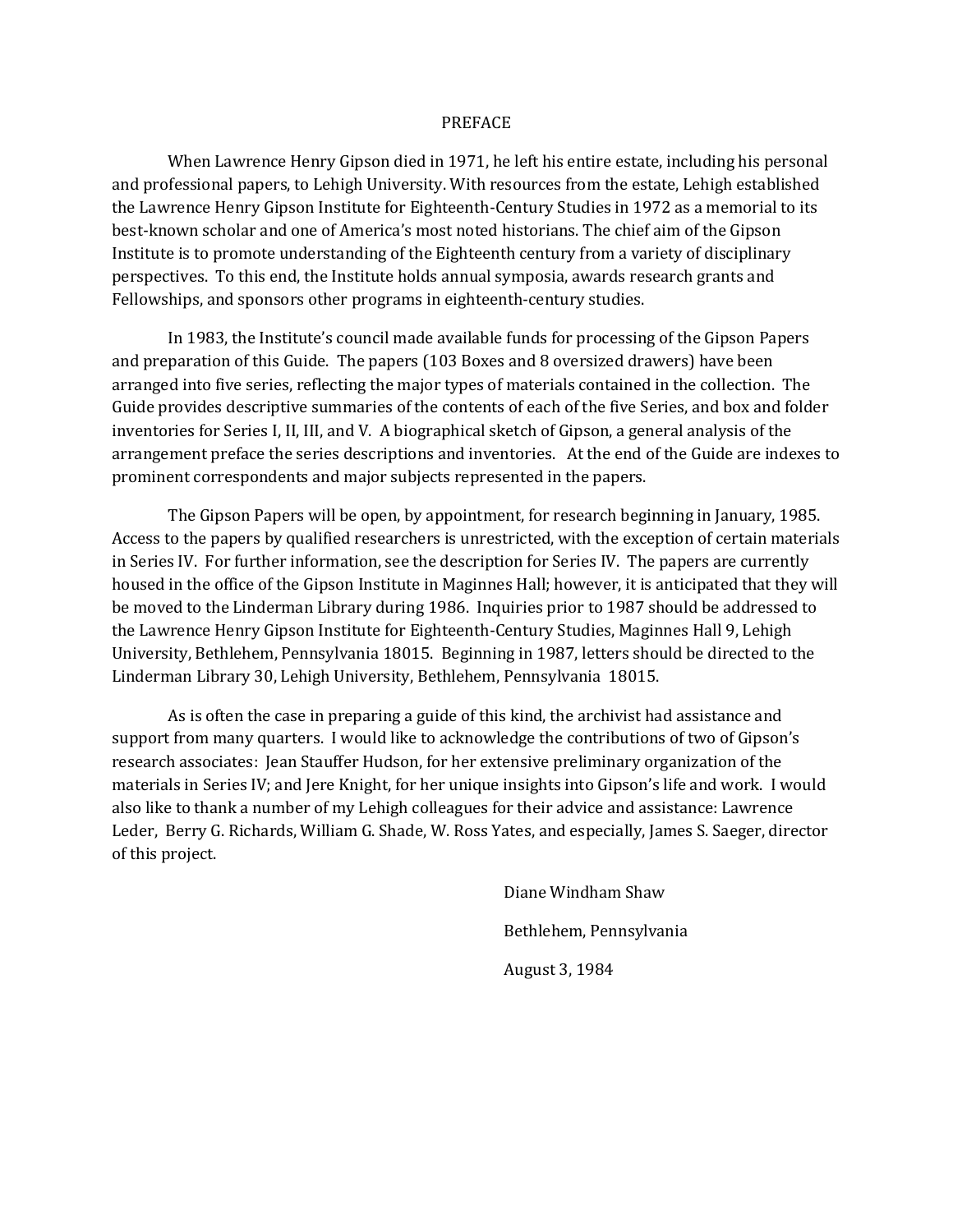# TABLE OF CONTENTS

| <b>BIOGRAPHICAL SKETCH</b>                 | 1  |  |  |
|--------------------------------------------|----|--|--|
| <b>SCOPE AND CONTENT NOTE</b>              | 3  |  |  |
| <b>GUIDE TO SERIES ARRANGEMENT</b>         | 5  |  |  |
| <b>SERIES DESCRIPTIONS AND INVENTORIES</b> |    |  |  |
| SERIES I. GENERAL CORRESPONDENCE           | 6  |  |  |
| SERIES II. SUBJECT FILES                   | 15 |  |  |
| <b>SERIES III. WRITINGS</b>                | 24 |  |  |
| SERIES IV. SOURCE MATERIALS                | 35 |  |  |
| SERIES V. PERSONAL AND FAMILY PAPERS       | 36 |  |  |
| <b>INDEX TO CORRESPONDENTS</b>             | 47 |  |  |
| <b>INDEX TO SUBJECTS</b>                   | 55 |  |  |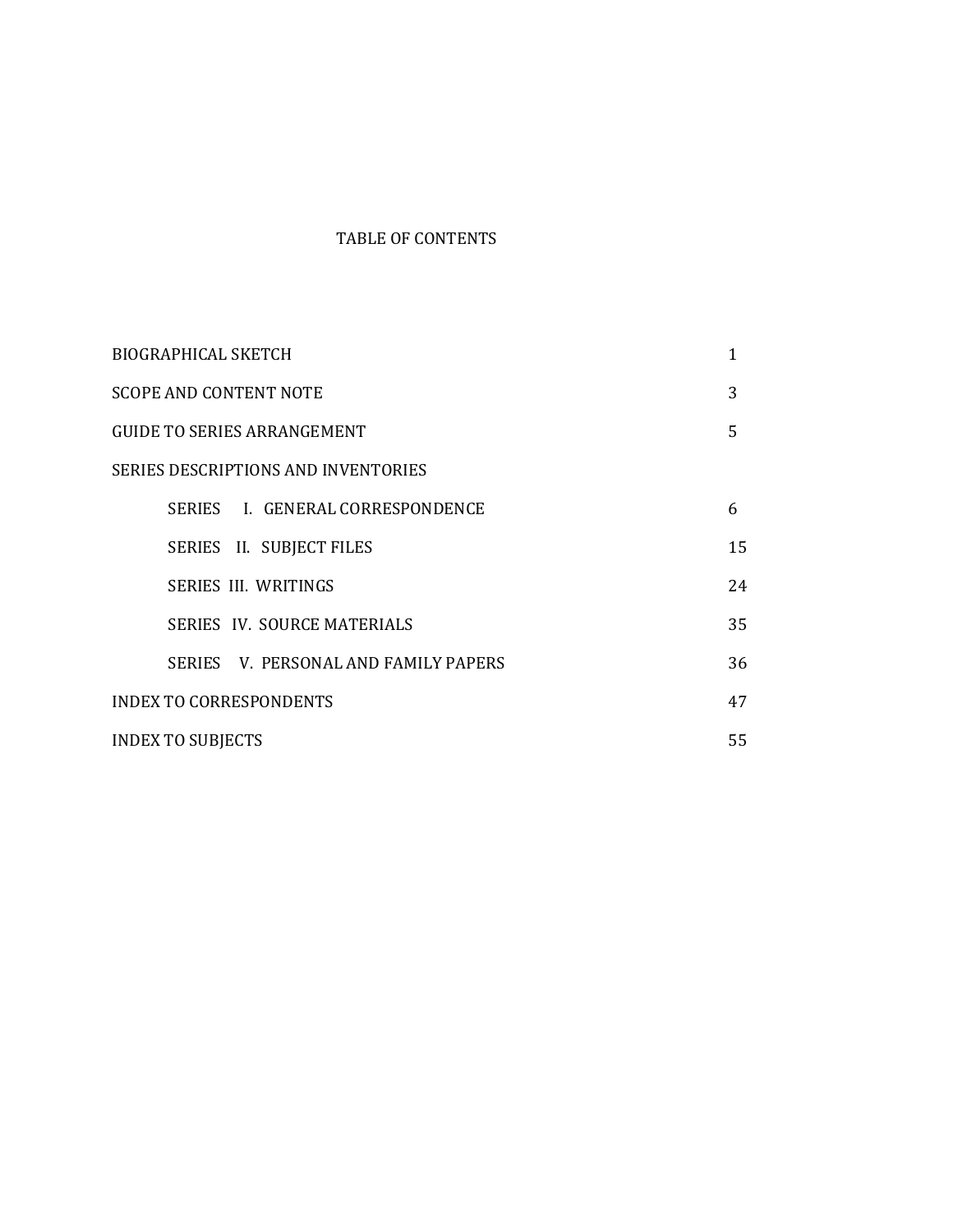#### BIOGRAPHICAL SKETCH

Lawrence Henry Gipson was born in Greeley, Colorado, on December 7, 1880. He was the son of Albert Eugene Gipson, a lawyer and newspaper editor, and Lina Maria (West) Gipson. The Gipson family lived in various places in Colorado and Idaho before settling in Caldwell, Idaho, in 1893. Young Gipson worked as a stagecoach driver and printer's "devil" at the Caldwell Tribune and attended classes at the Academy of the College of Idaho. In 1899, he entered the University of Idaho in Moscow, and received his B.A. degree in 1903. The following academic year, he served as an instructor of history and economics at the University of Idaho.

In 1904, Gipson was selected as Idaho's first Rhodes Scholar. He attended Lincoln College of Oxford University and received the B.A. degree in 1907. On his return from England, Gipson taught history and coached debate at the College of Idaho in Caldwell from 1907 to 1910. He spent the academic year, 1910-1911, at Yale University as a Farnham Fellow in history. In 1911, he accepted a teaching appointment in the Department of History and Political Science at Wabash College in Crawfordsville, Indiana, where, with the exception of the year, 1917-1918, he remained until 1924. Gipson continued his graduate studies at the University of Chicago during the summers of 1912- 1915, and spent the summer of 1917 in military service at Fort Benjamin Harrison in Indianapolis.

In 1917-1918, Gipson returned to Yale to complete his graduate work, receiving the Ph.D. degree in 1918 at the age of thirty-seven. While at Yale, he studied under Charles McLean Andrews, and, against Andrews wishes selected a study of Connecticut loyalist, Jared Ingersoll, as his dissertation topic. The dissertation was subsequently published as *Jared Ingersoll: A Study in* American Loyalism in Relation to British Colonial Government by Yale University Press in 1920, and was awarded the Justin Winsor Prize by the American Historical Association in 1921.

After his graduation from Yale, Gipson began to formulate plans for a more comprehensive study of the period covered by the Ingersoll biography. His initial intention was to examine in detail the whole of the British Empire for the dozen years preceding the American Revolution. Realizing the need to be closer to the primary research collections for such a study, Gipson accepted the post of head of the Department of History and Government at Lehigh University in Bethlehem, Pennsylvania, in 1924. He continued in this position until 1946, when he was appointed research professor of history. He spent the academic year, 1951-1952, in England as the Harold Vyvyan Harmsworth Professor of American History at Oxford University. Upon his return to Lehigh, he was made professor emeritus of history.

During his early years at Lehigh, Gipson embarked upon the project that was to become his life's work—a history of the British Empire before the American Revolution. Pushing back the time-frame of his original plan from 1763 to 1748, Gipson spent ten years on the first three volumes. Entitled, Provincial Characteristics and Sectional Tendencies in the Era Preceding the American Crisis (1748-1754), the volumes were published in 1936 by Caxton Printers, Gipson's brother's publishing concern in Caldwell, Idaho. In 1938, Alfred A. Knopf assumed publication of the series, issuing Volumes IV and V, Zones of International Friction (1748-1754), in 1939 and 1942, and Volumes VI-VIII, The Great War for the Empire (1754- 1763), between 1946 and 1954. In the 1950's, Gipson received substantial grants from the Rockefeller Foundation for the project,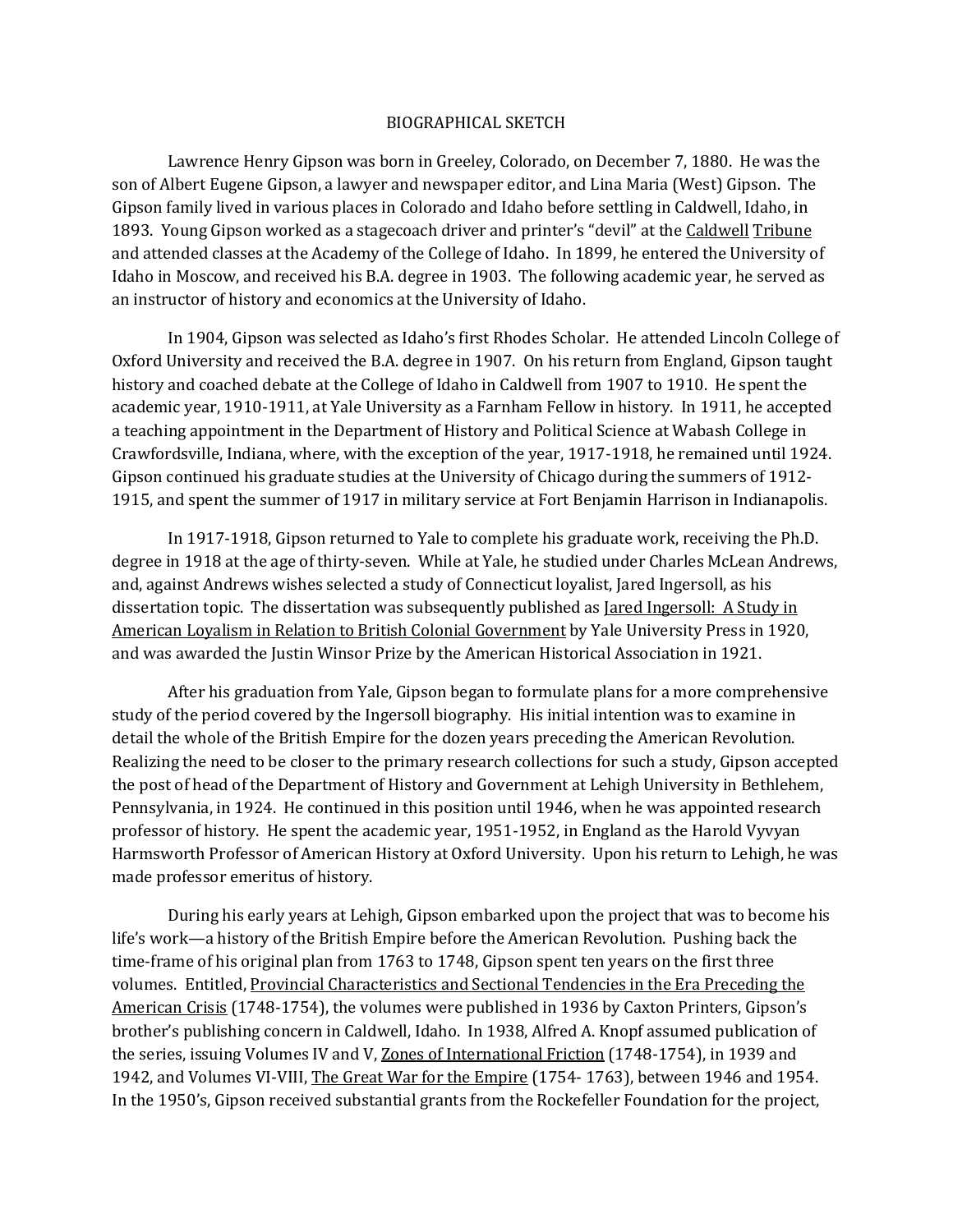and in the 1960's, Lehigh University subsidized the series. Volumes IX-XIII, The Triumphant Empire (1763-1776), were published by Knopf between 1956 and 1967, and Volume XIV,  $\overline{A}$ Bibliographical Guide to the History of the British Empire, appeared in 1969. The series was brought to a close with the publication of Volume XV, A Guide to Manuscripts Relating to the History of the British Empire, in 1970.

In addition to the British Empire Series and Jared Ingersoll, Gipson wrote three other books: The Moravian Indian Mission on White River (1938), Lewis Evans (1939), and The Coming of the Revolution, 1763-1775 (1954). He was also the author of numerous articles and reviews.

Gipson was active in many professional organizations. He served as president of the Pennsylvania Historical Association from 1939 to 1942, founded the Conference on Early American Studies in 1955, and was president of the Conference on British Studies from 1959 to 1961. He was a member of the Board of Editors of the American Historical Review and the Council of the Institute of Early American History and culture, and was Honorary Consultant to the Library of Congress in American colonial history from 1965 to 1967.

Gipson received several major awards for his British Empire Series, among them the Loubat Prize in 1948 for Volumes I-VI, the Bancroft Prize in 1950 for Volume VII, and the Pulitzer Prize in 1962 for Volume X. He was also the recipient of honorary degrees from Temple University (1947), Lehigh University (1951), the University of Idaho (1953), Yale University (1955), Kenyon College (1961), Moravian College (1962), Wabash College (1963), and the College of Idaho (1969). He was made an honorary fellow of Lincoln College, Oxford University, in 1965.

He was married on October 8, 1909, to Jeannette Reed of Sioux City, Iowa, a teacher and artist. Gipson died on September 26, 1971 at the age of ninety. He is buried in Caldwell, Idaho.

Further biographical information on Gipson can be found in his unpublished memoirs, completed in 1968 (Boxes 90-91); and in Lawrence H. Gipson: Four Dimensions (Lehigh University, 1969), which also contains a bibliography of his writings (Box 101, Folder 6).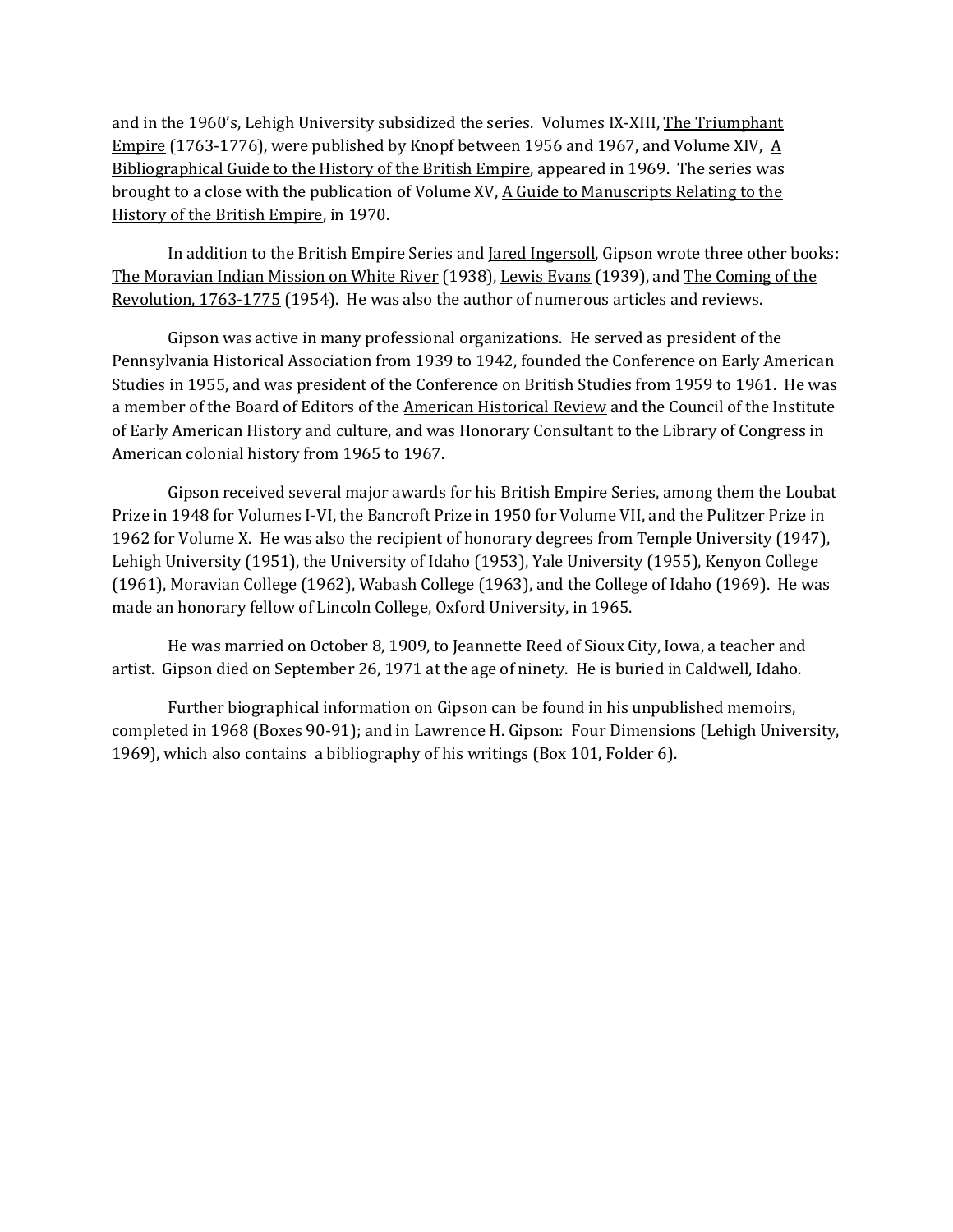### SCOPE AND CONTENT NOTE

The Gipson Papers (1881-1971) contain correspondence, writings, photographs, clippings, and memorabilia reflecting almost every facet of Gipson's long life and career. The earlier item is a tintype of Gipson as a baby in 1881 and the latest items are letters written shortly before his death in 1971. The collection also includes original research documents dating from 1781 and family papers dating from 1849. There are a few post-1971 items, mainly relating to the Gipson Institute.

The papers (103 boxes, 8 drawers—45 linear feet) are divided into five series. Series I-III document Gipson's professional career. Included are correspondence relating to his academic activities (Series I—12 boxes); subject files on the various organizations and institutions with which he was affiliated (Series II—15 boxes); and files relating to his scholarly publications and other professional writings (Series III—20 boxes).

Much of the material in Series I-III concerns the British Empire Series. Gipson's research activities, efforts to locate funding, dealings with his publishers, and reactions to his reviews are all covered by these files. Of particular interest are the responses he received to his original outline of the series in 1926 from the most-noted historians of that day.

Gipson's nearly fifty-year association with Lehigh University is also well-documented by these files. Correspondence is especially extensive for the period, 1928-1946, when Gipson was actively involved in the life of the University. Other materials concern Lehigh's support of the British Empire project and the history of the University Gipson was writing at the time of his death in 1971.

Series I-III also contain substantial material relating to his association with Oxford University as a member of the first class of Rhodes Scholars in 1904 and as Harmsworth Professor of American History in 1951-1952. Additional items, including his journals and letters home for 1904-1907 and 1951-1952, are located in Series V. There is relatively little material relating to his graduate work at Yale in 1910-1911 and 1917-1918, or to his years at Wabash College, 1911-1924.

Gipson's membership in numerous professional associations and his service in an advisory capacity to various organizations, journals, and editing and publication projects are also covered by the papers. Particularly extensive are materials relating to the Conference on British Studies, the Conference on Early American History, and the Pennsylvania Historical Association. Other items concern the many awards and honors he received during the course of his career.

Gipson maintained close ties to a number of his fellow scholars, often corresponding with them on matters of historiographical interest. Frequent correspondents in Series I-III include: Charles McLean Andrews, Arthur C. Bining, Julian P. Boyd, J. Bartlet Brebner, Alfred LeRoy Burt, Leonard Labaree, Richard B. Morris, Roy F. Nichols, Max Savelle, and Thomas J. Wertenbaker. Additional correspondents are listed in the index to this guide.

The largest series in the Gipson Papers, Series IV (34 boxes, 7 drawers), tontains the extensive collection of research materials gathered by Gipson for his British Empire Series. Included are transcripts, Photostats, and microfilm of documents from more than thirty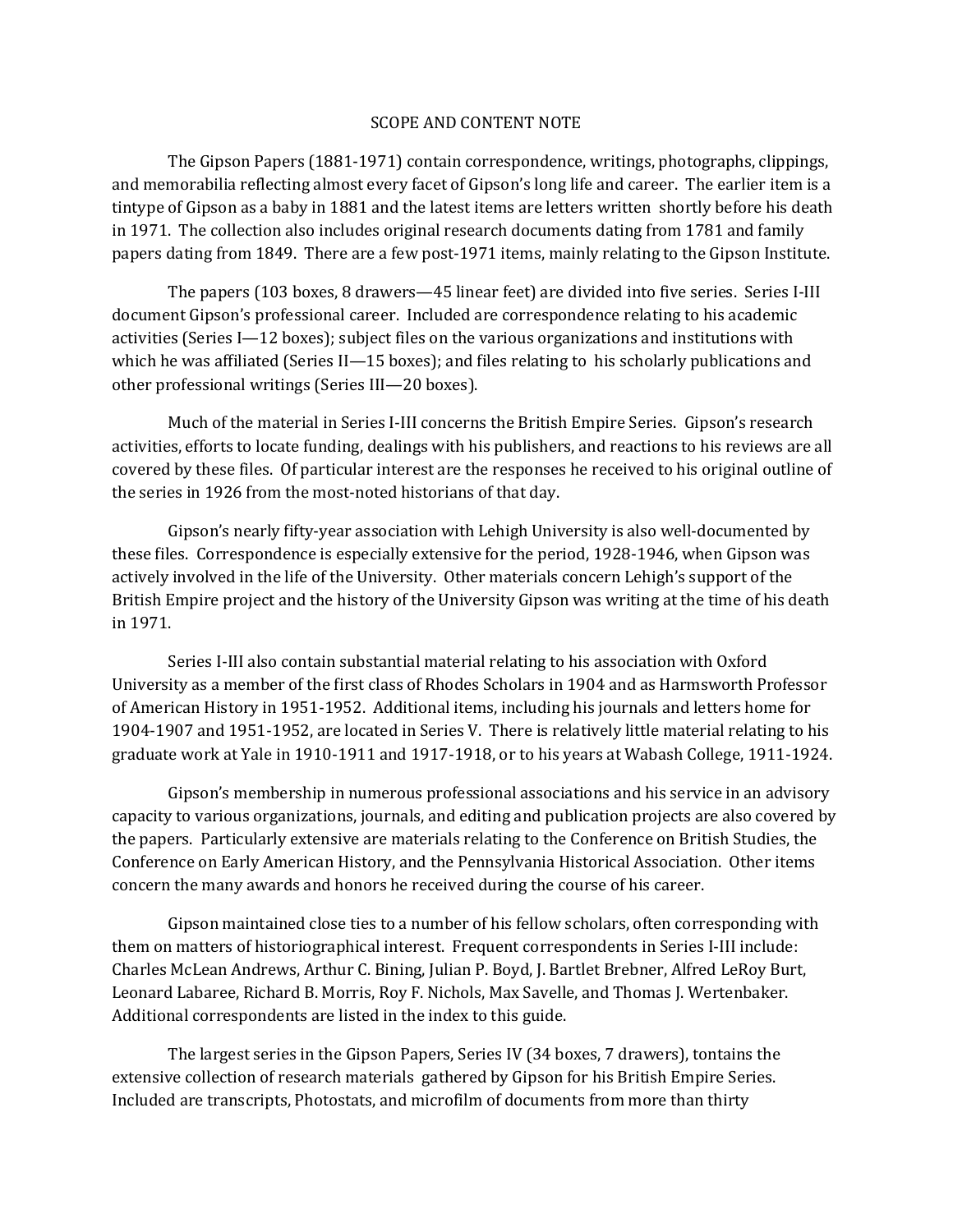repositories in North America and Europe. Series IV also contains two collections of original materials—the William Graham Papers (1781-1793) and the Henry Ingersoll Papers (1806-1810).

Gipson's personal papers are contained in Series V (22 boxes, 1 drawer). They include correspondence, primarily with his wife Jeannette; journals; memoirs; photographs; clippings; and memorabilia. A number of the papers in this series relate to Gipson's large and active family in Caldwell, Idaho. Materials concern his sister Ruth Gipson Plowhead, a published writer of children's books; his brother James H. Gipson, president of Caxton Printers; and his sister Alice, also a Yale Ph.D. and Academic Dean at Lindenwood College, St. Charles, Missouri. There are other materials concerning Gipson's grandfather, Henry T. West, who was one of the pioneer citizens of Greeley, Colorado.

From 1904 through the 1960's, members of Gipson's immediate family circulated a "chainletter" recording their various activities. At the urging of Carl Van Doren and Julian P. Boyd, the family agreed to place the letters in the Library of American Civilization at Princeton University. In addition to the family collection at Princeton, there is a collection of Ruth Gipson Plowhead manuscripts at the University of Oregon Library. Gipson also donated copies of his correspondence with Charles McLean Andrews to Yale University in 1950, and with James Truslow Adams to Columbia University in 1953.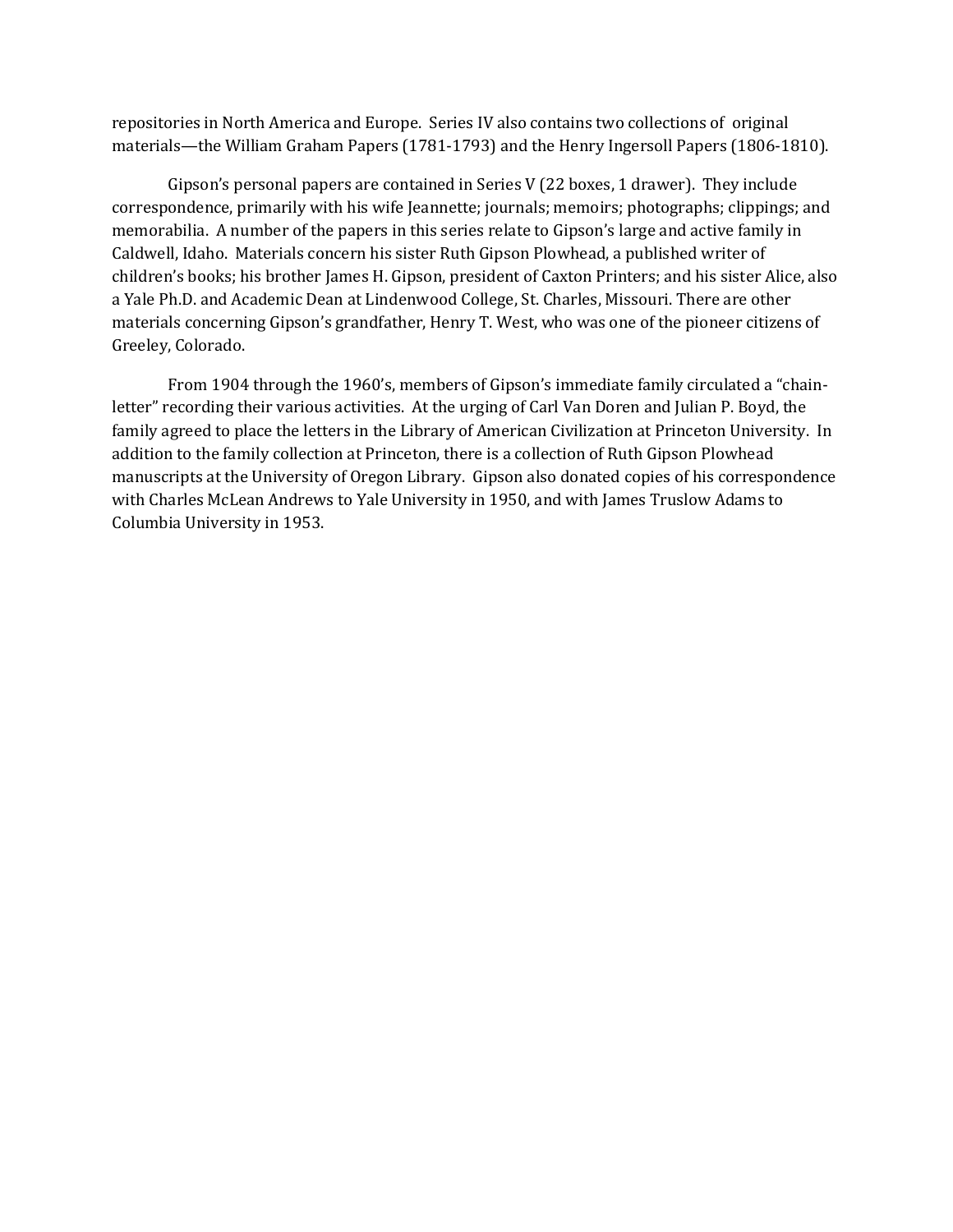### GUIDE TO SERIES ARRANGEMENT

- I. General Correspondence (Boxes 1-12)
	- 1. Chronological File (Boxes 1-7)
	- 2. Alphabetical File (Boxes 8-12)
- II. Subject Files (Boxes 13-27)
- III. Writings (Boxes 28-47)
	- 1. British Empire Series (Boxes 28-34)
	- 2. Monographs (Boxes 35-36)
	- 3. Articles (Boxes 37-40)
	- 4. Reviews (Box 41)
	- 5. Speeches (Box 42)
	- 6. Unpublished Writings (Boxes 43-45)
	- 7. Course Lectures, Outlines, and Notes (Boxes 46-47)
- IV. Source Materials (Boxes 48-81, Drawers 1-7)
	- 1. Original Documents (Box 48)
	- 2. Copies of Documents (Boxes 49-79), Drawers 1-2)
	- 3. Maps and Illustrations (Boxes 80-81, Drawers 3-4)
	- 4. Microfilm (Drawers 5-7)
	- 5. Card Files (Drawer 7)
- V. Personal and Family Papers (Boxes 82-103, Drawer 8)
	- 1. Personal Correspondence (Boxes 82-88)
	- 2. Personal Writings (Boxes 89-93)
	- 3. Photographs (Boxes 94-97, Drawer 8)
	- 4. Clippings (Box 98)
	- 5. Memorabilia (Boxes 99-100, Drawer 8)
	- 6. Biographical Data and financial and Legal Papers (Box 101)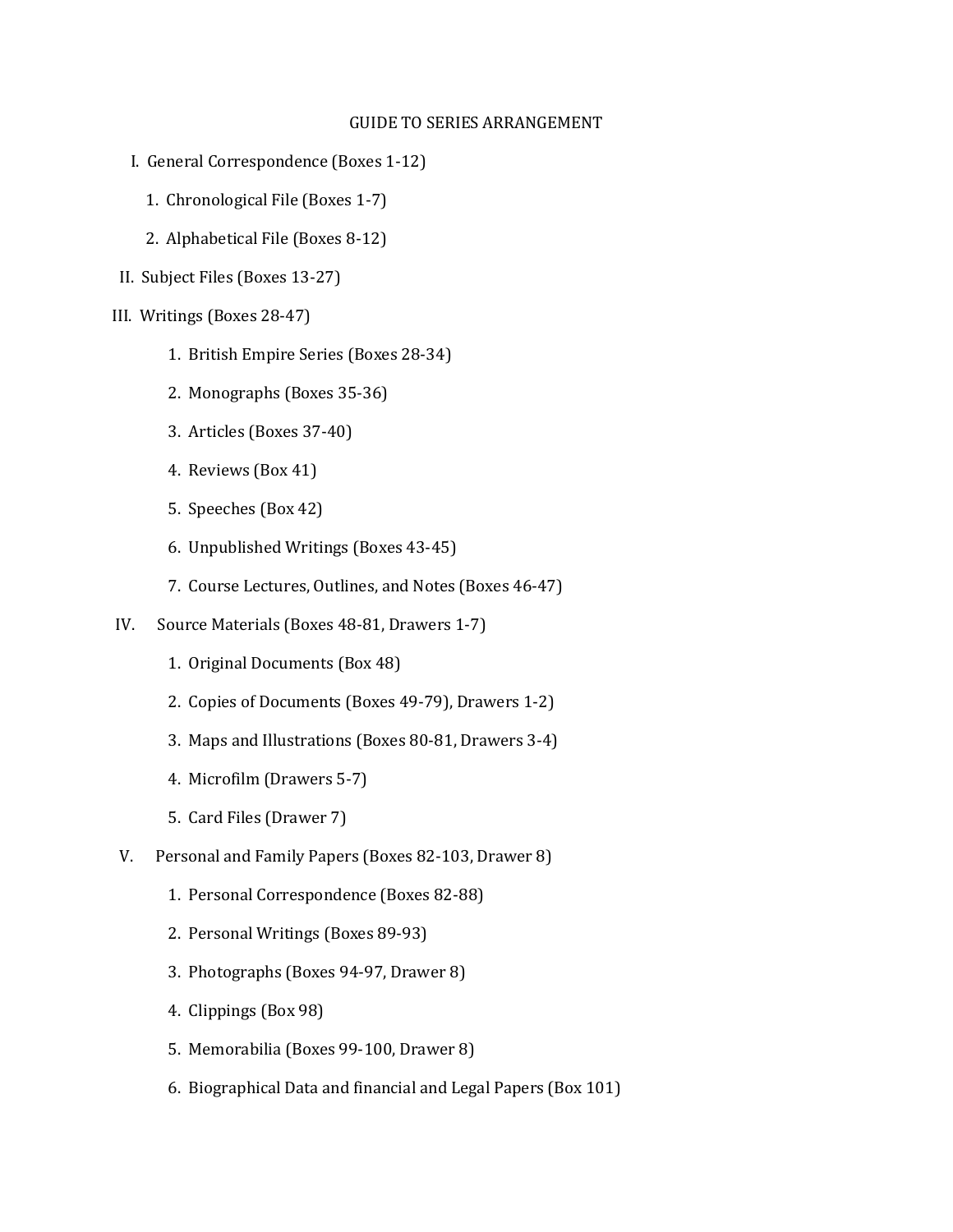7. Family Papers (Boxes 102-103)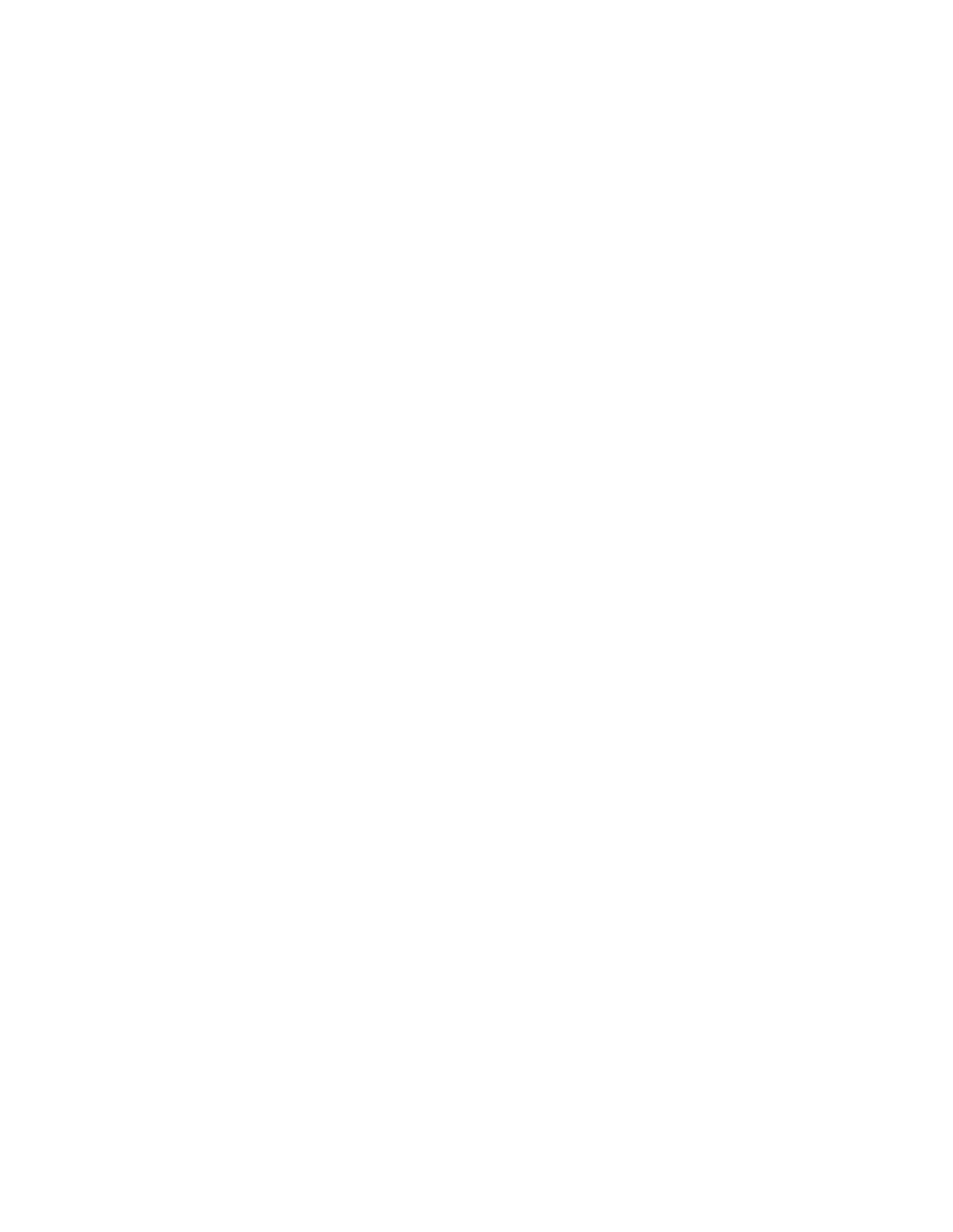#### GENERAL CORRESPONDENCE

The General Correspondence Series (Series I) contains the incoming and outgoing letters generated during the nearly seventy years of Gipson's professional career. The correspondence is most extensive between 1928 and 1967. Series I is divided into two sections, based on Gipson's own filing system. The first, a chronological file, was used exclusively by Gibson until about 1940. At that time, he set up a number alphabetical files for the individuals with whom he corresponded most frequently. This was used briefly in the early 1940's, then discontinued until about 1952, when it was resumed. Hence, correspondence with a number of individuals appears in both sections. The index to selected correspondents at the end of this guide may be used to determine the location of all letters to and from a particular person, within the collection.

Correspondents in Series I include fellow historians, Wabash and Lehigh colleagues, current and former students, officials of various organizations and institutions, fellow Rhodes Scholars and other friends from Oxford. General topics of the letters include colonial history and historiography; Gipson's British Empire Series, other publications, and addresses; Lehigh University events and administrative business of organizations, and politics. Types of letters most frequently appearing in the general correspondence are acknowledgments of publications between Gipson and historians; recommendations by Gipson for students, colleagues, and other scholars; requests to him to review publications and referee manuscripts; and congratulations on his various awards and honors.

Correspondence between Gipson and other historians is quite extensive. Many of the letters concern the work of fellow scholars. Included is correspondence relating to Festschriften for Wilbur C. Abbott, Charles McLean Andrews, and Ross J. S. Hoffman; to Gipson's role in securing honorary degrees from Lehigh to Andrews, Julian P. Boyd, Douglas Southall Freeman, Evarts B. Greene, Leonard Labaree, Allan Nevins, and Thomas J. Wertenbaker; and to his reading of manuscripts for several historians, among them John R. Alden, James A. Barnes, Arthur C. Bining, Clement Eaton, John A. Schutz, and Jack M. Sosin. There is also correspondence about specific aspects of colonial history and historiography. Gipson exchanged letters fo this sort with a number of scholars, including John Alden, Bernard Bailyn, Viola Barnes, J. Bartlet Brebner, Verner Crane, Abraham S. Eisenstadt, Malcolm Freibert, Ross Hoffman, Bernhard Knollenberg, and Edmund S. Morgan. Also included are Gipson's acknowledgments of copies of publications, letters concerning his reviews of the works of other historians, andhis recommendations of associates for research grants and teaching positions.

Much of the correspondence with historians is about the British Empire Series. Gipson's detailed correspondence with his Yale mentor, Charles McLean Andrews, relates to the early stages of the project—the original plan, research activities, and efforts to find funding and a publisher. Andrews read all of the early volumes (I-V) in manuscript and offered advice on everything from punctuation to overall scope of the series. There is also correspondence with Louis M. Hacker concerning his reading of the manuscripts of Volumes VI and VII. Other correspondence about the series relates to reviews of the various volumes by Andrews, J. Bartlet Brebner, Denis Brogan, Alfred LeRoy Burt, Leonard Labaree, Dumas Malone, Richard B. Morris, Curtis P. Nettles, Stanley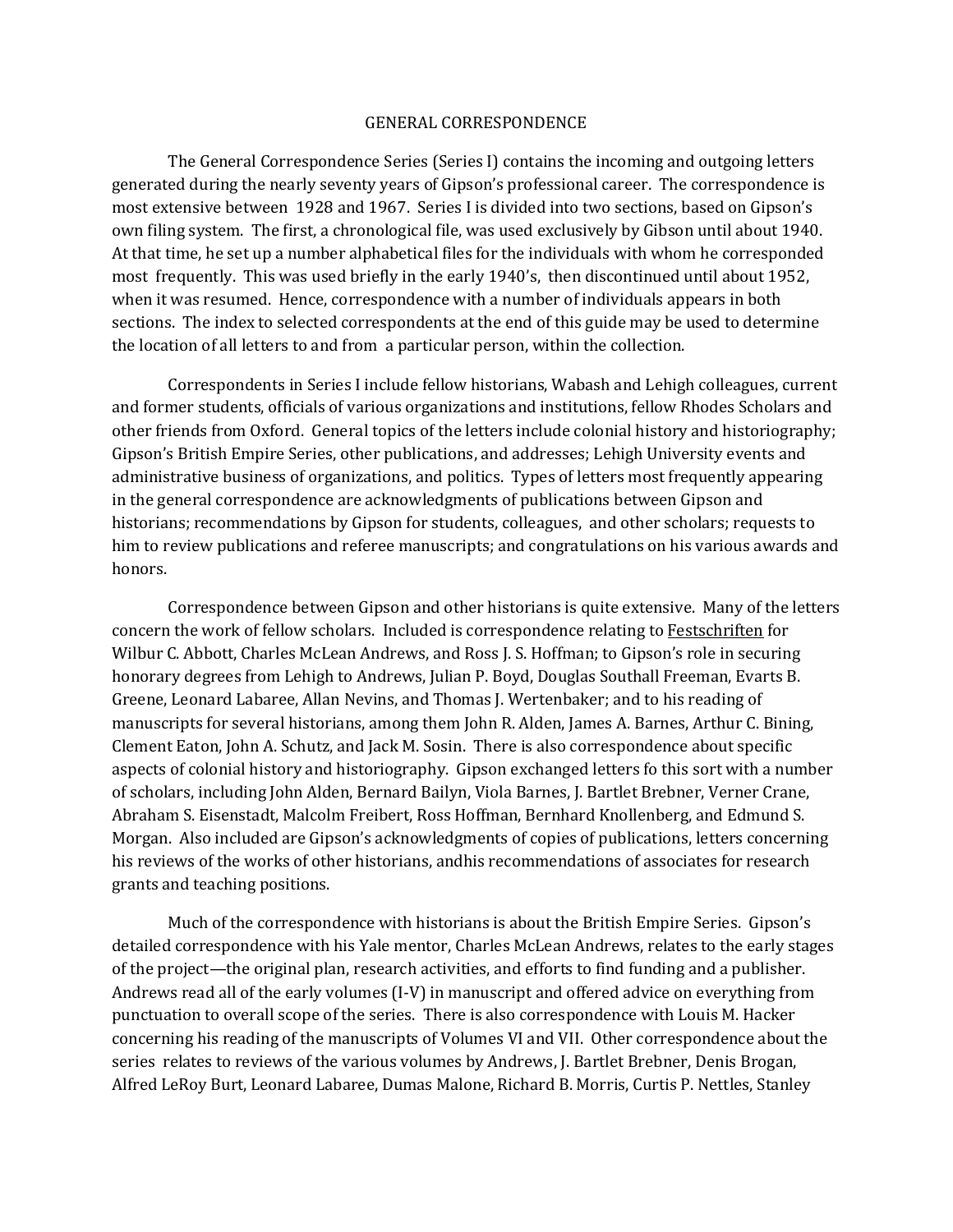Pargellis, and Winfred T. Root. Also included are numerous letters from fellow historians congratulating Gipson on the publication of the volumes.

Additional letters about the British Empire Series and Gipson's other publications are included in the general correspondence. There is correspondence with publishers concerning their rejection of the series, and with foundations regarding funding for the project. Gipson maintained an extensive correspondence with Herbert T. Weatherly, a publishers representative for Longmans, Green and Oxford University Press. Weatherly handled the marketing of the Caxton edition of the series and these letters (1933-1939) concern his activities in this behalf. Other correspondence pertains to Gipson's Albany Plan articles and his edited works, The Moravian Indian Mission on White River and Lewis Evans. The Lewis Evans correspondence is primarily with Julian P. Boyd.

Correspondence relating to Lehigh University is also very extensive. Much of it pertaisn to the Department of History and Government, which Gipson chaired from 1924 to 1946. Subjects fo letters include course offerings, faculty activities, student theses, salaries, and progress and needs of the Department. Other Lehigh related correspondence concerns the following organizations and activities: International Relations Club (1928-1937), Lecture Committee (1928), Lafayette-Lehigh Club (1929-1942), Model Assembly League of Nations (1930-1935), honorary degrees (1931- 1966), Faculty Education Club (1933-1935), and Institute of Research publications (1936-1937). There are also letters relating to President C. R. Richards' resignation and successor (1935), anti-Semitic issues at Lehigh (1938), and Gipson's appointment as Lehigh's War Historian and other war-time matters at the University (1943-1944). Primary correspondents include William Appleton Aiken, Sidney M. Brown, Neil Carothers, John Cary, Raymond G. Cowherd, Amos A. Ettinger, Wilson Leon Godshall, John M. Haight, George D. Harmon, Percy Hughes, Carey B. Joynt, George W. Kyte, Lawrence Leder, W. Deming Lewis, James D. Mack, Harvey A. Neville, Philip M. Palmer, Charles Russ Richards, Robert M. Smith, Rocco J. Tresolini, Martin D. Whitaker, Clement c. Williams, and W. Ross Yates.

Series I also contains substantial correspondence about the Pennsylvania Historical Association. Topics include general business of the Association (1933-1948), meetings at Lehigh University (1933, 1939), and publication projects--Topics include general business of the Association (1933-1948), meetings at Lehigh University (1933, 1939), and publication projects— Pennsylvania Lives (1939-1944) and Writings on Pennsylvania History (1943-1947). Correspondents include James A. Barnes, Roy F. Nichols, Homer T. Rosenberger, and Phelps Soule. There is also correspondence relating to business of the board of editors of the American Historical Review (1946-1950).

A number of the letters in this series discuss politics and world events. Lengthy letters from Gipson's Rhodes Scholar classmates, Harold Guy Merriam and Thomas Ellis Robins, concern their service in World War I. Ropins' letter (1915) describes the fighting at Gallipoli. Other letters relate to Gipson's service at Fort Benjamin Harrison (Indiana) in 1917. Correspondence with friends in England during the 1930's frequently mentions the political situation in Europe, and letters from Lehigh colleagues and former students in the 1940's discuss their war-time activities. There is also correspondence concerning domestic politics, particularly the presidential elections of 1932 and 1936.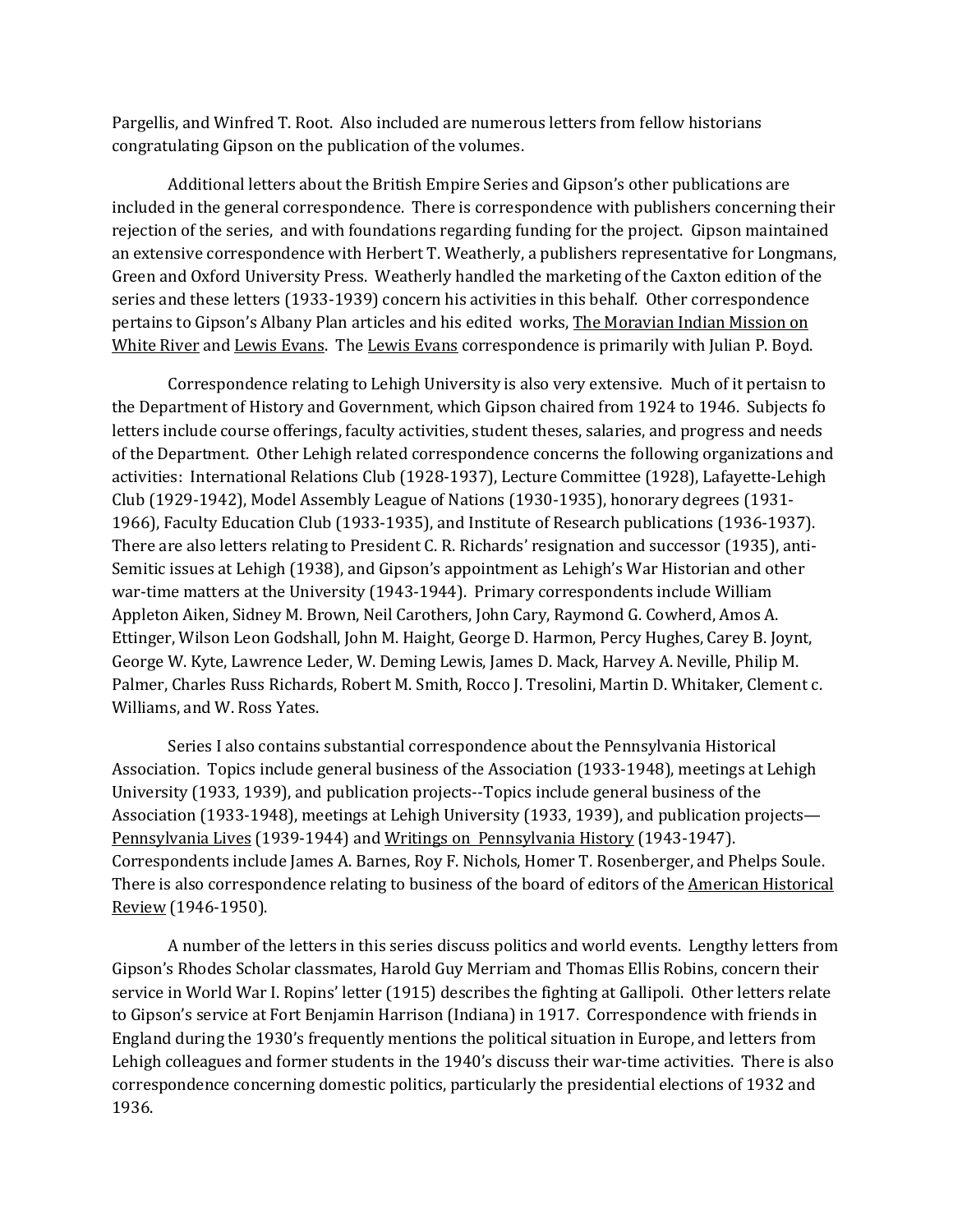The earliest letters in Series I relate to Gipson's appointment as the first Rhodes Sholar from Idaho in 1904. Included is correspondence with University of Idaho president, James A. MacLean, and Oxford officials about his selection of Lincoln College, and with other Western Rhodes Scholar appointees regarding plans for sailing to England. Gipson maintained a life-long correspondence with a number of the members of the Class of 1904, among them Robert Preston Brooks, Neil Carothers, Raymond Huntington Coon, Harvey B. Densmore, Stanley K. Hornbeck, and Harold Guy Merriam, and with Bernadotte Schmitt (Class of 1905). He also maintained ties to several Rhodes Trust officials, especially C. K. Allen, Frank Aydelotte, and Francis and Kathleen Wylie. During his years at Oxford (1904-1907), Gipson became close to the family of his Lincoln College classmate, Francis Monk. There are numerous letters from the three Monk brothers, Frank, George, and John, who served as British civil servants in Punjab (India), Northern Nigeria, and the Egyptian Sudan, respectively. Their sister Margaret and her husband Cecil Morgan also corresponded with Gipson throughout his life. Gipson was also particularly close to several of his Wabash colleagues and students and corresponded with them frequently over the years. They include Rollo Walter Brown, Garfield V. Cox, Norman M. Littell, Walter Rice Sharp, and Arthur J. Todd.

Box 1 General Correspondence: 1902-1929

| Folder 1 |    | 1902-1903         |
|----------|----|-------------------|
|          | 2  | 1904              |
|          | 3  | 1905-1907         |
|          | 4  | 1908-1911         |
|          | 5  | 1912-1918         |
|          | 6  | 1919-1925         |
|          | 7  | 1926              |
|          | 8  | 1927              |
|          | 9  | 1928 (Jan.-Mar.)  |
|          | 10 | 1928 (Apr.-Sept.) |
|          | 11 | 1928 (Oct.-Dec.)  |
|          | 12 | 1929 (Jan.-Feb.)  |
|          | 13 | 1929 (Mar.-June)  |
|          | 14 | 1929 (July-Sept.) |
|          | 15 | 1929 (Oct.-Dec.)  |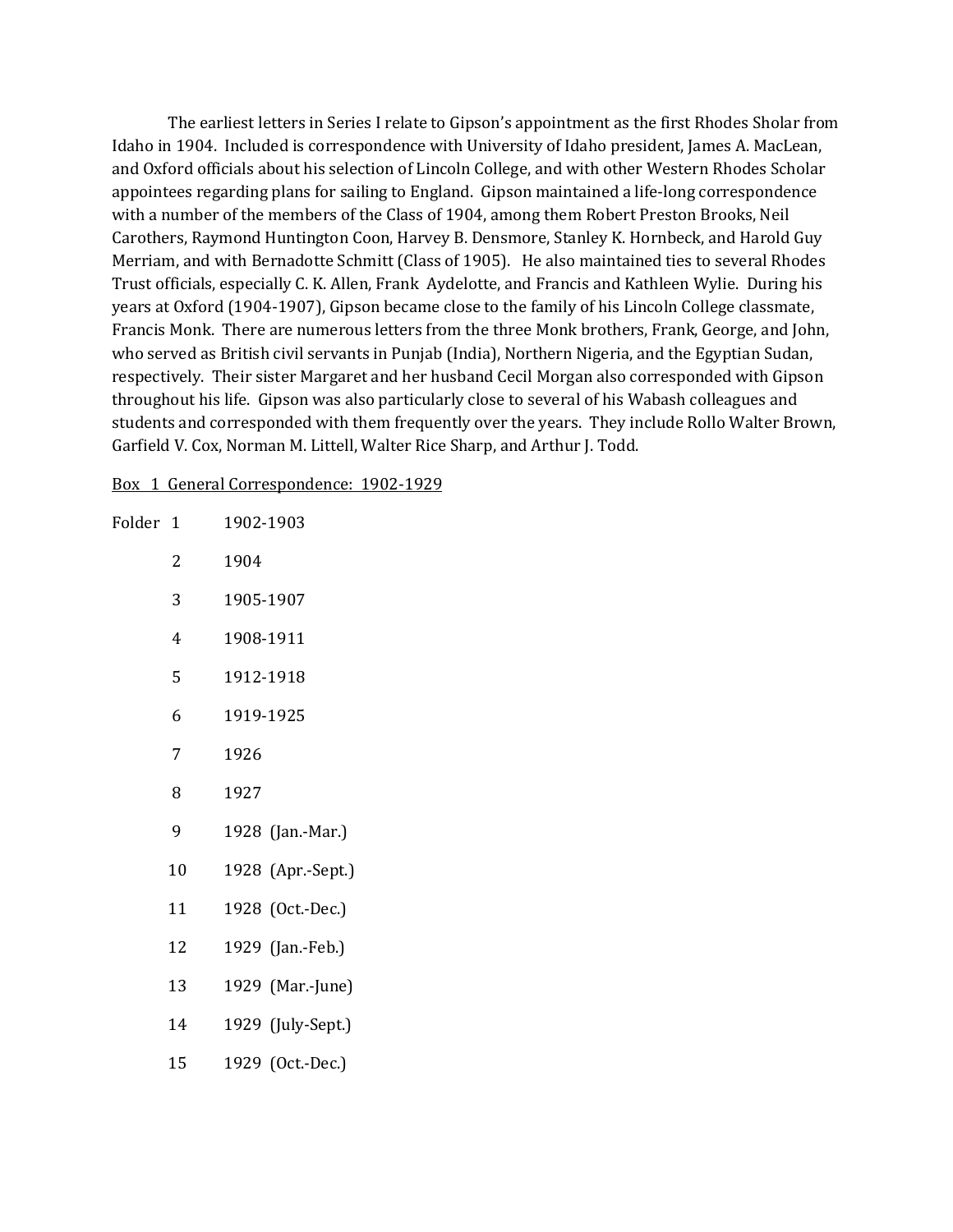# Box 2 General Correspondence: 1930-1934

| Folder 1 |    | 1930 (Jan.-Feb.) |
|----------|----|------------------|
|          | 2  | 1930 (Mar.-June) |
|          | 3  | 1930 (July-Dec.) |
|          | 4  | 1931 (Jan.-Mar.) |
|          | 5  | 1931 (Apr.-July) |
|          | 6  | 1931 (Aug.-Oct.) |
|          | 7  | 1931 (Nov.-Dec.) |
|          | 8  | 1931 (Jan.-Feb.) |
|          | 9  | 1932 (Mar.-Apr.) |
|          | 10 | 1932 (May-June)  |
|          | 11 | 1932 (July-Dec.) |
|          | 12 | 1933 (Jan.-Apr.) |
|          | 13 | 1933 (May-Dec.)  |
|          | 14 | 1934 (Jan.-May)  |
|          | 15 | 1934 (June-Dec.) |

# Box 3 General Correspondence: 1935-1937

| Folder 1 | 1935 (Jan.-Mar.) |  |
|----------|------------------|--|
| 2        | 1935 (Apr.-May)  |  |

- 1935 (June-July)
- 1935 (Aug.-Oct.)
- 1935 (Nov.-Dec.)
- 1936 (Jan.-Feb.)
- 1936 (Mar.-Apr.)
- 1936 (May-June)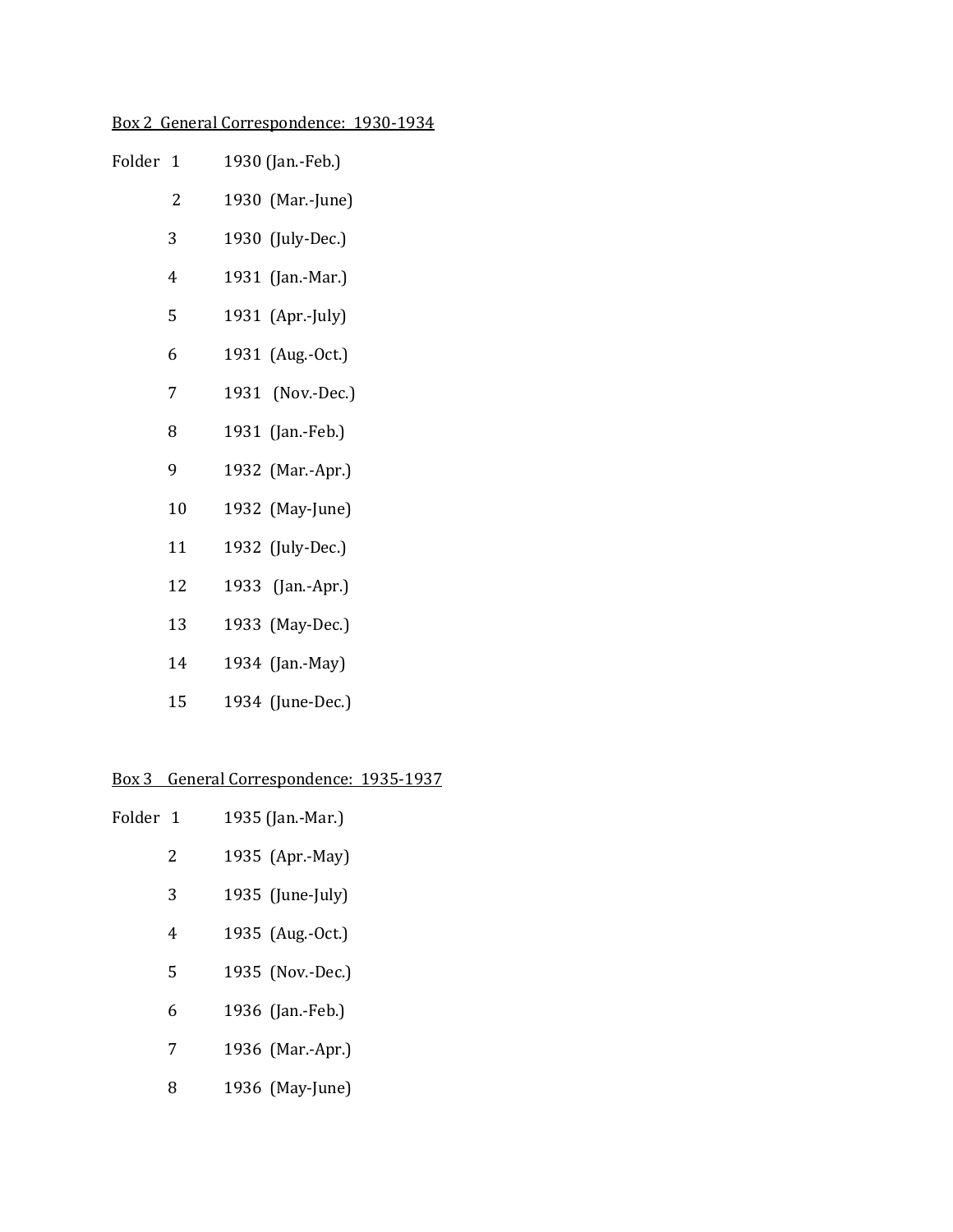| g  | 1936 (July-Oct.)  |
|----|-------------------|
| 10 | 1936 (Nov.-Dec.)  |
| 11 | 1937 (Jan.-Feb.)  |
| 12 | 1937 (Mar.-May)   |
| 13 | 1937 (June-Sept.) |
| 14 | 1937 (Oct.-Dec.)  |

# Box 4 General Correspondence: 1938-1942

| Folder 1 |    |      | 1938 (Jan.-Feb.)  |
|----------|----|------|-------------------|
|          | 2  |      | 1938 (Mar.-Apr.)  |
|          | 3  |      | 1938 (May-June)   |
|          | 4  |      | 1938 (July-Aug.)  |
|          | 5  |      | 1938 (Sept.-Dec.) |
|          | 6  |      | 1939 (Jan.-Feb.)  |
|          | 7  |      | 1939 (Mar.-Apr.)  |
|          | 8  |      | 1939 (May-June)   |
|          | 9  |      | 1939 (July-Aug.)  |
|          | 10 |      | 1939 (Sept.-Oct.) |
|          | 11 |      | 1939 (Nov.-Dec.)  |
|          | 12 |      | 1940 (Jan.-Feb.)  |
|          | 13 |      | 1940 (Mar.-Apr.)  |
|          | 14 |      | 1940 (May-Dec.)   |
|          | 15 | 1941 |                   |
|          | 16 | 1942 |                   |

Box 5 General Correspondence: 1943-1946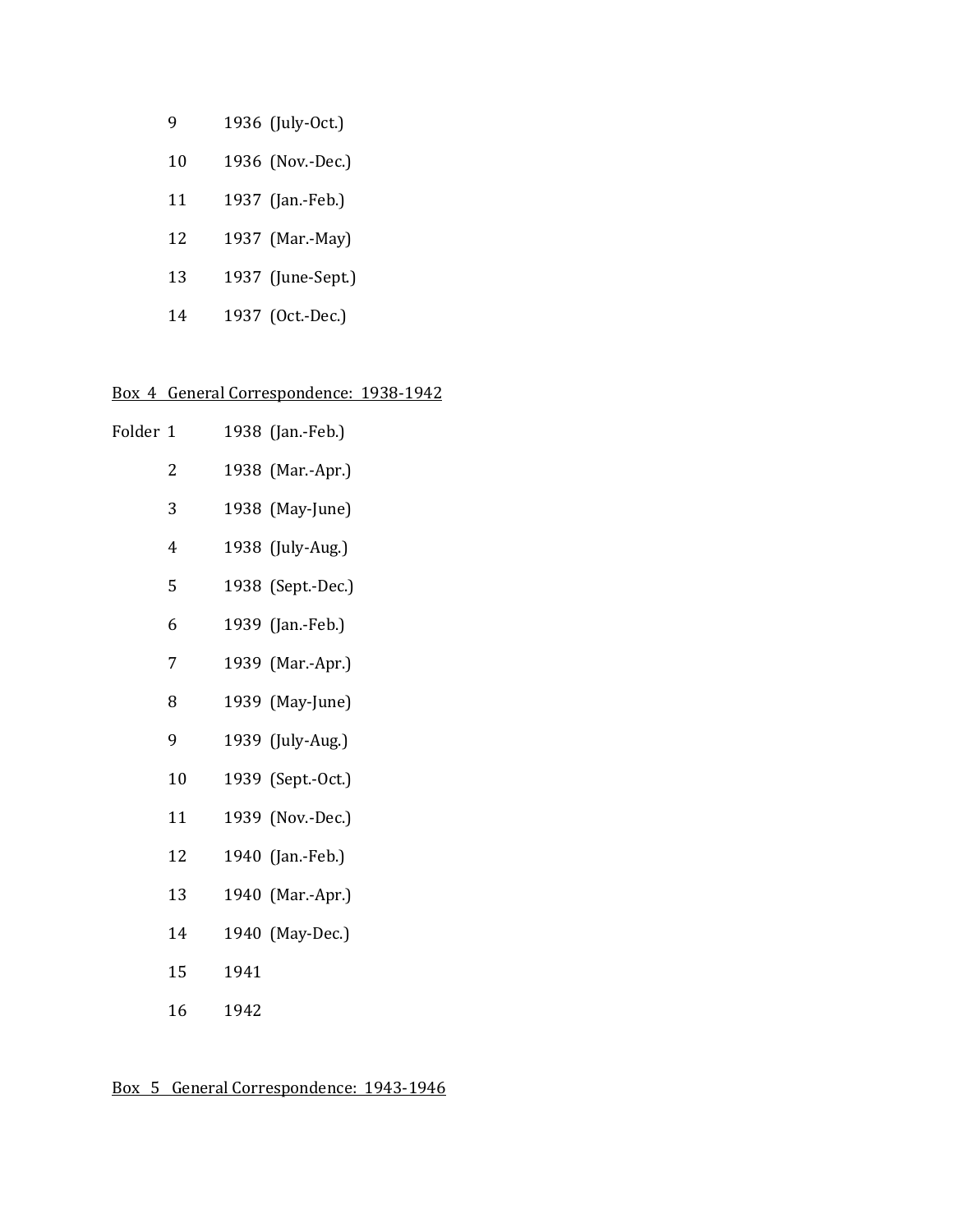| Folder 1 |  | 1943 (Jan.-Apr.) |  |
|----------|--|------------------|--|
|          |  |                  |  |

- 1943 (May-Aug.)
- 1943 (Sept.-Dec.)
- 1944 (Jan.-Feb.)
- 1944 (Mar.-May)
- 1944 (June-Sept.)
- 1944 (Oct.-Dec.)
- 1945 (Jan.-Feb.)
- 1945 (Mar.-June)
- 1945 (July-Aug.)
- 1945 (Sept.-Oct.)
- 1945 (Nov.-Dec.)
- 1946 (Jan.)
- 1946 (Feb.-Mar.)
- 1946 (Apr.-June)
- 1946 (July-Sept.)
- 1946 (Oct.)
- 1946 (Nov.-Dec.)

# Box 6 General Correspondence: 1947-1951

| Folder 1 |   | 1947 (Jan.-Mar.) |
|----------|---|------------------|
|          | 2 | 1947 (Apr.-July) |
|          | 3 | 1947 (Aug.-Dec.) |
|          | 4 | 1948 (Jan.-Mar.) |
|          | 5 | 1948 (Apr.-June) |
|          | 6 | 1948 (July)      |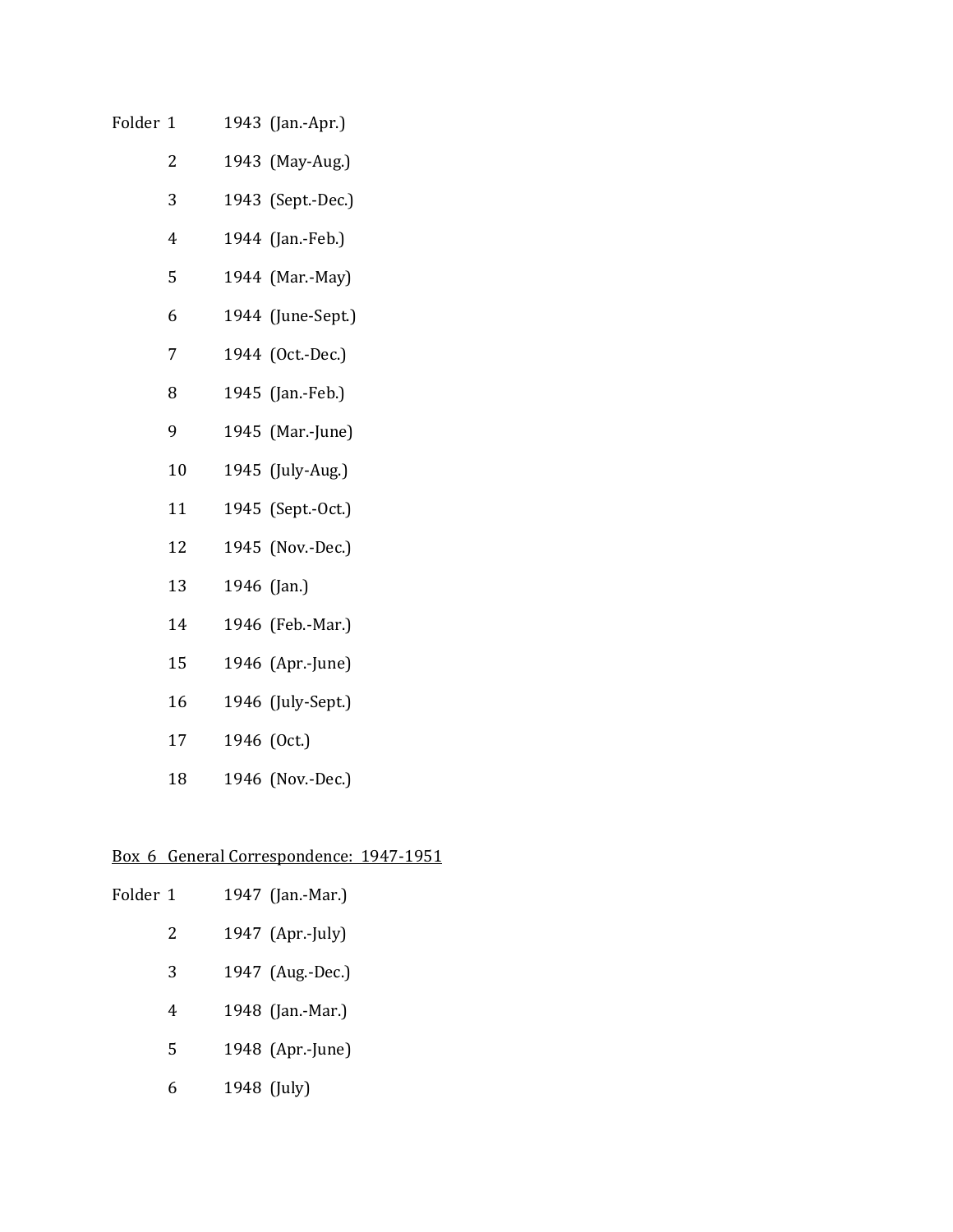- 1948 (Aug.-Dec.)
- 1949 (Jan.-Apr.)
- 1949 (May-Sept.)
- 1949 (Oct.-Dec.)
- 1950 (Jan.-Feb.)
- 1950 (Mar.-May)
- 1950 (June-July)
- 1950 (Aug.-Dec.)
- 1951 (Jan.-Mar.)
- 1951 (Apr.-Dec.)

# Box 7 General Correspondence: 1952-1973

| Folder 1 |    | 1952-1954 |
|----------|----|-----------|
|          | 2  | 1955-1956 |
|          | 3  | 1957-1958 |
|          | 4  | 1959-1960 |
|          | 5  | 1961      |
|          | 6  | 1962      |
|          | 7  | 1963-1964 |
|          | 8  | 1965      |
|          | 9  | 1966      |
|          | 10 | 1967      |
|          | 11 | 1968      |
|          | 12 | 1969      |
|          | 13 | 1970      |
|          | 14 | 1971-1973 |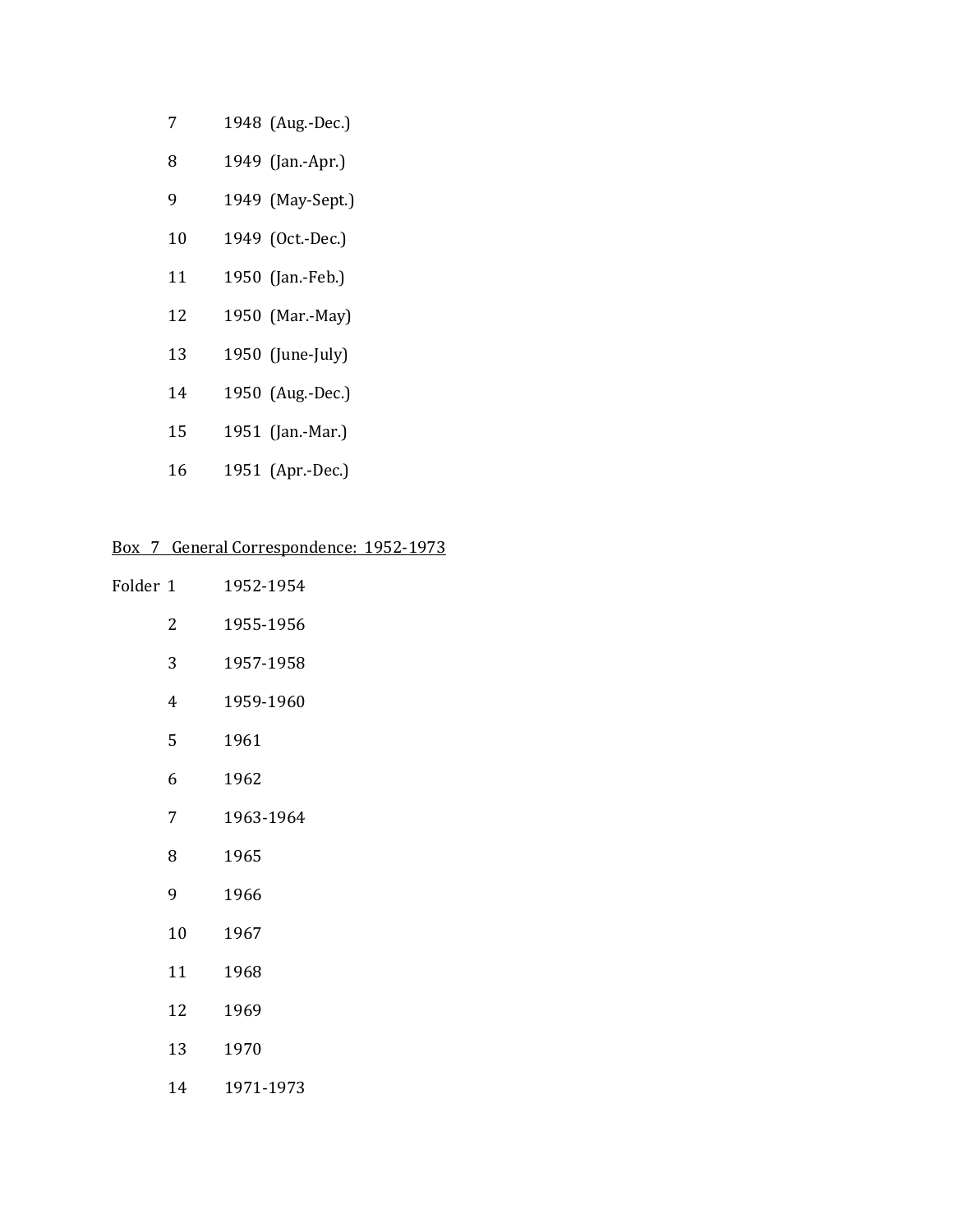Undated

## Box 8 General Correspondence:  $A - C$

- Folder 1 Aiken, William Appleton: 1941-1960 Alden, John J. W.: 1969 Alden, John R.: 1940-1956
	- Allen, C. K.: 1940-1942
	- 5-6 Andrews, Charles McLean: 1918-1962
	- Bailyn, Bernard: 1964-1968
	- Balint, Annamarie: 1957
	- Barnes, James A.: 1942-1968
	- Barnes, Viola: 1955-1967
	- Beckett, J. C.: 1952-1959
	- Bellot, H. Hale: 1951-1964
	- Benton, William: 1962-1963
	- Billington, Ray: 1964-1970
	- Bining, Arthur C.: 1941-1955
	- Bowen, Catherine Drinker: 1950-1962
	- Boyd, Julian P.: 1950-1970
	- Braddick, Henderson: 1962-1963
	- Brinton, Crane: 1940-1960
	- Brogan, Denis: 1956-1967
	- Bromley, John S.: 1952-1967
	- Brooks, Robert Preston: 1958-1962
	- Brown, Rollo Walter: 1926-1952
	- Burt, Alfred L.: 1961-1962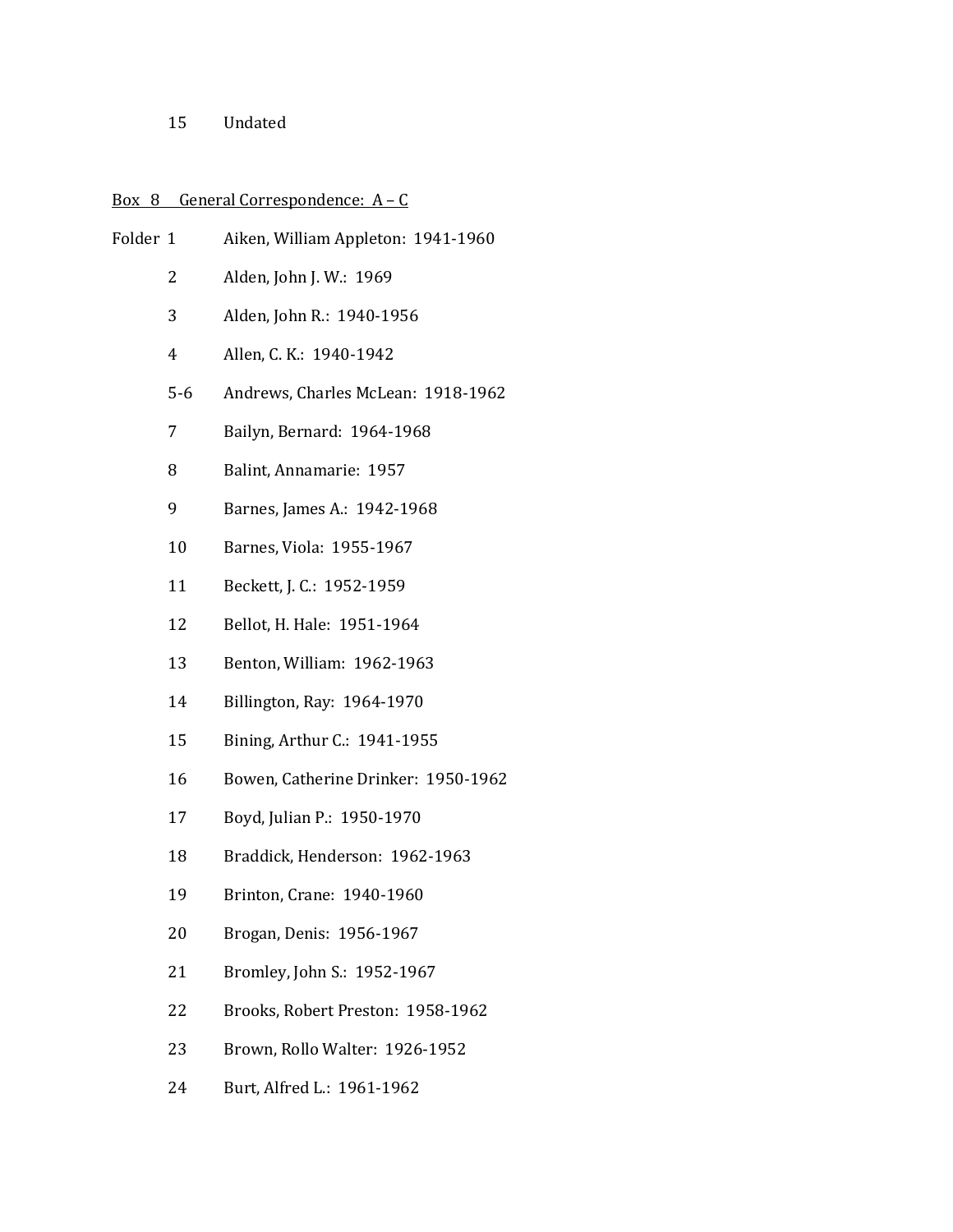- Callahan, North: 1960-1967
- Carothers, Neil C.: 1933-1969
- Cary, John: 1964-1968
- Cecil, Robert: 1961-1962
- Chapman, Sydney: 1956-1961
- Christie, Ian R.: 1961-1962
- Clark, Dora M.: 1963
- Colbourn, H. Trevor: 1958-1967
- Coleman, John M.: 1957-1960
- Cone, Carl B.: 1962-1966
- Cowherd, Raymond G.: 1949-1966

## Box 9 General Correspondence: D – H

- Folder 1 Davies, A. Mervyn: 1955-1963
	- Davis, James J.: 1939-1941
	- Dickerson, O. M.: 1952-1958
	- Eisenstadt, A. S.: 1952-1962
	- Elton, Lord Godfrey: 1941-1960
	- Ettinger, Amos A.: 1953-1969
	- 7-8 Evans, Garaint N. D.: 1959-1969
	- Freeman, Douglas Southall: 1950-1953
	- Freiberg, Malcolm: 1957-1970
	- 11 French, Burton L.: 1933
	- Fricke, Ernest: 1961-1964
	- Galbraith, Vivian: 1951-1956
	- Giddens, Paul H.: 1942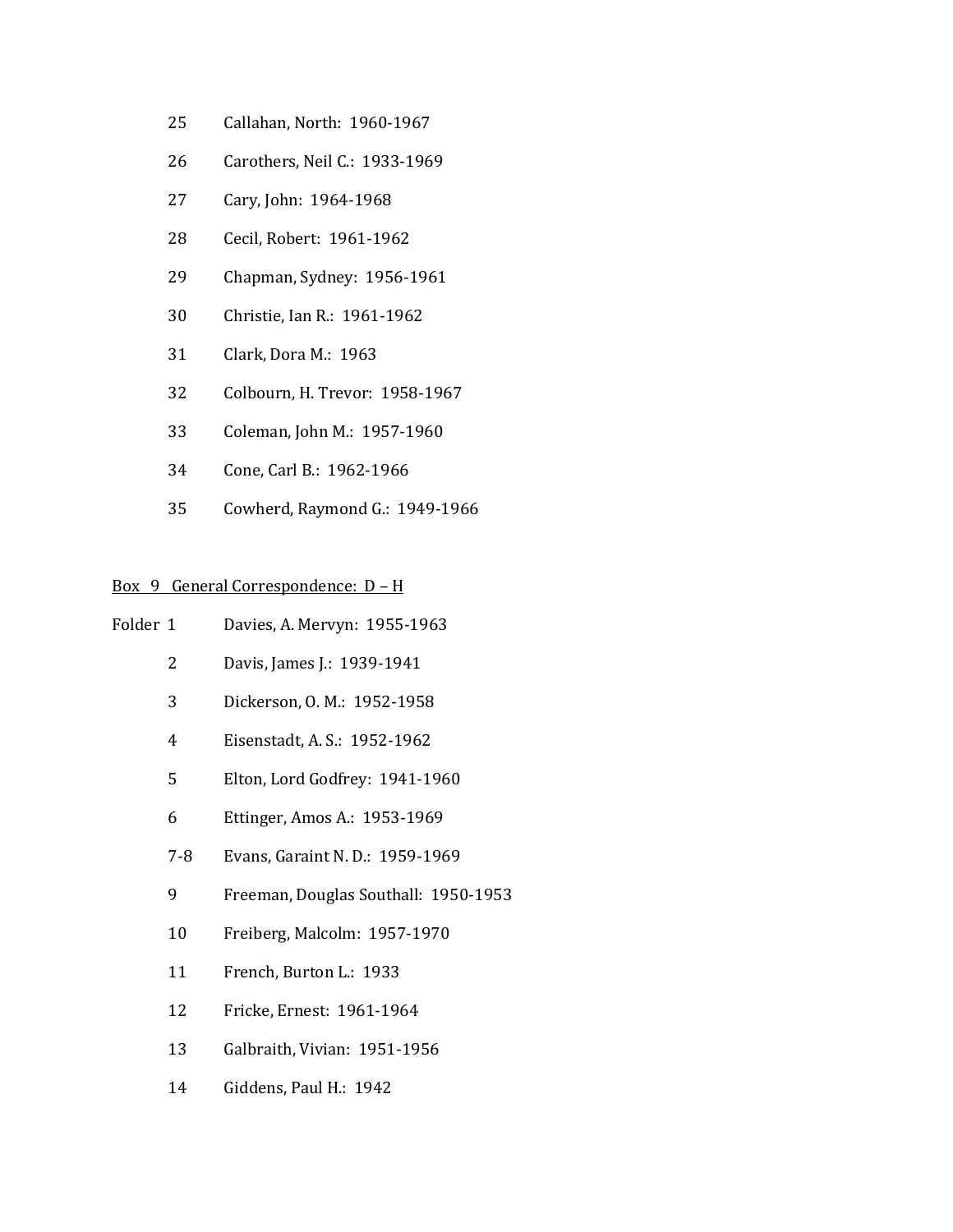- Godshall, Wilson Leon: 1942-1954
- Green, Alan: 1952-1960
- Greene, Jack P.: 1959-1968
- Gurrin, L. D.: 1956-1962
- 19-20 Haight, John M.: 1954-1971
- Harlow, Vincent T.: 1933-1962
- Harmon, George D.: 1951-1964
- Harvey, D. C.: 1941-1954
- Heaton, Herbert: 1966-1969
- Hecht, J. Jean: 1958-1963
- Hergesheimer, Joseph: 1942
- Hinds, Mrs. Henry: 1964
- Hoffman, Donald B.: 1942-1958
- Hoffman, Ross: 1950-1969
- Holman, Frank E.: 1955-1962
- Hornbeck, Stanley K.: 1959-1967
- Howard, Clinton N.: 1961-1963

# Box 10 General Correspondence: I – L

- Folder 1 Illick, Joseph E.: 1962-1971
	- Jacobs, Wilbur R.: 1955-1970
	- Jensen, Merrill: 1968-1969
	- Joynt, Carey B.: 1953-1964
	- Kammen, Michael G.: 1962-1967
	- Kanet, Roger E.: 1962
	- Kieffer, Paul: 1960-1964
	- Kistler, Russell H.: 1962-1965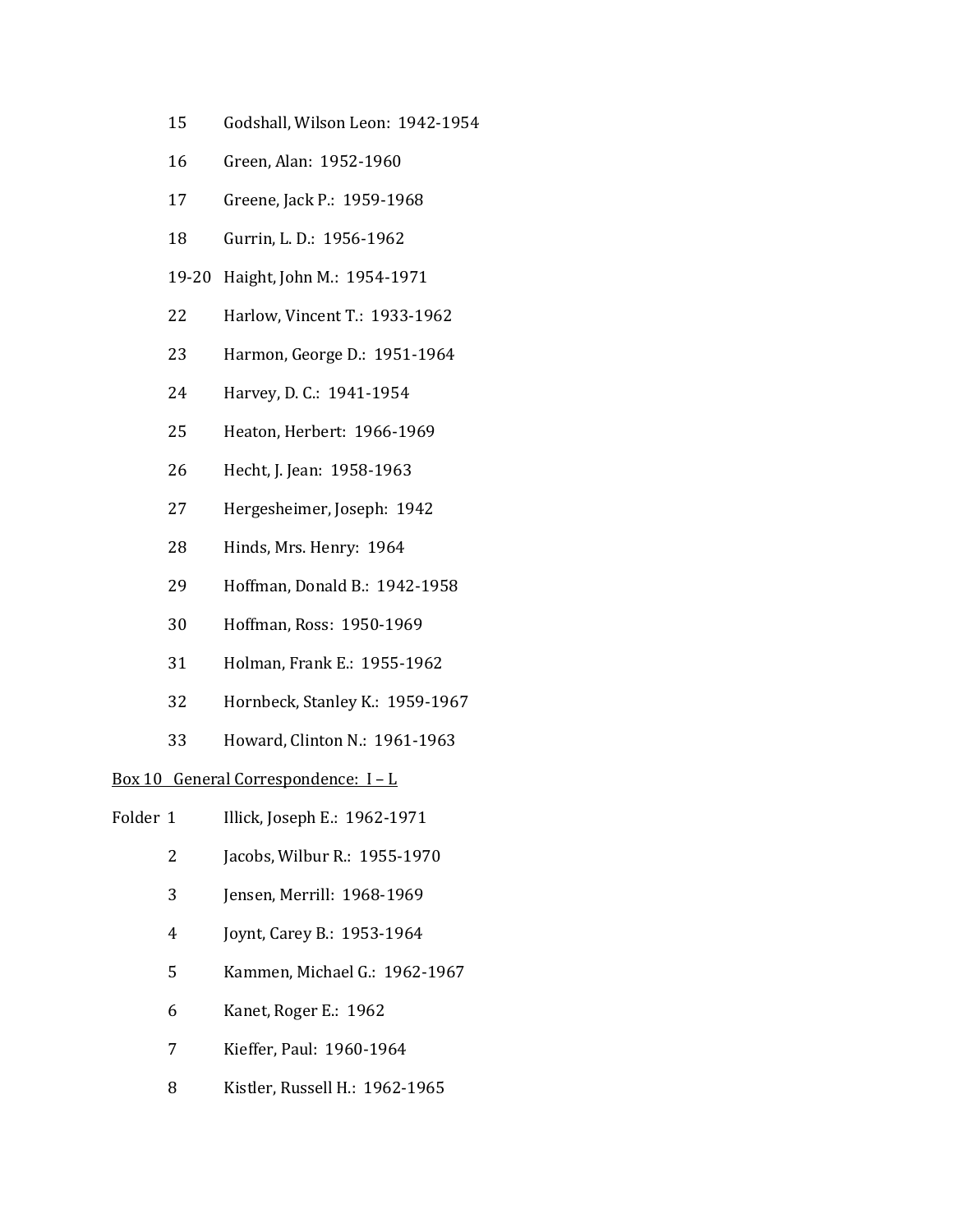- Knollenberg, Bernhard: 1940-1962
- Kyte, George W.: 1948-1970
- Labaree, Leonard: 1942-1970
- 12-13 Leder, Lawrence: 1967-1971
- Lester, Robert M.: 1942
- Lewis, W. Deming: 1964-1971
- 16-17 Li, T. T.: 1958-1964
- Lindley, Harlow: 1940-1941
- 19-20 Littell, Norman M.: 1940-1963
- Long, John C.: 1947-1969
- Looney, John F.: 1960-1963

## Box 11 General Correspondence: M – S

- Folder 1-2 Mack, James D.: 1951-1967
	- Manning, Helen Taft: 1953-1957
	- Mencken, H. L. : 1948
	- Merriam, Harold Guy: 1941-1962
	- Middleton, Arthur Pierce: 1960-1963
	- Miller, John C.: 1942-1965
	- Monk, George L.: 1951-1959
	- Morgan, Cecil and Margaret: 1950-1959
	- Morgan, Edmund S.: 1953-1965
	- Morris, Richard B.: 1965-1970
	- Mui, Hoh-cheung: 1957-1968
	- Munroe, John A.: 1961-1962
	- Namier, Lewis: 1960-1964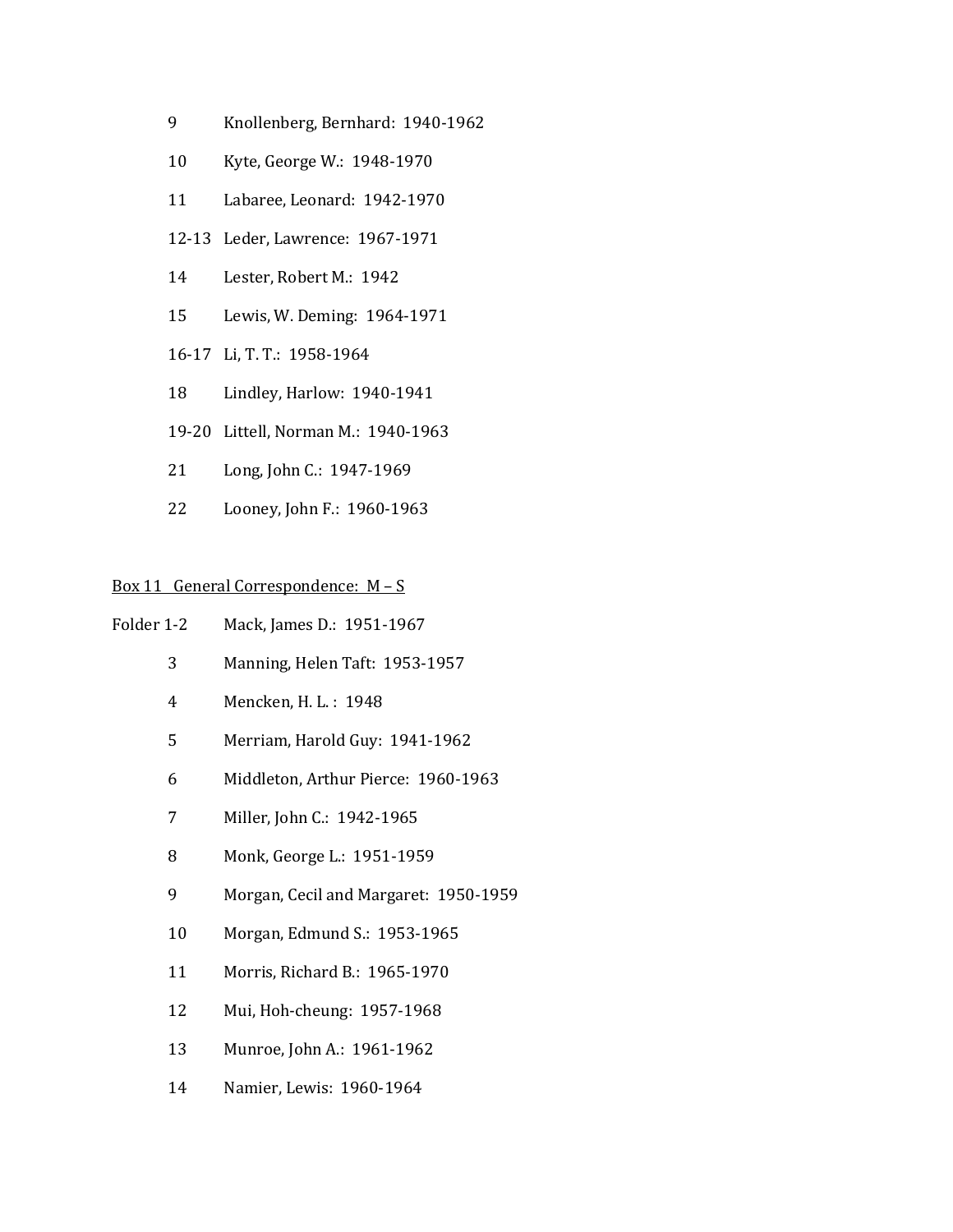- Nevins, Allan: 1947-1970
- Nichols, Roy F. and Jeannette: 1937-1970
- Pares, Richard: 1940-1942
- Pargellis, Stanley: 1946-1966
- Peck, David W.: 1957
- Pelling, Henry: 1951-1967
- Potter, George R.: 1952-1968
- Powell, John H.: 1953-1962
- Reimer, Edward F.: 1955-1957
- Ritcheson, Charles R.: 1962-1971
- Robbins, Caroline: 1955-1967
- Root, Winfred T.: 1940-1942
- Rosenberger, Homer T.: 1955-1970
- Sakellarides, Achillis N.: 1940-1964
- Savelle, Max: 1953-1967
- Schlesinger, Arthur M.: 1964-1965
- Schmitt, Bernadotte E.: 1955-1967
- Schutz, John A.: 1951-1962
- Schuyler, Robert L.: 1954-1965
- Sell, Ralph, Jr.: 1962
- Shade, William G.: 1968-1969
- Sharp, Walter Rice: 1952-1970
- Smelser, marshall: 1956-1964
- Smith, Edward O.: 1960-1969
- Smith, Robert M.: 1951-1967
- Sutherland, Lucy: 1960-1967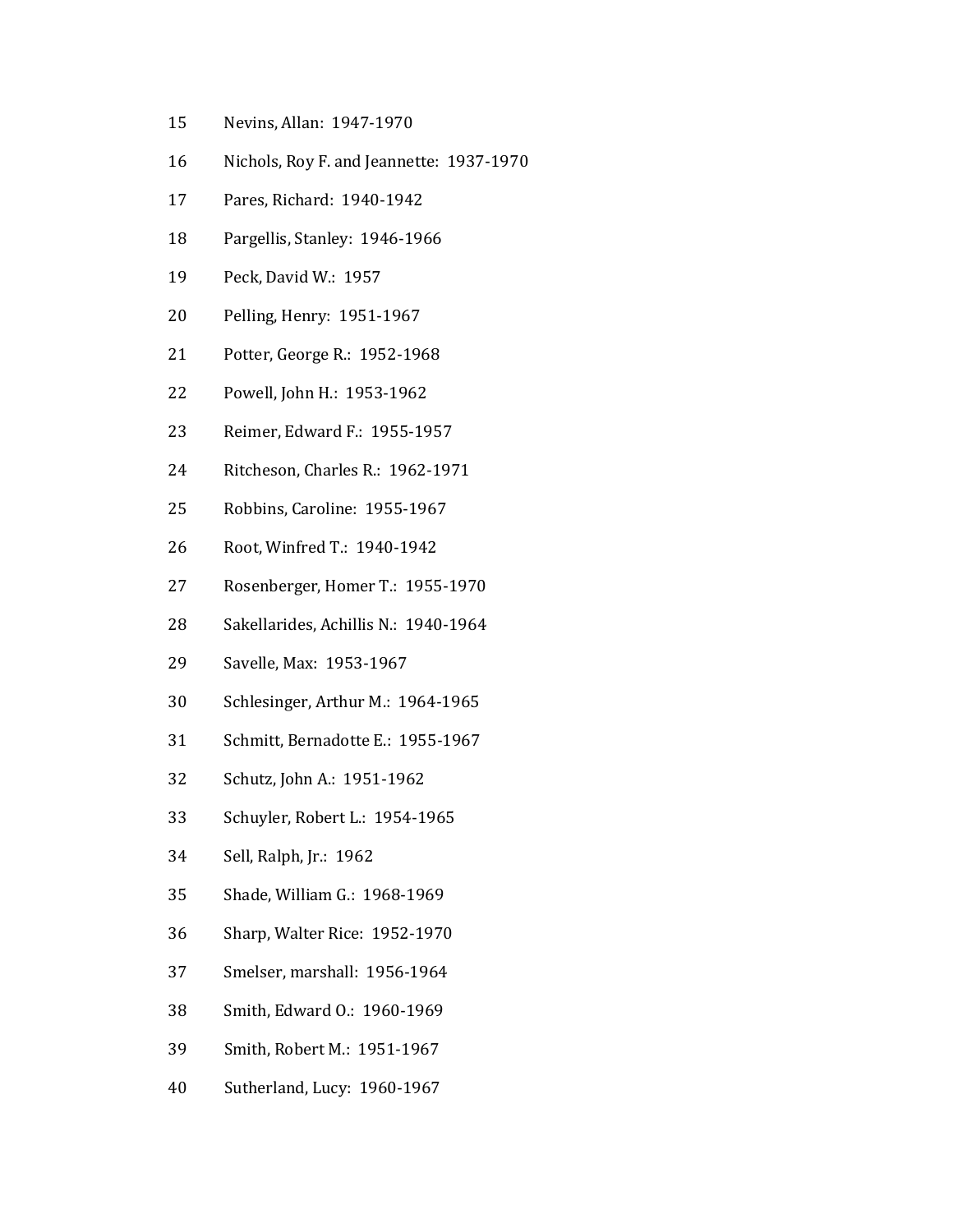- Swain, J. E.: 1941-1962
- Sydnor, Charles S.: 1951-1952

### Box 12 General Correspondence:  $T - Z$

- Folder 1 Taylor, Lloyd C., Jr.: 1955-1965
	- Teeters, Negley K.: 1959-1964
	- Thayer, Theodore: 1953-1963
	- Todd, Mr. and Mrs. Arthur: 1911-1926
	- Tresolini, Rocco J.: 1954-1966
	- True, David O.: 1955-1957
	- Tyler, J. E.: 1952-1962
	- Van Alstyne, Richard W.: 1953-1965
	- Van Doren, Carl: 1940-1942
	- Varga, Nicholas: 1958-1961
	- Vrooman, john Black: 1959-1963
	- Ware, Richard: 1940-1967
	- Washburn, Wilcomb E.: 1958-1962
	- Watson, J. Steven: 1962
	- Wallace, Paul A. W.: 1942-1963
	- 16-17 Weatherly, Herbert T.: 1934-1939
	- Weaver, Glen: 1947-1958
	- Wertenbaker, Thomas J.: 1951-1966
	- Whitaker, Martin D.: 1951-1960
	- Williams, Clement C.: 1940-1943
	- Worthington, Guy J.: 1952-1966
	- Wright, Esmund: 1968-1969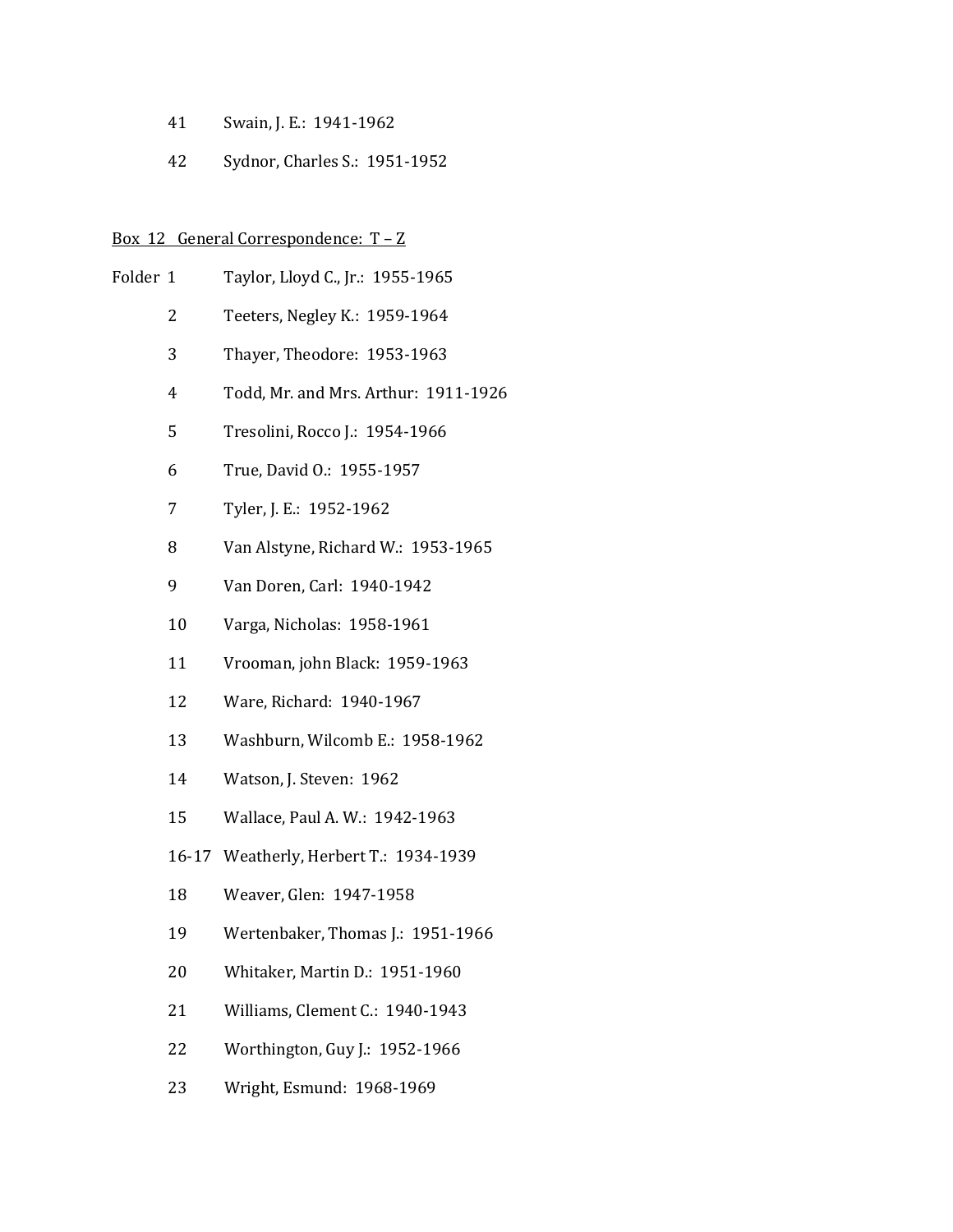- 24 Wylie, Francis J. and Kathleen: 1925-1967
- 25 Yates, W. Ross: 1958-1963

#### SERIES II SUBJECT FILES BOXES 13-27

The Subject Files Series (Series II) documents Gipson's professional affiliations and activities. The series contains files on the colleges and universities with which he was associated, organizations to which he belonged or served in an advisory capacity, archives and foundations with which he corresponded in regard to the British Empire Series, and awards and honors he received. Materials in these files include correspondence, memoranda, reports, printed material, and clippings. The series is arranged alphabetically by subject.

The Lehigh University files, located in Boxes 19-22, are the largest group in this series. Box 19 contains general files on the University. Among them are the records relating to Gipson's \$10,000 gift to Lehigh in 1967, designated as the Lawrence Henry Gipson Fund. The Institute of Research and President and Provost's Office files contain correspondence primarily concerning Gipson's progress on the British Empire Series. Glenn J. Christensen, Harvey A. Neville, and Martin D. Whitaker are the major correspondents represented. University press releases on Gipson are found in the Public Information Office files. Boxes 20-21 contain records relating to the British Empire Series project. Included are staff studies, budgets, personnel records, records of research materials purchased in connection with the project, and ledger sheets showing Lehigh's financial commitment to the series. The personnel files include correspondence with the many graduate students and other assistants who worked on the project. Among the letters of Gipson's primary research associate, Jere Knight, are several that relate to the status of women at Lehigh.

Box 22 contains files on Gipson that were maintained by various officials of the University. These files were transferred to the Gipson Institute after Gipson's death. Again, the Institute of Research and President's/Provost's Office materials concern the British Empire project, particularly the terms of the Rockefeller grants, attempts to secure other funding, and the Lehigh subsidy. The University Librarians' files are primarily those maintained by James D. Mack, long-time friend and associate of Gipson. Included are Gipson's letters to Mack from his various research trips and from Oxford in 1951-1952. Other letters concern Mack's bibliography of Gipson's publications, the University's eightieth-birthday celebration for Gipson, and, after Gipson's death, the proposed transfer of a portion of the Gipson papers to Princeton.

Gipson's association with Oxford University as a Rhodes Scholar and as Harmsworth Professor is also covered by the subject files. The Rhodes Scholars files contain Gipson's correspondence with officials of the Rhodes Trust and Rhodes House. Some of the correspondence relates to the American Rhodes Scholars' 1967 petition against the Vietnam War, including Gipson's letter condemning their action. The American Oxonian files primarily concern the members of Gipson's Rhodes Scholar class of 1904. Gipson served as class secretary from 1962 to 1971. Included are letters from class members relating their activities and copies of class notes and obituaries prepared by Gipson from inclusion in the  $Ox$  and  $n$ . There is also a miscellaneous file on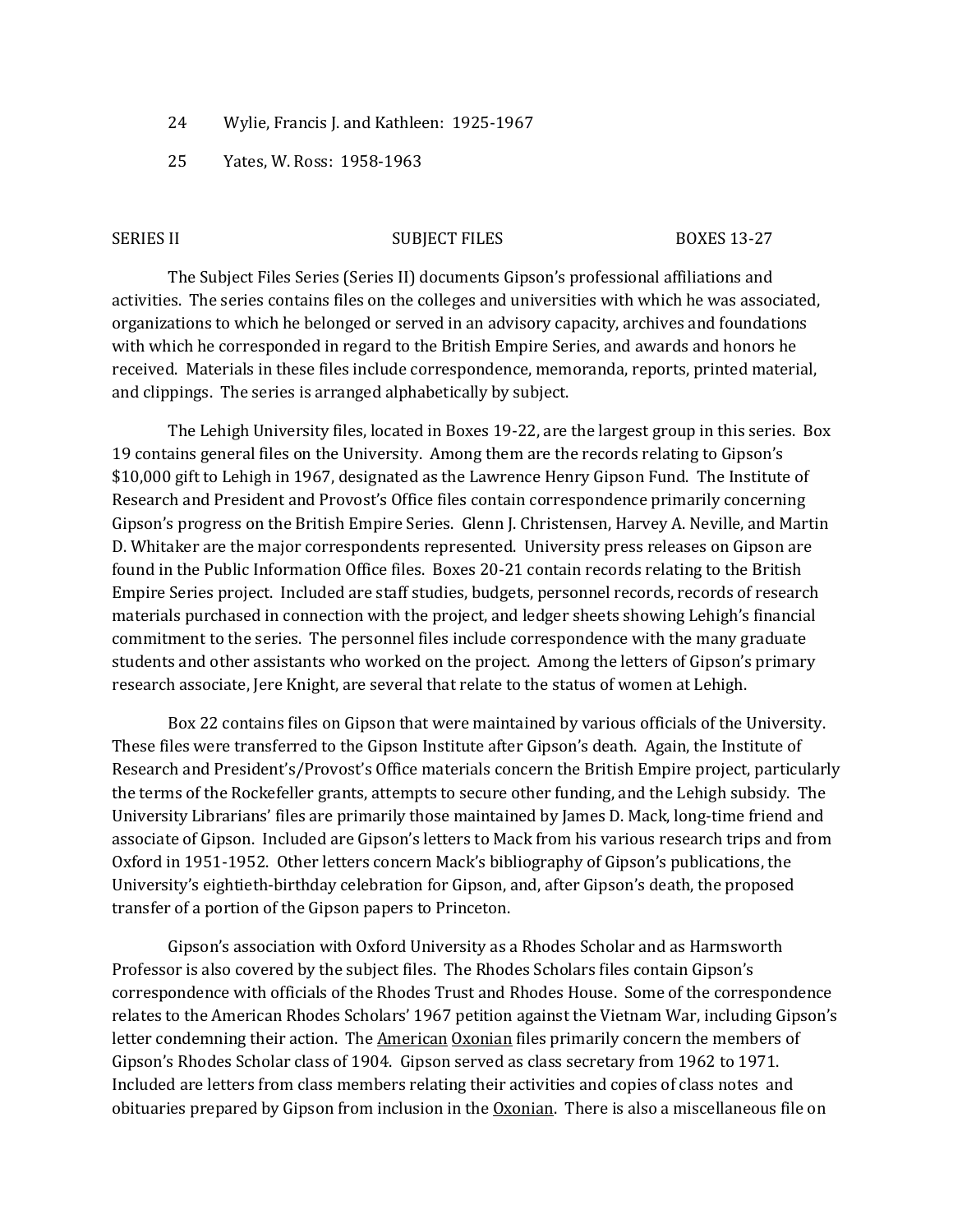Lincoln College, Gipson's Oxford alma mater, which includes material relating to his election as Honorary Fellow of the College in 1965.

Files on the Harmsworth Professorship include correspondence with Charles McLean Andrews, Samuel Eliot Morison, and others concerning Gipson's initial attempts to obtain the chair in 1934 and 1938. Later files relate to his election in 1950 and his activities at Oxford during 1951- 1952. Included are letters of congratulation from friends and associates on his election, and correspondence with Louis M. Hacker and Charles S. Sydnor, previous chair-holders, and Oxford University officials regarding duties, travel plans, and other logistics. Materials for the period of his professorship include letters from friends in England and at home, invitations to social events, and acknowledgments of copies of his inaugural lecture. Other subject files relating to Gipson's stay in England during 1951-1952 include the following: British Historians – Correspondence, English-Speaking Union, Fulbright Award, Queen's College, United States Educational Commission in the United Kingdom, United States Information Service, and University of London.

Gipson's involvement with the Pennsylvania Historical Association, as founding member and president from 1939 to 1942, is documented by the extensive P.H.A. files (Boxes 24-25). Included are correspondence and other materials relating to the establishment and first annual meeting of the P.H.A. held at Lehigh in 1933. Materials from Gipson's tenure as president include correspondence, minutes of council and business meetings, and committee reports. His presidential correspondence concerns committee appointments, programs and speakers, and publications—most notably, plans and funding for a bibliography of Pennsylvania history (published as Writings on Pennsylvania History in 1946). Gipson chaired the Committee on Planning and Future Policy (1935-1936), the Program Committee (1939), and the Committee on Seventeenth-Century Pennsylvania Laws (1945-1946). There are letters and reports relating to these committees, as well as to the Standing Committee on Publications, of which Gipson was a member (1952-1966). Frequent correspondents in the P.H.A. files include James A. Barnes, Arthur C. Bining, Asa E. Martin, Roy F. Nichols, J. Paul Selsam, Richard H. Shryock, and Sylvester K. Stevens. (there is also correspondence about the P.H.A. in Series I.)

Gipson was also actively involved with the Conference on British Studies, serving as its president from 1959 to 1961. Boxes 15-16 contain correspondence, minutes, and printed material relating to the conference. Letters for the period of Gipson's presidency are primarily about the selection of editors and other issues relating to the newly-created <u>Journal of British Studies</u>. Most of the correspondence in 1966-67 concerns a heated controversy among executive committee members over certain appointments to the journal's board of editors. Correspondents include Donald Grove Barnes, Ruth Emery, Holden Furber, J. Jean Hecht, and Samuel C. McCulloch.

Gipson's role as founder of the conference on Early American Studies is documented in the Conference files in Box 16. Included is correspondence pertaining to Gipson's proposal to establish such an organization and the questionnaire he sent to some two-hundred and fifty historians and other individuals to determine the level of interest. The questionnaire also asked for an indication of specific subject areas of interest and current research projects. The nearly two-hundred responses to this questionnaire are included in the files. Other correspondence is with Richard B. Morris regarding the organizational meeting at Columbia University in 1955.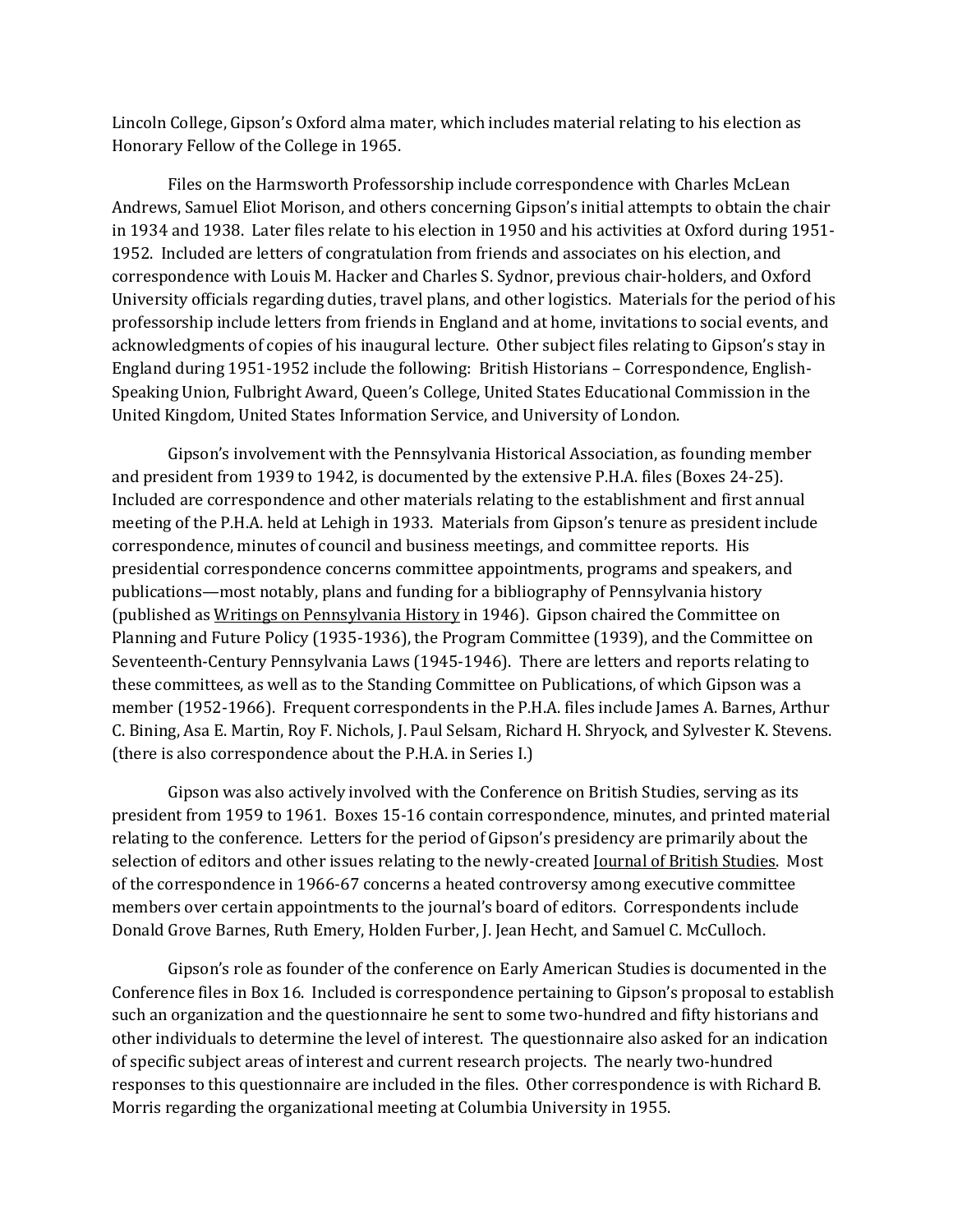Gipson's other professional activities are also covered by the Subject Files Series. Such activities include advisory positions with organizations, journals, and editing and publication projects; attendance at conferences and conventions; and participation on professional programs and addresses to historical societies. Gipson served as chairman or commentator for various sessions at the annual meetings of the American Historical Association, the conference on British Studies, and the Mississippi Valley Historical Association. Files on these organizations include copies of the papers presented as well as Gipson's comments. Gipson was also a member of the committee to investigate the authenticity of the Horn Papers, published by the Greene County (Pennsylvania) Historical society. The Horn Papers files include clippings, printed material, and correspondence with Douglass Adair, Julian P. Boyd, Arthur Pierce Middleton, and others, concerning the investigation and the committee's conclusion in 1947 that the documents were spurious. In 1939, Gipson agreed to edit an unfinished manuscript left by George Louis Beer on British colonial policy. Due to the inability to find funding, Gipson never actually undertook the project. A copy of the manuscript (257 pages) and correspondence concerning it are contained in the Beer files.

A number of the files in Series II pertain to Gipson's British Empire Series. Files on Oxford University Press, Macmillan, and Longmans, Green relate to attempts to find a publisher for the series. Files on foundations and granting agencies document requests for funding. The American Council of Learned Societies file concerns a small grant made to Gipson at the outset of the project in 1927, and the Social Science Research Council and the Fulbright Award files relate to their provision of travel expenses for his trips to Europe in 1929 and 1951, respectively. The several files on Gipson's major funding source, the Rockefeller Foundation, relate to the series of grants, in excess of \$100,000, made between 1951 and 1961. The files include correspondence with Lehigh University administrators and Foundation officials, progress reports on the series, and financial records. Primary correspondents for the Foundation are Edward F. D'Arms, John P. Harrison, and Dean Rusk. Other files on libraries, archives, and historical societies document Gipson's research activities with regard to the British Empire Series. Correspondence relates to research trips, research queries, and requests for transcripts, Photostats, and microfilm of materials.

Series II also contains files on Gipson's various prizes, awards, and honors. Letters and citations about his eight honorary degrees are included in the files of the colleges and universities which so honored him. (For a list of these degrees, see the Biographical Sketch.) Files on Gipson's major awards for the British Empire Series—the Loubat, Bancroft, and Pulitzer Prizes—are also located here. These files contain notifications of the awards, letters of congratulation from associates, clippings, and other publicity. In 1951, Gipson served as a member of the jury to select the recipients of the Bancroft Prize for that year. The Bancroft files contain his correspondence with other jury members, Theodore C. Blegen and Ralph H. Gabriel, regarding the selection process, which resulted in the awarding of the prize to Arthur N. Holcombe for Our More Perfect Union and Henry Nash Smith for Virgin Land.

Miscellaneous subject files relate to Gipson's political and social affiliations. The files on the Committee to Defend America by Aiding the Allies includes correspondence and printed material about Gipson's establishment of a chapter in Bethlehem in 1941. Gipson was a long-time member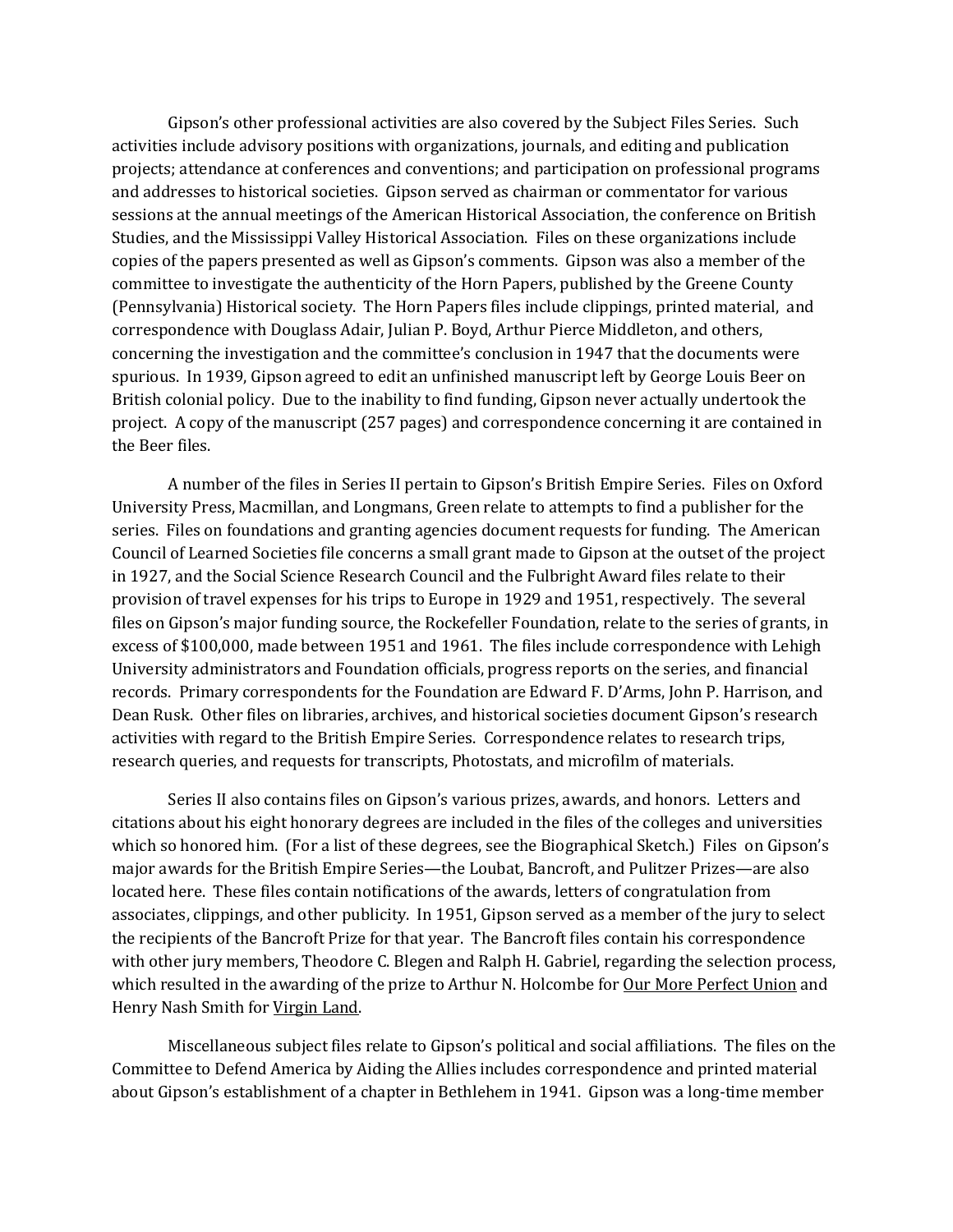of the Franklin Inn Club of Philadelphia. Included in the Club files is a copy of John H. Powell's 1954 address on Gipson—"Portrait of a Historian."

# Box 13 Adams Papers – American Oxonian

| Folder 1 |     | <b>Adams Papers: 1954-1963</b>                           |
|----------|-----|----------------------------------------------------------|
|          | 2   | Age of European Expansion Series: 1968-1970              |
|          | 3   | Agricultural History Society: 1953-1958                  |
|          | 4   | American Antiquarian Society: 1956-1969                  |
|          | 5   | American Association of University Professors: 1927-1961 |
|          | 6   | American Council of Learned Societies: 1927-1934         |
|          | 7-8 | American Historical Association – General: 1927-1966     |
|          | 9   | - Guide to Photocopied Historical Materials: 1957-1959   |
|          | 10  | - LHG Session at 1960 Annual Meeting: 1960-1961          |
|          |     |                                                          |

- 11 LHG Session at 1961 Annual Meeting: 1961-1962
- 12 American Historical Review: 1931-1968
- 13-16 American Oxonian: 1940-1971

# Box 14 American Philosophical Society – Clements Library

- Folder 1 American Philosophical Society: 1948-1970
	- 2-3 Bancroft Prize: 1950-1968
	- 4 Beer, George Louis, Manuscript Correspondence: 1938-1940
	- 5 Carbon Copy (257 pages)
	- 6 Bibliography of the Published Writings of LHG, Compiled by James D. Mack -General: 1957-1966
	- 7 -Acknowledgments (Individuals): 1959-1960
	- 8 -Acknowledgments (Libraries): 1959-1960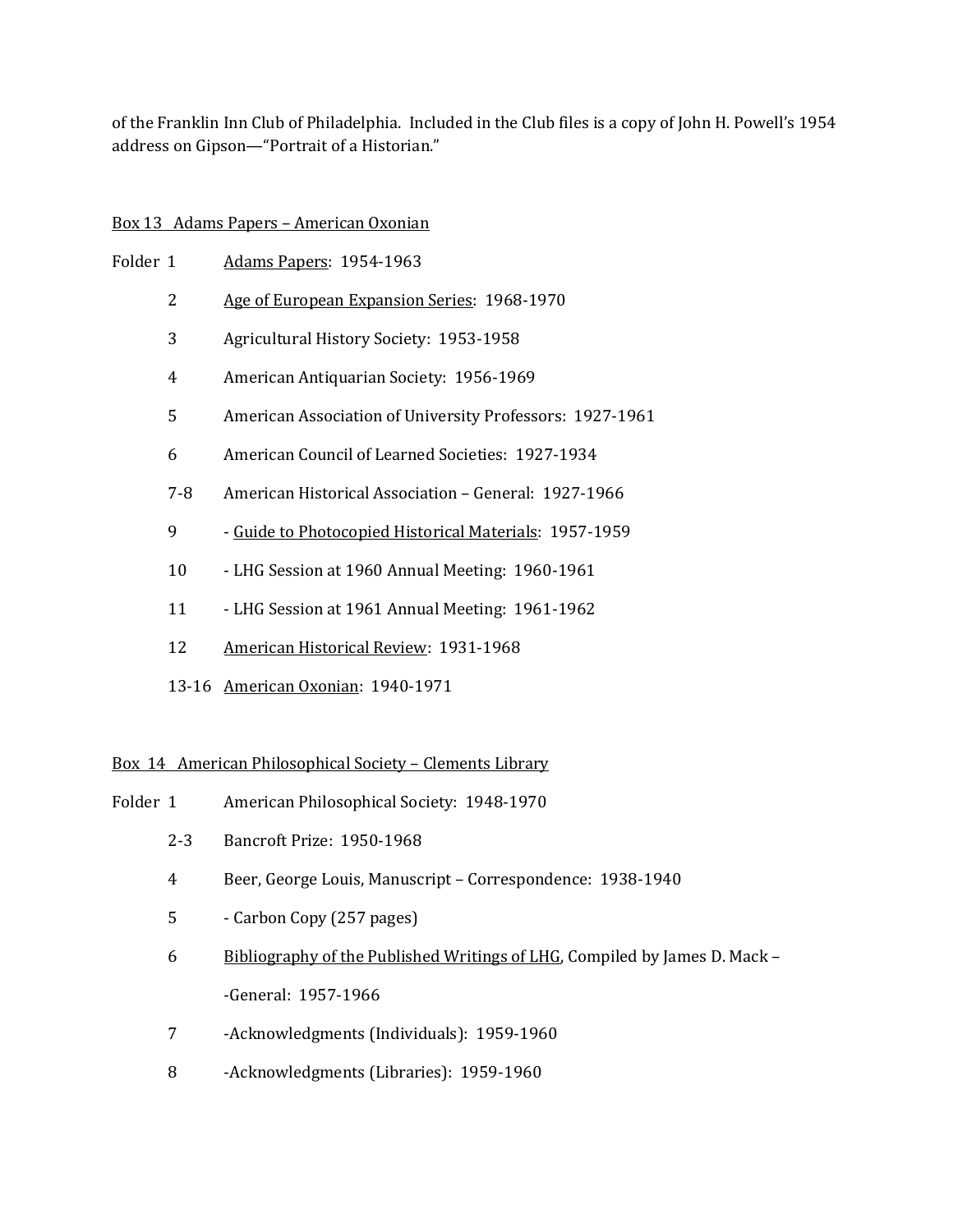- -Brebner, John Bartlet, Fund: 1958
- British Historians Correspondence: 1951-1961
- British Schools and Universities Club of New York Inc.: 1955
- 12 Burke, Correspondence of Edmund, Edited by Thomas W. Copeland: 1951-1953
- Canadian Historican Association; 1951-1959
- Carnegie Foundation: 1942-1948
- Chicago Historical Society: 1942
- Citizens committee for Peace with Freedom in Vietnam; 1967-1969
- Clarke, Dr. William (Albany Plan of Union): 1960-1961
- Clements Library, University of Michigan: 1950-1967

# Box 15 College of Idaho – Conference on British Studies

- Folder 1 College of Idaho: 1908-1970
	- Colleges of the Lehigh Valley: 1932-1934
	- Colonial Society of Massachusetts: 1951-1961
	- Colonial Williamsburg, Inc.: 1957-1970
	- Columbia University Summer Session (1949): 1948-1950
	- Committee to Defend America by Aiding the Allies: 1940-1941
	- Community Free Library Association, Glenside, Pennsylvania: 1963
	- 8-11 Conference on British Studies: 1951-1966 (June)

## Box 16 Conference on British Studies – English-Speaking Union

- Folder 1-3 Conference on British Studies: 1966 (July) 1970
	- Conference on Early American History Correspondence: 1955
	- -Organizational Notes and Lists of Persons Contacted: 1955
	- $6-9$  -Questionnaires  $(A Z)$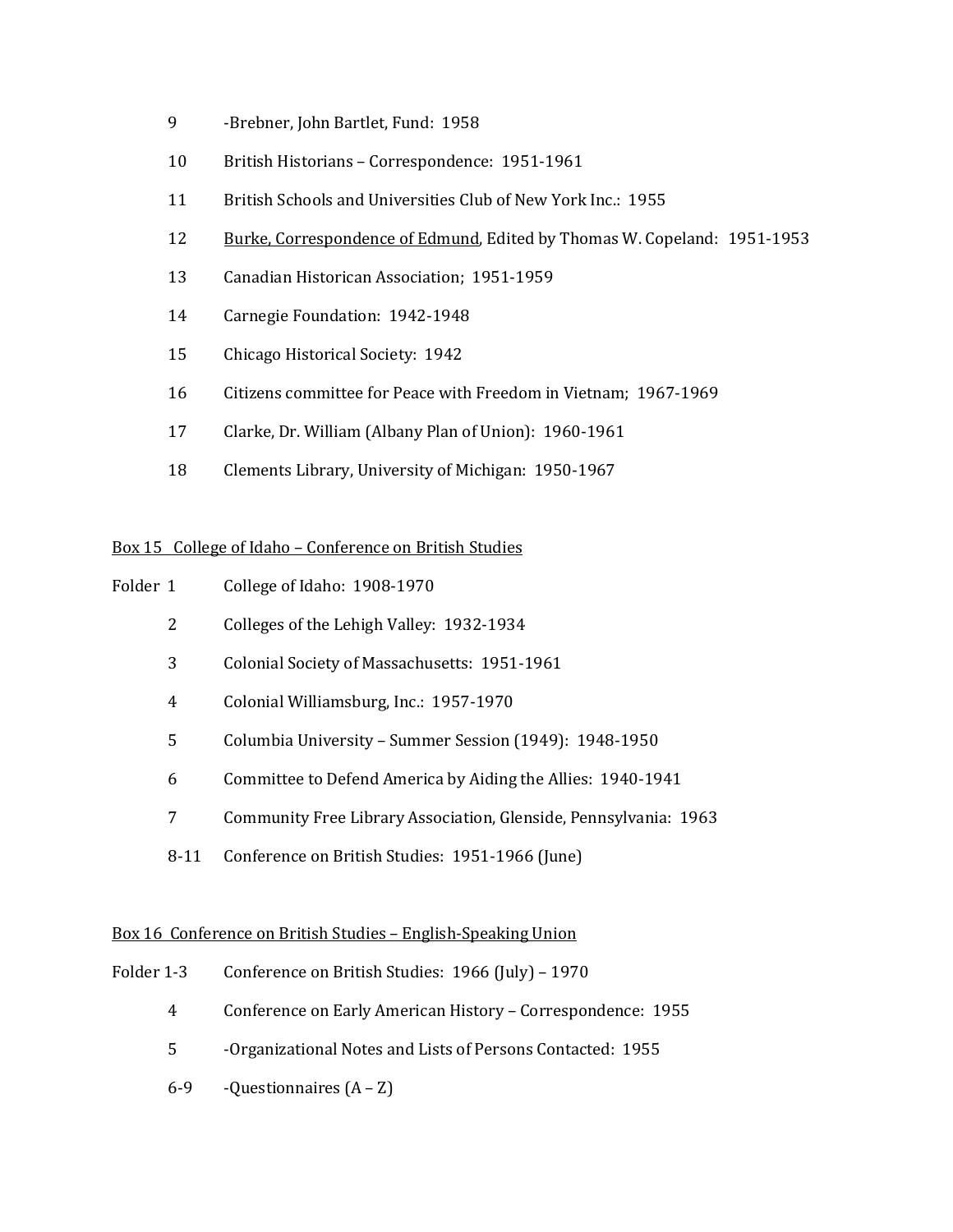- -General: 1956-1964
- Dictionary of International Biography: 1962-1970
- Encyclopedia Britannica: 1969
- English-Speaking Union: 1951

## Box 17 Fellowship Appointments – Historical Society of Pennsylvania

- Folder 1 Fellowship Appointments Miscellaneous: 1933-1963
	- Franklin, The Papers of Benjamin: 1954-1963
	- 3-4 Franklin Inn Club, Philadelphia: 1941-1968
	- Free Library of Philadelphia: 1949-1966
	- Fulbright Award: 1951-1959
	- Guggenheim Foundation: 1948-1963
	- 8-11 Harmsworth Professorship Correspondence; 1934-1952
	- -Anglo-American Conference of Historians: 1951
	- -Inaugural Lecture Acknowledgements: 1951-1952
	- -Lecture and Discussion Notes
	- -Memorabilia
	- Harvard University Library: 1958-1966
	- Historical Society of Delaware: 1950
	- Historical Society of Pennsylvania: 1933-1966

### Box 18 Historical Society of Western Pennsylvania – Kenyon College

- Folder 1 Historical Society of Western Pennsylvania: 1957-1961
	- Horn Papers Correspondence: 1946-1949
	- -Printed Material
	- -Clippings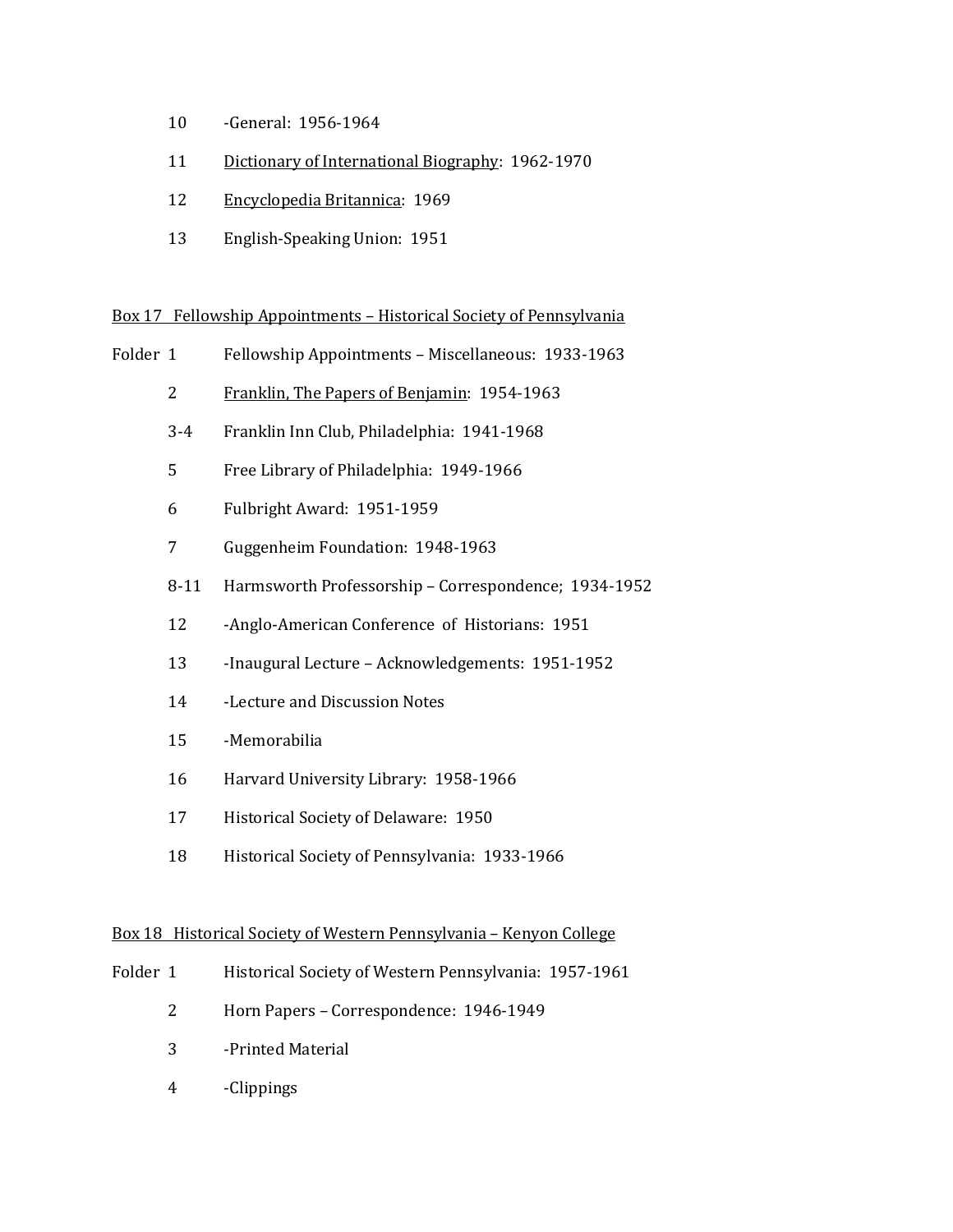- Huntington Library: 1953-1962
- Idaho Historical Society: 1957-1970
- Industrial History Society
- 8-11 Institute of Early American History and culture: 1952-1969
- Institute on Pennsylvania Life and Culture, Pennsylvania State University: 1959-
- Invitations Miscellaneous: 1940-1963
- Jamaican Archives: 1958
- 15 John Carter Brown Library, Brown University: 1942-1961
- Kenyon College: 1946-1963

## Box 19 Lehigh University: General

- Folder 1 Alpha Tau Omega: 1961
	- Alumni Association: 1962-1969
	- Alumni Bulletin: 1945-1967
	- Brown and White: 1940-1968
	- Establishment of the Lawrence Henry Gipson Fund: 1966-1971
	- Events Honoring LHG: 1951-1970
	- Faculty Advisory Committee on University Center: 1954
	- Faculty Club: 1933-1945
	- Faculty Committee on Honorary Degrees: 1933-1967
	- Faculty Miscellaneous
	- Hillman Award: 1950-1969
	- History Department: 1963-1969
	- Institute of Research: 1948-1952
	- International Relations Club: 1934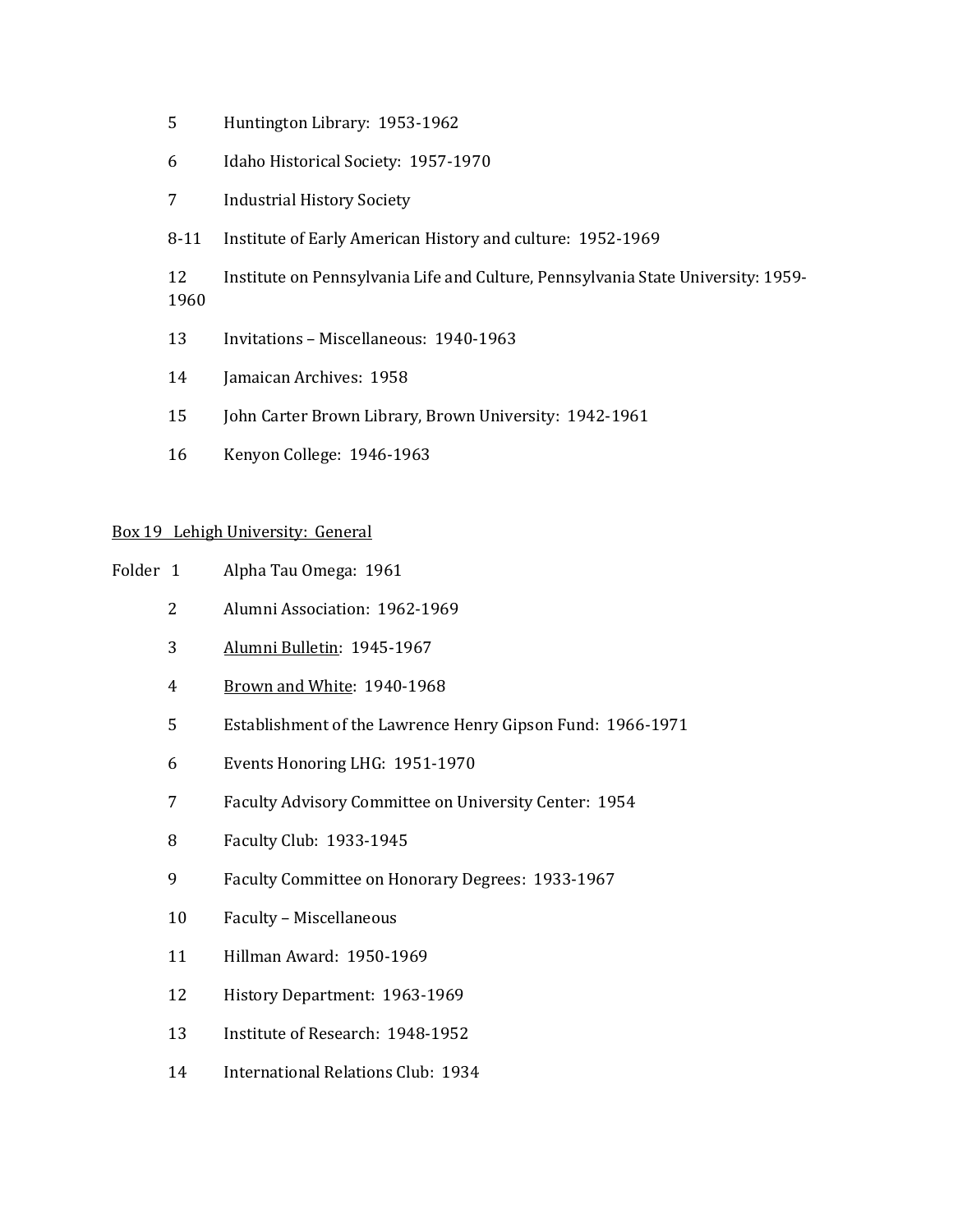- Model League of Nations Assembly: 1933
- Palmer Gift
- 17-18 President's Office: 1947-1966
- Provost's Office: 1955-1967
- 20-21 Public Information Office: 1951-1972
- Relevance Conference: 1968

## Box 20 Lehigh University: Gipson Project – General

- Folder 1-2 Staff Studies: 1962, 1966
	- Budgets: 1962-1965
	- Summaries of Expenditures: 1966-1971
	- Personnel Correspondence: 1941-1969
	- -Rosabelle K. Harrison: 1961-1966
	- -Jere Knight: 1957-1969
	- -Neal Neamand: 1966-1969
	- -Records: 1957-1971
	- Book Orders: 1952-1962
	- Microfilm Orders: 1950-1963
	- Readex Microprint Orders: 1952-1969
	- 13 Journal Subscriptions General
	- 14-16 Titles  $(A Z)$
	- Insurance Inventories: 1953-1967

## Box 21 Lehigh University: Gipson Project – Ledger Sheets

- Folder 1 Ledger Sheets: 1952-1953
	- 2-5 -1954-1957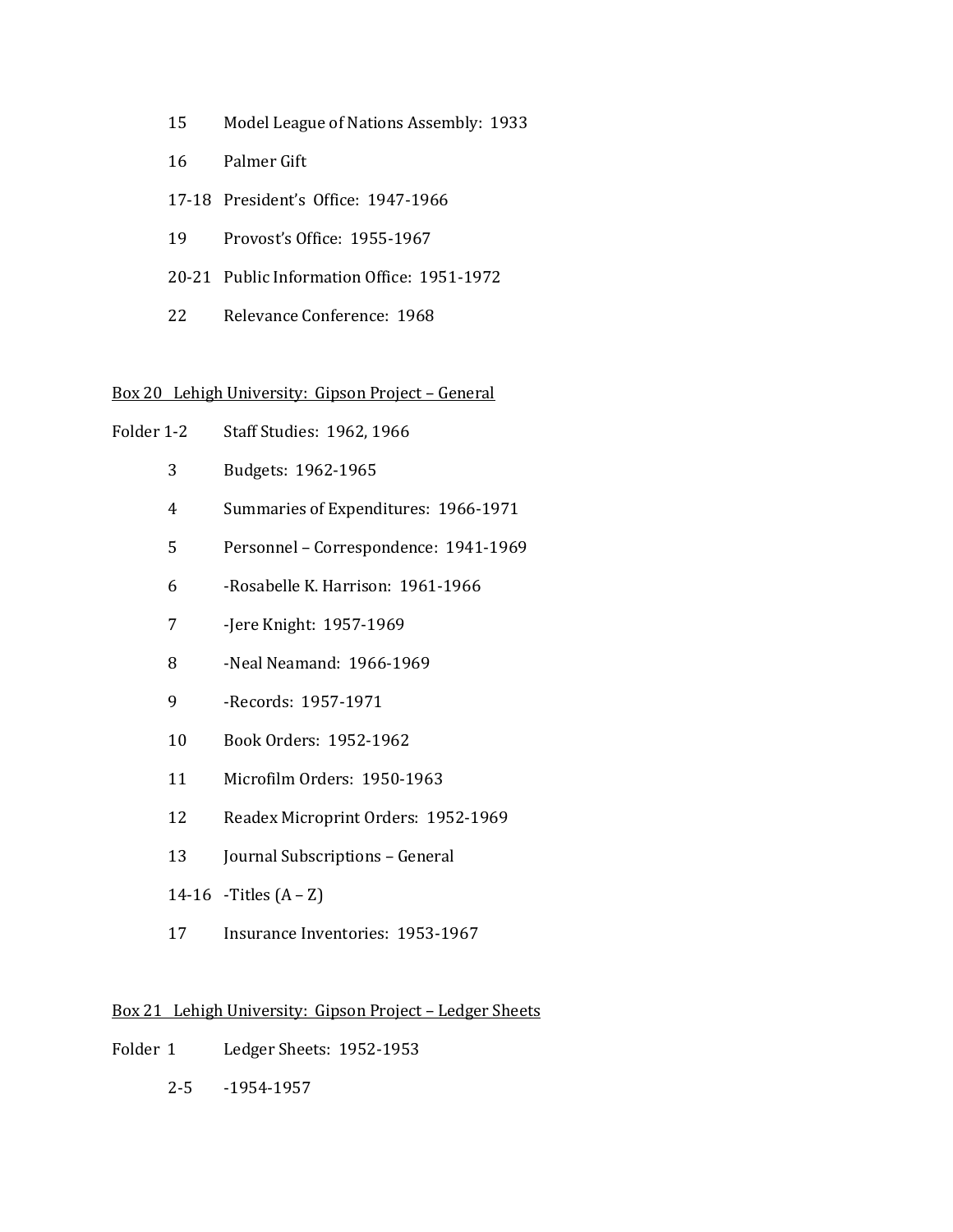6-9 -1958-1961 10-13 -1962-1965

- 14-17 -1966-1969
- 18-19 -1970-1971

## Box 22 Lehigh University: Files Added by University Officials

- Folder 1 Institute of Research: 1947-1948
	- 2-6 President's/Provost's Office: 1955-1970
	- 7-11 University Librarian: 1928-1972

## Box 23 Library Company of Philadelphia - Pennsylvania Historical and Museum Commission

- Folder 1 Library Company of Philadelphia: 1958-1970
	- 2-3 Library of Congress: 1927-1968
	- 4 Lincoln College, Oxford University: 1929-1970
	- 5 Lindbergh, Charles A.: 1941
	- 6 Longmans, Green and Company: 1931-1964
	- 7 Loubat Prize: 1948
	- 8-9 Loyalist Papers (Program for Loyalist Studies and Publications): 1968-1971
	- 10 Macmillan Company: 1932-1934
	- 11 Mark Twain Library and Memorial commission: 1963
	- 12 Massachusetts Archives: 1940-1961
	- 13 Massachusetts Historical Society: 1942-1970
	- 14 Mississippi Valley Historical Association; 1917-1961
	- 15 Moravian Archives: 1968-1972
	- 16 Moravian College: 1940-1968
	- 17 Muhlenberg College: 1940-1969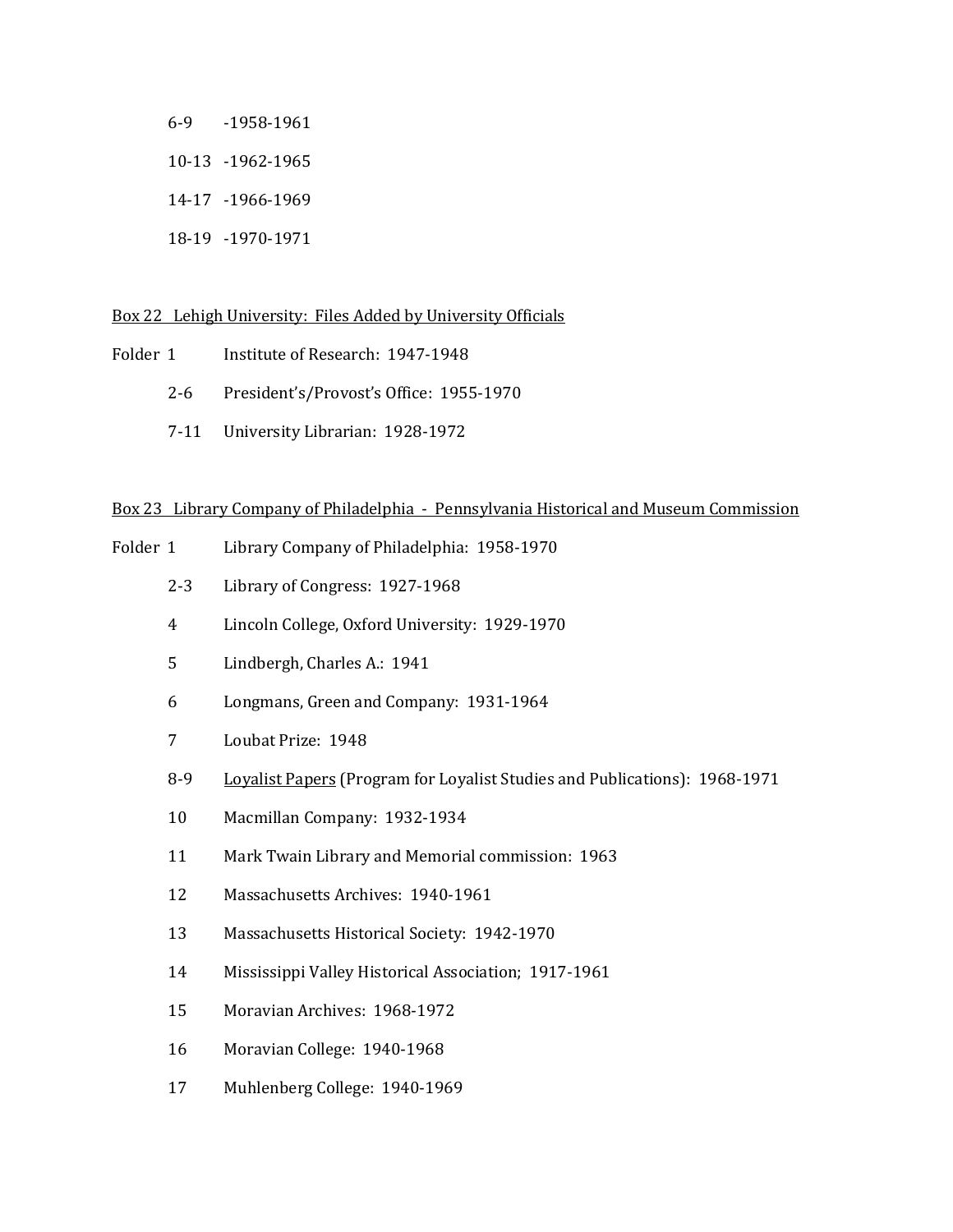- 18 New York Public Library: 1944-1955
- 19 New York State Historical Association; 1955-1967
- 20 Newcomen Society of England: 1947-1950
- 21 North Carolina Archives: 1963-1967
- 22 Oxford/Cambridge Dinners: 1955-1970
- 23 Oxford University Press: 1931-1951
- 24 P.E.N. (Writers' Association): 1950-1970
- 25-26 Pennsylvania Historical and Museum Commission: 1939-1970

#### Box 24 Pennsylvania Historical Association

| Folder 1-2 | P.H.A. – Correspondence:                        | 1932-1938 |
|------------|-------------------------------------------------|-----------|
| $3 - 4$    |                                                 | 1939      |
| $5-6$      |                                                 | 1940      |
| $6 - 7$    |                                                 | 1941      |
| $9-10$     |                                                 | 1942-1943 |
| 11         |                                                 | 1945-1968 |
| $12 -$     | -Miscellaneous Materials re Founding: 1932-1933 |           |

13 -Membership Lists: 1933-1941

## Box 25 Pennsylvania Historical Association – Reading Railroad

| Folder 1 |   | P.H.A. - Programs: 1933-1964                                         |
|----------|---|----------------------------------------------------------------------|
|          | 2 | -Minutes of Council and Business Meetings: 1939-1941, 1961           |
|          | 3 | -Miscellaneous Committee Reports: 1939-1941                          |
|          | 4 | -Committee on 17 <sup>th</sup> -Century Pennsylvania Laws: 1945-1955 |
|          | 5 | -Standing Committee on Publications: 1947-1966                       |
|          | 6 | -Pennsylvania History: 1933-1969                                     |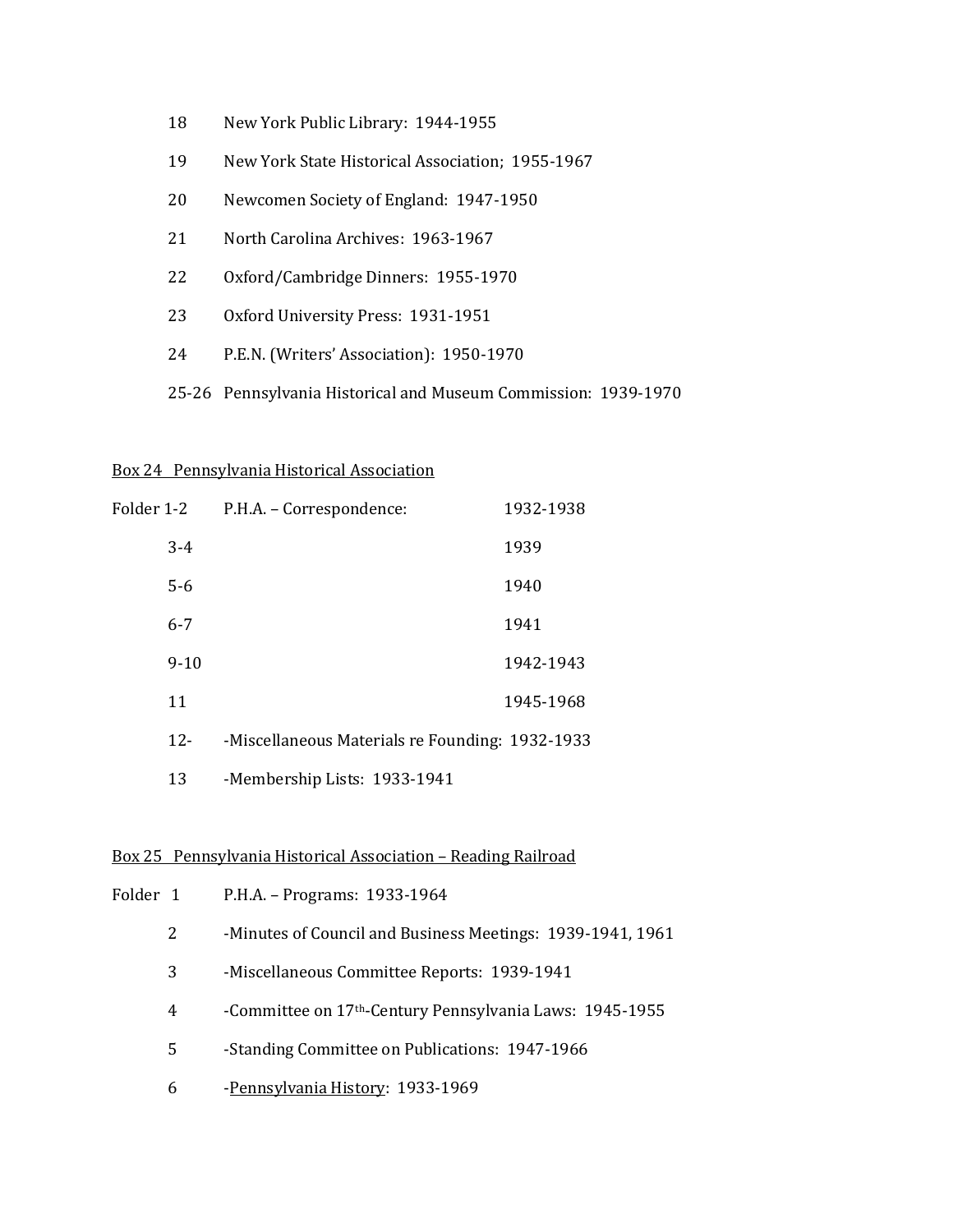- Pennsylvania Historical Junto, Washington, D.C.: 1947-1970
- Pennsylvania Political Science and Public Administration Association: 1949
- Phi Alpha Theta: 1932-1955
- Phi Beta Kappa: 1926-1969
- Philadelphia Regional Writers' Conference: 1958
- 12-14 Pulitzer Prize Congratulatory Messages: 1962
- Publicity
- -Memorabilia
- Queen's College, Oxford Unviersity: 1952-1967
- Reading Railroad: 1941-1962

## Box 26 Rhodes Scholarships – Society of Colonial Wars

- Folder 1 Rhodes Scholarships Correspondence: 1927-1971
	- 2-3 -Form Letters, Invitations, and Miscellaneous Materials: 1916-1970
	- -Miscellaneous Printed Materials: 1910-1951
	- -Recommendations: 1933-1955
	- -Rhodes House: 1942-1970
	- -Reunion at Oxford: 1929
	- 8-10 Rockefeller Foundation: 1942-1963
	- Royal Historical Society: 1940-1970
	- Royal Society of Arts: 1968-1970
	- Social Science Research Council: 1927-1963
	- Society for Colonial History: 1951-1954
	- Society of American Historians: 1943-1957
	- Society of Colonial Wars: 1950-1955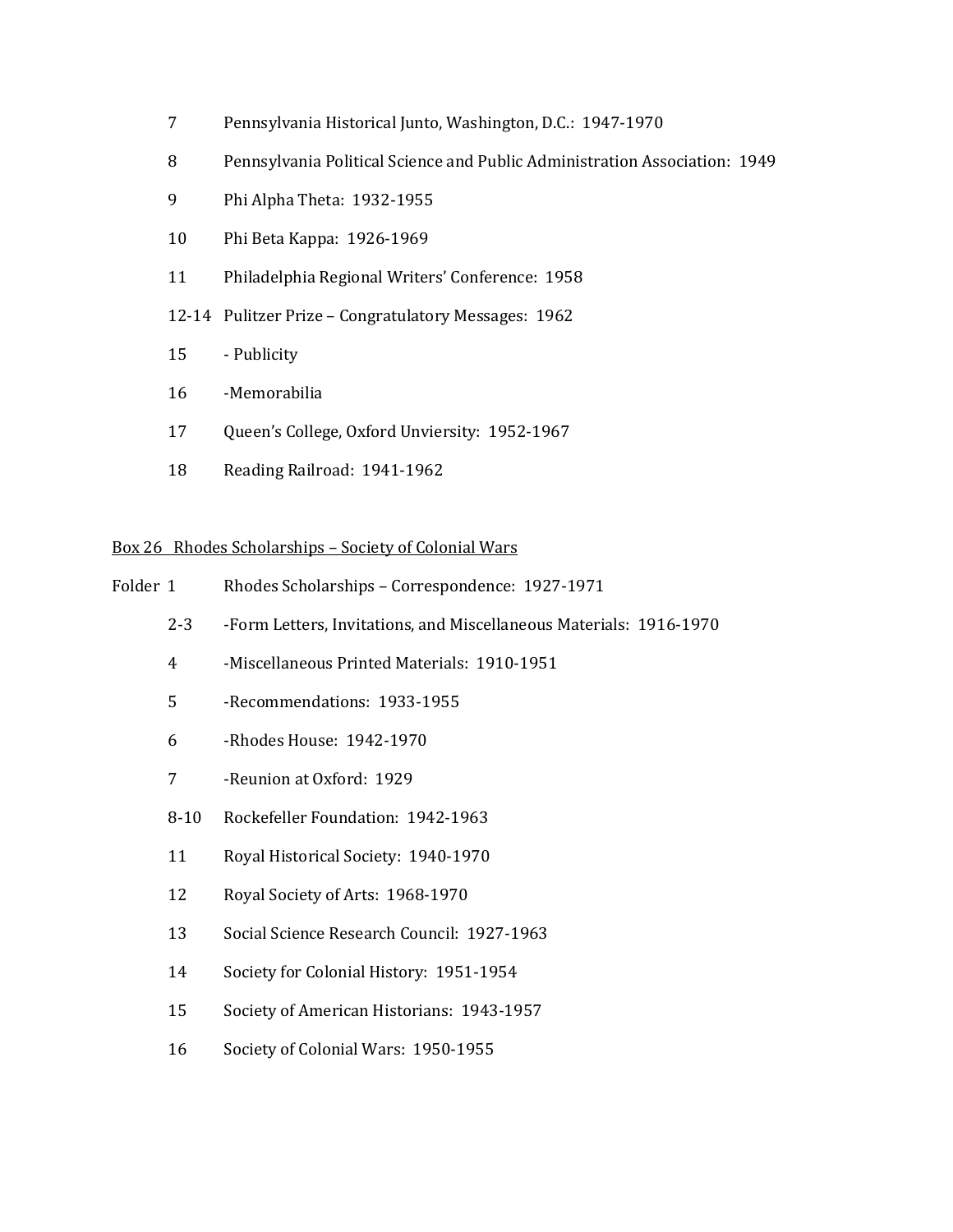### Box 27 South Carolina Archives – Yale University

- Folder 1-2 South Carolina Archives: 1958-1968
	- Susquehanna company Papers: 1962-1964
	- Temple University General: 1956-1966
	- -Honorary Degree: 1947
	- Territorial Papers of the United States: 1937-1950
	- Trinity College, Hartford, Connecticut: 1959-1966
	- United States Educational Commission in the United Kingdom: 1951-1952
	- United States Information Service: 1951-1952
	- United States Government Miscellaneous: 1942-1953
	- University of California: 1951-1966
	- University of Cincinnati: 1920
	- 13-14 University of Idaho: 1950-1969
	- University of London: 1951
	- University of Pennsylvania Press: 1940-1942
	- University of Toronto: 1945
	- Wabash College General: 1916-1967
	- -Honorary Degree: 1962-1963
	- Yale University General: 1917-1968
	- -Charles McLean Andrews Fellowship: 1943-1944
	- -Honorary Degree: 1955

SERIES III WRITINGS BOXES 28-47

Series III contains files relating to Gipson's professional writings, both published and unpublished. Files on the published works are located in Boxes 28-41. They are arranged by type of publication, beginning with the British Empire Series, followed by monographs, articles, and reviews. For bibliographies of Gipson's published writings, see Box 101, Folders 4-5. Unpublished writings are located in Boxes 42-45 and include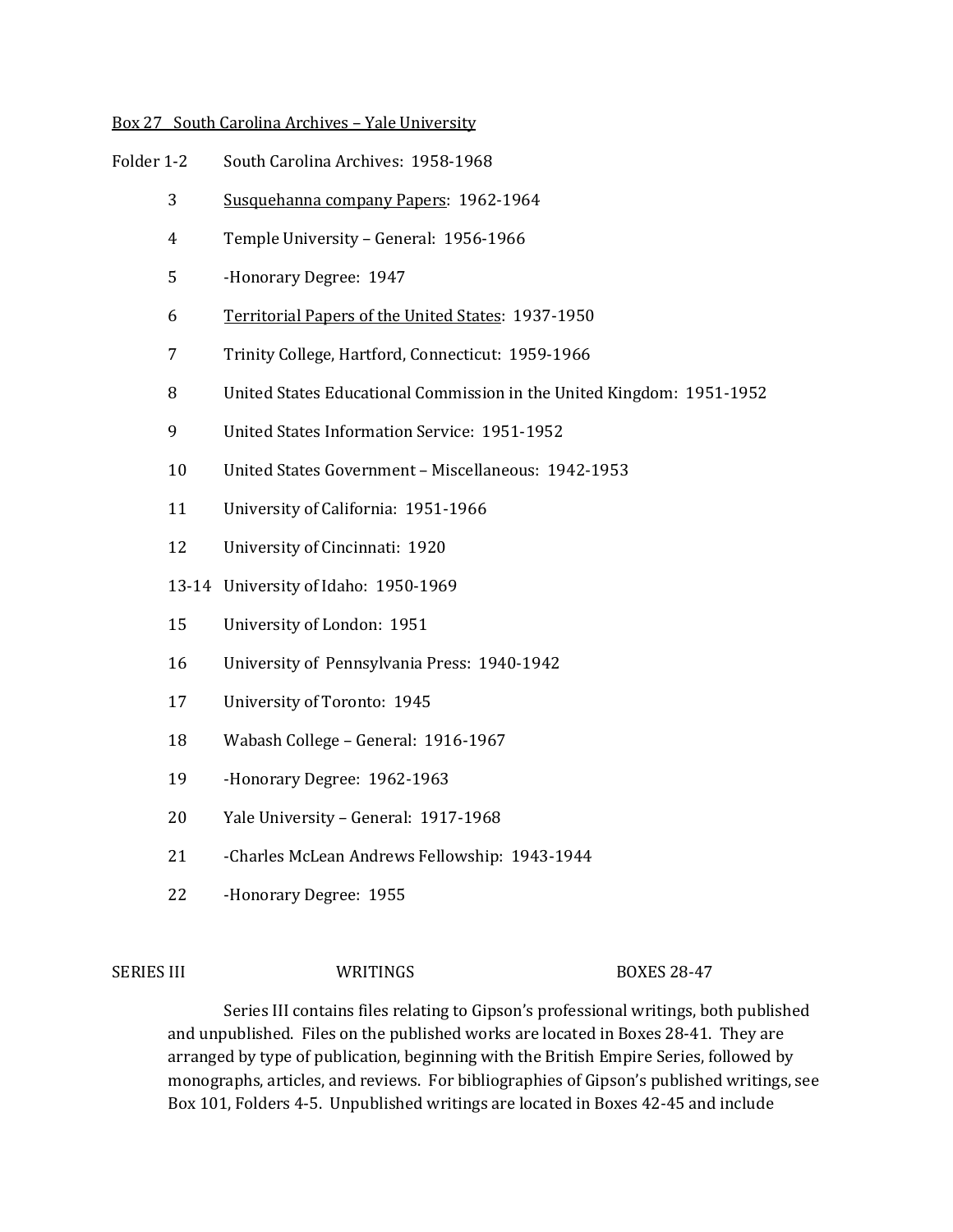speeches, articles, and Gipson's unfinished history of Lehigh University. Also in this series (Boxes 46-47) are Gipson's course lectures and other teaching materials. Gipson's writings of a personal or autobiographical nature are filed in Series V of the papers. Drafts and galleys of Gipson's book-length works, including the British Empire Series, are in storage at Lehigh. Researchers may make application to the University Library to examine them.

Materials in Boxes 28-34 concern Gipson's major work, the fifteen-volume British Empire Series, published between 1936 and 1970. The first three boxes contain correspondence with the two publishing houses that brought out the series, Caxton Printers, Ltd. and Alfred A. Knopf, Inc. The Caxton correspondence covers the period 1931- 1965, but the bulk falls between 1934 and 1937, when the press was involved in printing the first three volumes of the series. Most of the letters are between Gipson and his brother, James H. Gipson, president of Caxton Printers. The early letters (1931-1935) concern Gipson's attempts to find a publisher for the project, James Gipson's offer to publish the volumes, and subsequent considerations of costs, possible losses, promotion, and prepublication endorsements. Much of the correspondence between 1935 and 1937 concerns the disappointingly slow sales and the activities of Herbert T. Weatherly, who handled the marketing of the set. (Most of Weatherly's letters for this period are filed in Series I.) Later letters (1937-1939) concern reviews, attempts to interest a British publisher, plans for Volume IV, and the offer of Alfred Knopf to take over publication of the series. The correspondence between the Gipson brothers after the transfer of publishing rights to Knopf in 1939 is primarily social. James Gipson relates family news and discusses his various publishing projects, in particular, his plans to put out a libertarian history of the United States. Politics is an often discussed topic between the two and the file contains copies of James Gipson's political writings. A number of letters concern the career of Idaho Senator William e. Borah, of whom James Gipson was an ardent supporter.

The more than thirty years of correspondence between Gipson and officials at Alfred A. Knopf, Inc. begins in 1939 with Knopf's proposal to take over the British Empire Series and ends in 1970 with Knopf's last letter to Gipson, marveling that they both lived to see it to completion. In addition to Knopf, primary correspondents from the publishing house include managing editors, Sidney R. Jacobs and Ashbel Green. Frequent letters from Gipson's research associate, Jere Knight, document her substantive contributions to the project for the period, 1957-1965. Letters relate mainly to editorial concerns in issuing Volumes IV-XV and reissuing volumes I-VII. Topics include outside readers' comments on the manuscripts, revisions, reviews and publicity, nomination of volumes for prizes, and losses incurred by Knopf on the series and the subsequent agreement of Lehigh University to subsidize publication costs. Personal letters between Gipson and Knopf concern Knopf and H.L. Mencken's annual attendance at Bethlehem's Bach Festival and Knopf's honorary degree from Lehigh in 1960.

Boxes 31-34 contain files primarily relating to the individual volumes of the British Empire Series, but include materials on the general series as well. Among these materials are Gipson's original 1926 outline of the project and the comments from the historians to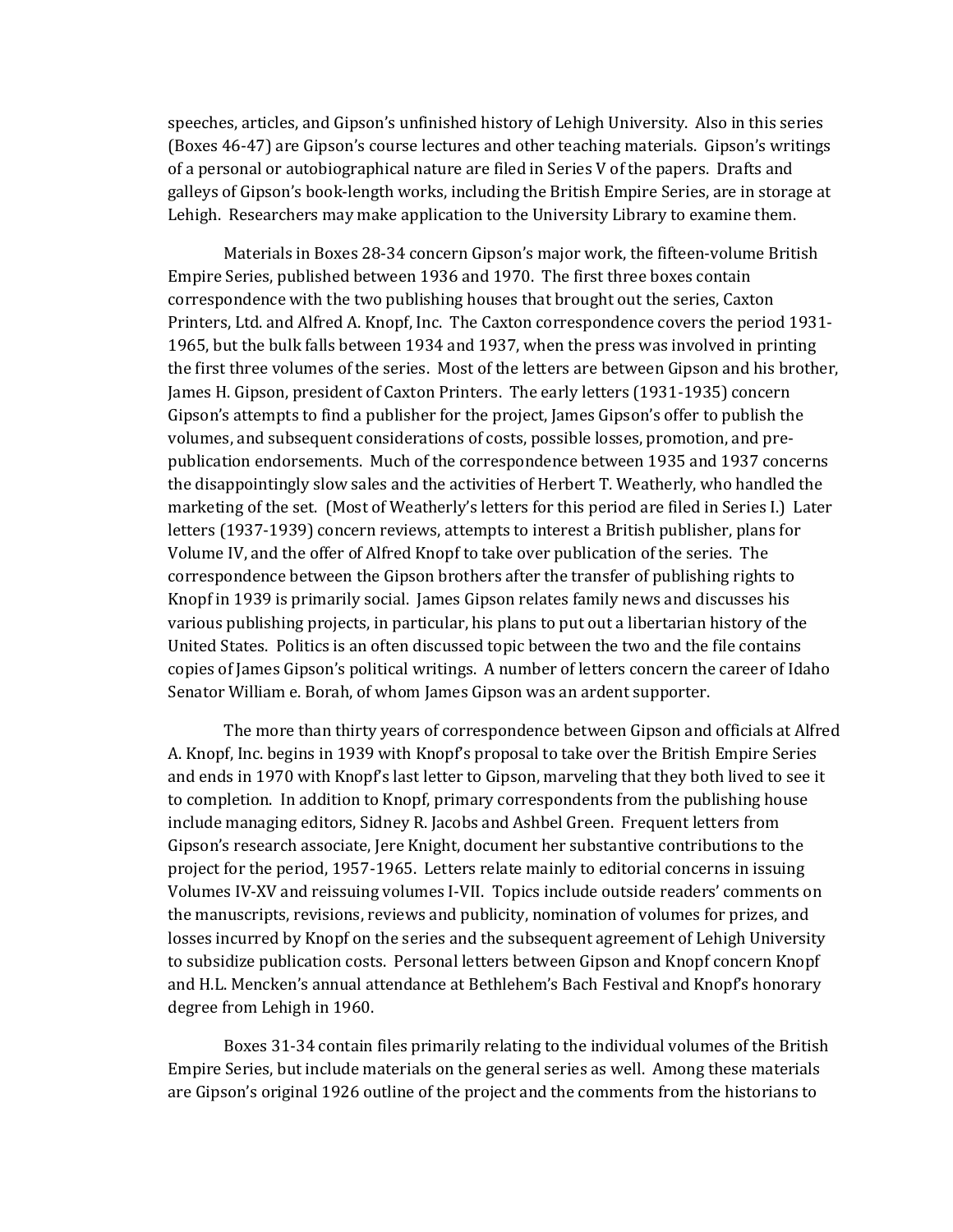whom it was sent, including James Truslow Adams, Charles McLean Andrews, Carl Becker, Edward Channing, Max Ferrand, Evarts B. Greene, Marcus W. Jernegan, Frederic L. Paxson, Charles Seymour, and Frederick Jackson Turner. Other material on the general series includes prospectuses and publicity releases from both publishers, items concerning the selection of the series for the White House Library in 1963, and a copy of Richard B. Morris's 1967 article, "The spacious Empire of Lawrence Henry Gipson." The files relating to individual volumes in the series contain letters of congratulation on the appearance of the various volumes from British and American historians, Lehigh colleagues, foundation officials, and friends. Copies of reviews or citations for reviews of each volume are filed here, as is correspondence concerning the reviews. Included are drafts of Gipson's letter to the Mississippi Historical Review protesting Curtis P. Nettles's 1946 review of Volume VI in that journal. (Additional correspondence abut reviews is located in Series I). Miscellaneous materials relating to the various volumes include correspondence with archives, errata and corrigenda, and items concerning maps and illustrations. Filed after the materials on the individual volumes are two copies each of Volumes I-III in first edition. These copies contain extensive annotations by Gipson, done in preparation for the revised editions issued by Knopf in 1958 and 1960.

Files on Gipson's monographic publications are located in Boxes 35-36. These contain correspondence, reviews, and miscellaneous materials relating to Gipson's four book-length works: his first book, Jared Ingersoll (1920); the edited publications, The Moravian Indian Mission on White River (1938) and Lewis Evans (1939); and his contribution to the New American Nation Series, The coming of the Revolution (1954). The correspondence on The Coming of the Revolution is particularly extensive. Much of it is between Gipson and Henry Steele Commager and Richard B. Morris, general editors of the series, and concerns plans for the series as a whole, as well as specific problems with aspects of Gipson's volume. There is also correspondence between Gipson and Roy M. Robbins and Louis B. Wright concerning possible areas of overlap in their respective volumes. Correspondence with Cass Canfield and other officials at Harper & Brothers, publishers of the series, is included as well. Also in Boxes 35-36 are files on Gipson's shorter, pamphlet-length publications, including collections of Gipson's articles and essays issued by Lehigh University and his Harmsworth inaugural lecture published by Clarendon Press. These files contain copies of the publications, acknowledgments from scholars and libraries, other correspondence, and reviews.

Articles and book reviews by Gipson are found in Boxes 37-41. Among the publications included here are published versions of addresses and papers, chapters in books, forewards to volumes, contributions to Festschriften, and entries in biographical dictionaries and other reference works. In addition to copies or reprints of the publications, files contain drafts and notes, correspondence with editors, and letters from historians and colleagues acknowledging complimentary copies. The correspondence relating to Gipson's articles, "Thomas Hutchinson and the Framing of the Albany Plan of Union" (1950) and "The Drafting of the Albany Plan of Union" (1959), documents the controversy that arose between Gipson and Verner Crane regarding the origins of the Albany Plan, which resulted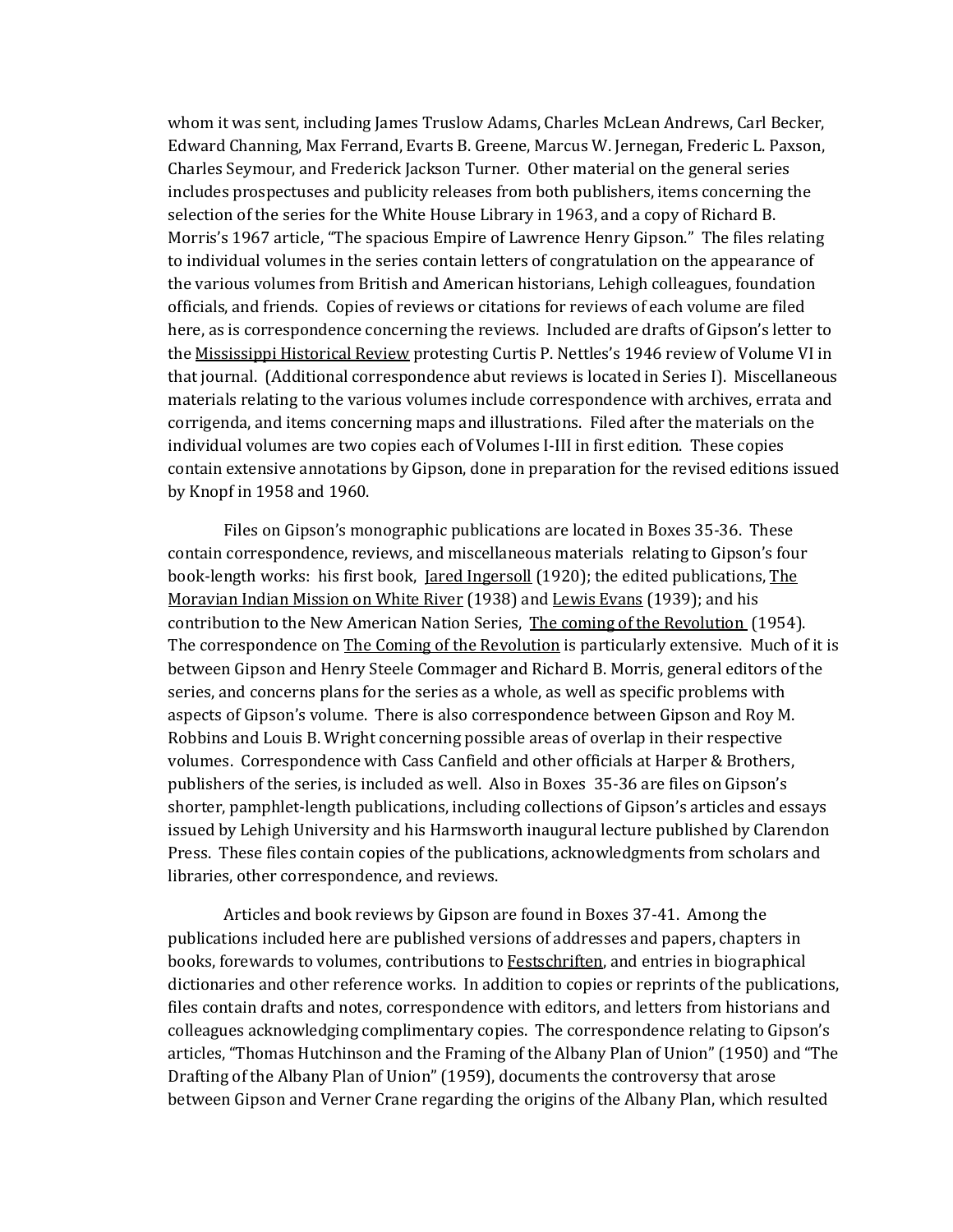in published letters to the editors in 1951 and 1960. The files on these articles contain the letters that passed among Gipson, Crane, and journal editors concerning the controversy, as well as a related exchange between Gipson and Leonard Labaree.

Gipson's speeches and miscellaneous unpublished writings are located in Boxes 42-43. Most of the speeches are of a popular nature and were delivered before local organizations and various Lehigh University gatherings. A number of these addresses contain Gipson's personal reminiscences of his Rhodes Scholar days and the beginnings of his involvement with the British Empire project. As most of Gipson's professional papers were published, they are not included here. A number of Gipson's miscellaneous writings in Box 43 are also speeches, although there is no indication where they were delivered. Some are possibly graduate papers done at Yale and several were written during Gipson's years at Wabash College. In addition to writings on colonial history, there are brief political pieces and popular pieces on Idaho, England, and Ireland, which include many personal reminiscences.

Boxes 44-45 contain chapter drafts, correspondence, and source materials for Gipson's administrative history of Lehigh University, which he was writing at the time of his death in 1971. The manuscript breaks off with the beginning of the C.R. Richards administration in 1922. The correspondence primarily concerns Gipson's requests to numerous members of the Lehigh community for information to aid in preparing the history. Other letters concern Lehigh's founders and early presidents, including correspondence with Catherine Drinker Bowen regarding the papers of her father, Henry S. Drinker. Source materials include typed extracts from records in the Lehigh archives and miscellaneous printed materials, clippings, and notes.

Gipson's lecture files in Boxes 46-47 contain lecture notes, syllabi, reading lists, clippings, and printed materials. Also included are published history outlines annotated by Gipson and a file of his examination questions.

|  | Box 28 British Empire Series: Caxton Printers, Ltd., 1931-1936 |  |  |  |
|--|----------------------------------------------------------------|--|--|--|
|  |                                                                |  |  |  |

| Folder 1 |   | Correspondence: 1931-1933 |                  |
|----------|---|---------------------------|------------------|
|          | 2 |                           | 1934 (Jan.-June) |
|          | 3 |                           | 1934 (July-Dec.) |
|          | 4 |                           | 1935 (Jan.-Mar.) |
|          | 5 |                           | 1935 (Apr.-June) |
|          | 6 |                           | 1935 (Ki;u-Pct/) |
|          |   |                           | 1935 (Nov.-Dec.) |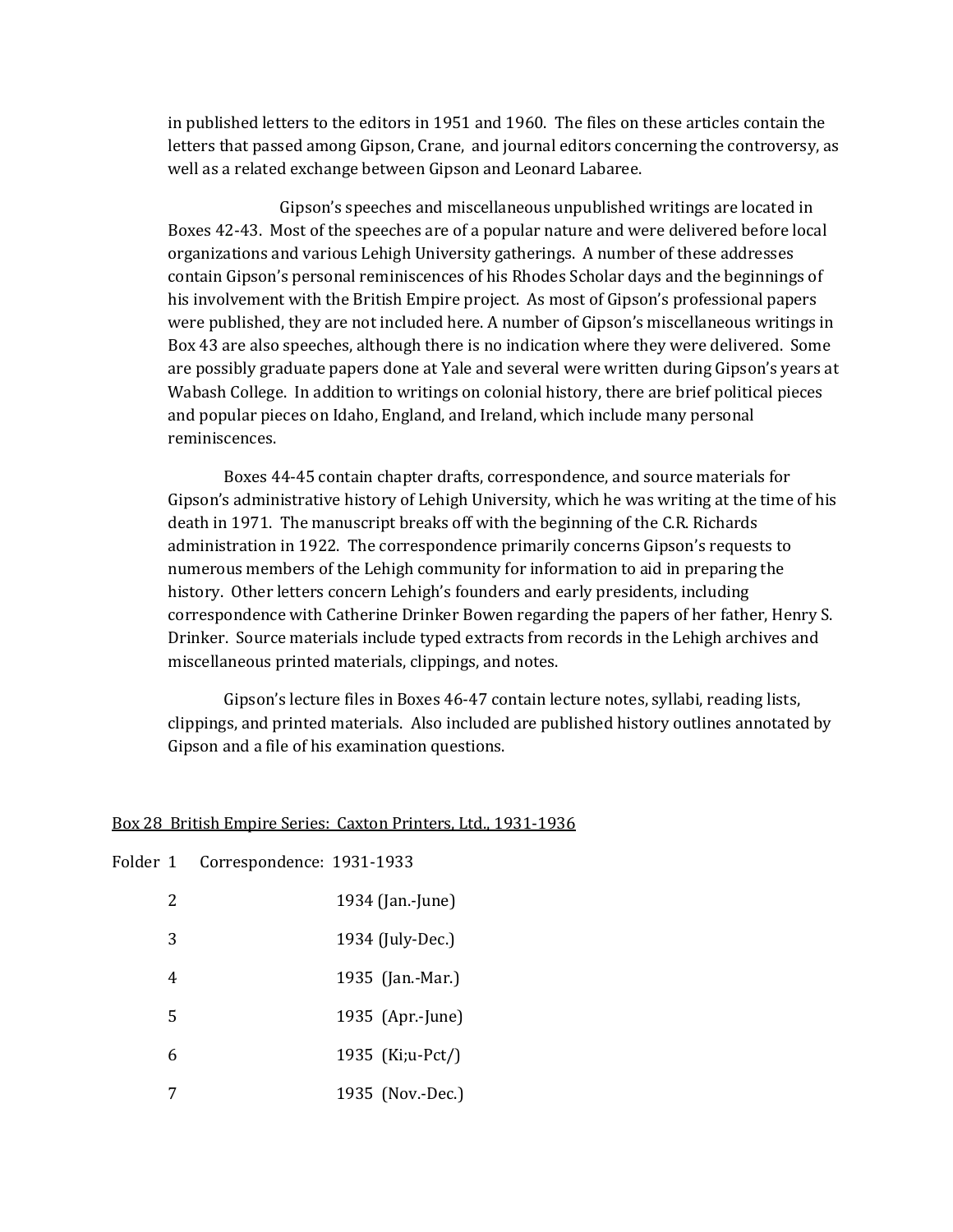| 8         | 1936 (Jan.-Mar.)  |
|-----------|-------------------|
| 9         | 1936 (Apr.-July)  |
| 10        | 1936 (Aug.-Sept.) |
| 11        | 1936 (Oct.)       |
| $12 - 14$ | 1936 (Nov.)       |
| 15        | 1936 (Dec.)       |

# Box 29 British Empire Series: Caxton Printers, Ltd., 1937-1965; Alfred A. Knopf, Inc., 1939-1957

| Folder 1 |                | Correspondence (Caxton): | 1937 (Jan.-Feb.)    |
|----------|----------------|--------------------------|---------------------|
|          | $\overline{2}$ |                          | 1937 (Mar.-July)    |
|          | 3              |                          | 1937 (Aug.-Dec.)    |
|          | $\overline{4}$ |                          | 1938-1940           |
|          | 5              |                          | 1942-1951           |
|          | 6              |                          | 1952-1963           |
|          | 7              |                          | 1964-1965           |
|          | 8              | Correspondence (Knopf):  | 1939 (Jan.-Aug.)    |
|          | 9              |                          | 1939 (Sept.) - 1940 |
|          | 10             |                          | 1942-1944           |
|          | 11             |                          | 1945-1946           |
|          | 12             |                          | 1947-1950           |
|          | 13             |                          | 1951-1953           |
|          | 14             |                          | 1954-1955           |
|          | 15             |                          | 1956                |
|          | 16             |                          | 1957 (Jan.-Sept.)   |
|          | 17             |                          | 1957 (Oct.-Dec.)    |
|          |                |                          |                     |

| Box 30 British Empire Series: Alfred A. Knopf, Inc., 1958-1971 |  |  |  |
|----------------------------------------------------------------|--|--|--|
|                                                                |  |  |  |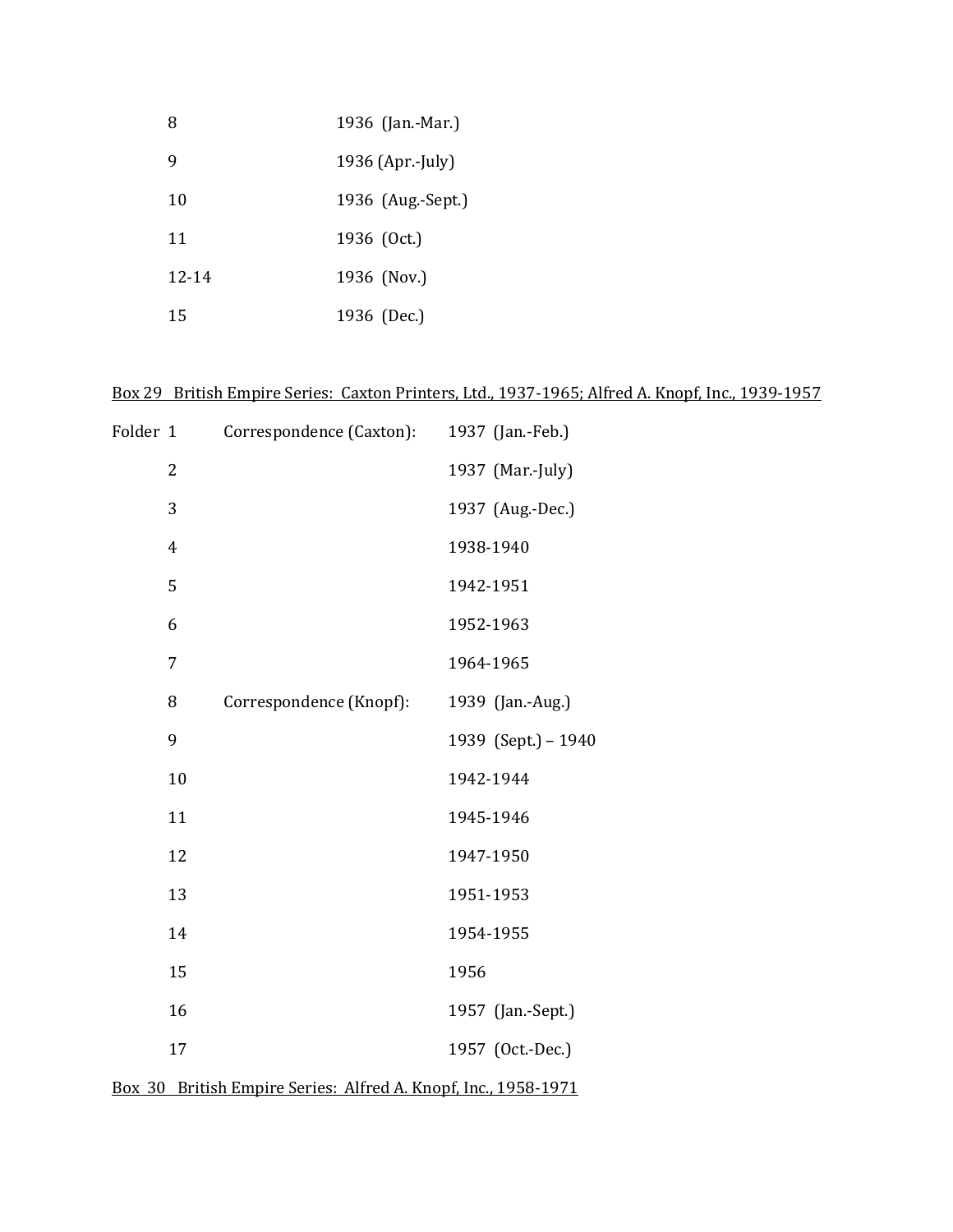| Folder 1 |                | Correspondence:                   |                             | 1958                                                               |  |
|----------|----------------|-----------------------------------|-----------------------------|--------------------------------------------------------------------|--|
|          | 2              |                                   |                             | 1959 (Jan.-May)                                                    |  |
|          | 3              |                                   |                             | 1959 (June-Dec.)                                                   |  |
|          | $\overline{4}$ |                                   |                             | 1960 (Jan.-June)                                                   |  |
|          | 5              |                                   |                             | 1960 (July-Dec.)                                                   |  |
|          | 6              |                                   |                             | 1961 (Jan.-May)                                                    |  |
|          | 7              |                                   |                             | 1961 (June-Dec.)                                                   |  |
|          | 8              |                                   |                             | 1962-1964                                                          |  |
|          | 9              |                                   |                             | 1965 (Jan.-May)                                                    |  |
|          | 10             |                                   |                             | 1965 (June-Dec.)                                                   |  |
|          | 11             |                                   |                             | 1966                                                               |  |
|          | 12             |                                   |                             | 1967                                                               |  |
|          | 13             |                                   |                             | 1968                                                               |  |
|          | 14             |                                   |                             | 1969-1970                                                          |  |
|          |                | 15-16 Royalty Statements:         |                             | 1940-1971                                                          |  |
|          |                |                                   |                             | Box 31 British Empire Series: General; Vol. I - Vol. III (Revised) |  |
| Folder 1 |                | Outline of Plan: 1926             |                             |                                                                    |  |
|          | 2              |                                   | Comments on Plan: 1926-1927 |                                                                    |  |
|          | 3              |                                   |                             | General Correspondence re Series: 1948-1963                        |  |
|          | 4              | <b>General Comments on Series</b> |                             |                                                                    |  |
|          | $5 - 7$        |                                   |                             | Publishers' Prospectuses and Publicity: 1935-1966                  |  |
|          | 8              | Dedications                       |                             |                                                                    |  |
|          | $9 - 10$       | Styling: 1957-1966                |                             |                                                                    |  |
|          | 11             | Vols. I-III                       |                             | - Correspondence: 1936-1937                                        |  |
|          | 12             |                                   | -- Reviews                  |                                                                    |  |
|          | 13             | Vol. I (Rev.)                     |                             | - Correspondence, Reviews, Etc.: 1958-1961                         |  |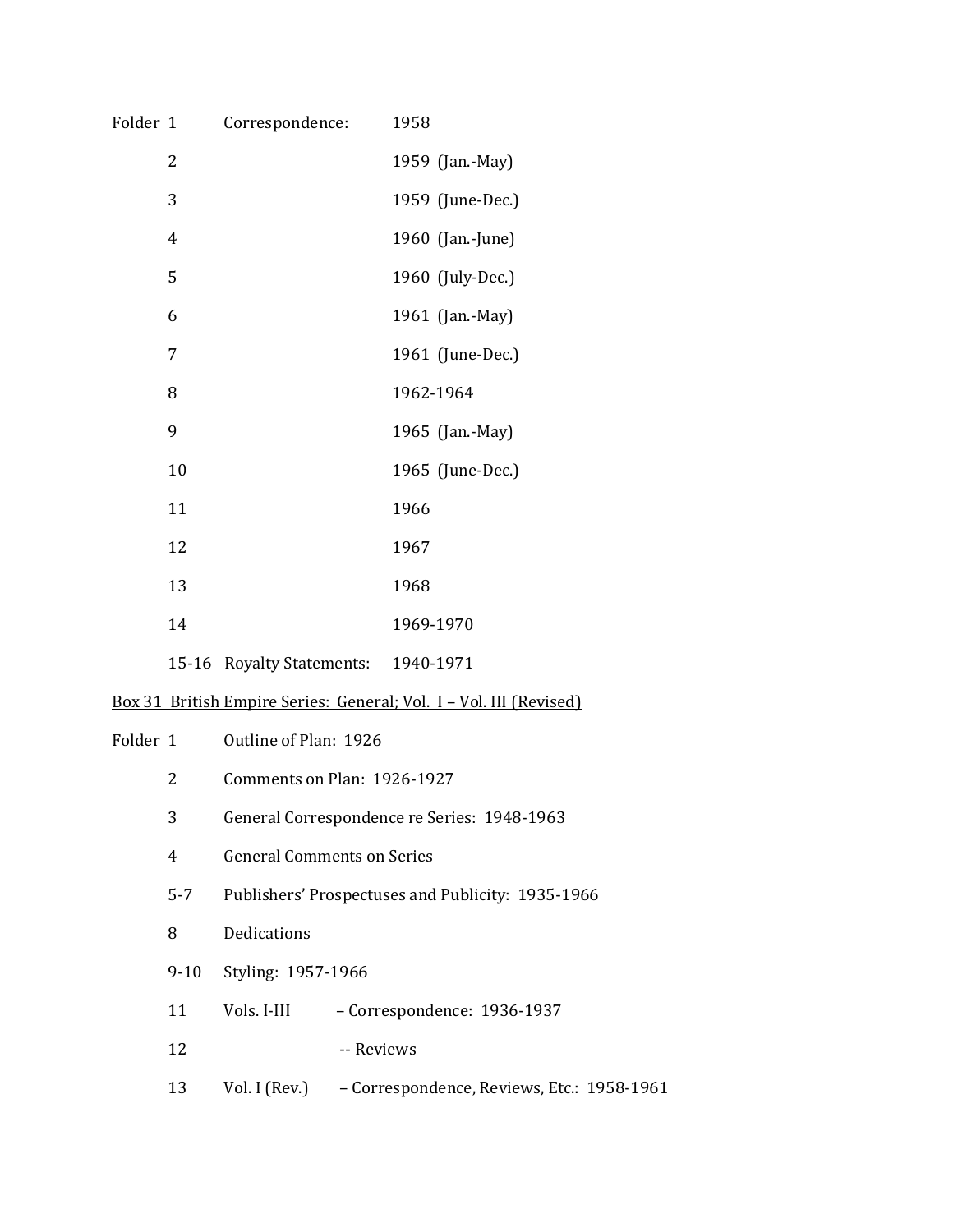| 14  | -Material re Maps and Illustrations                        |
|-----|------------------------------------------------------------|
| 15  | Vol. II (Rev.) - Correspondence, Reviews, Etc.: 1958-1967  |
| -16 | - Materials re Maps and Illustrations                      |
| 17  | Vol. III (Rev.) - Correspondence, Reviews, Etc.: 1959-1961 |

# Box 32 British Empire Series: Vol. IV – Vol. XII

| Folder 1 |    | Vol. IV - Correspondence, Reviews, etc.: 1939-1961   |
|----------|----|------------------------------------------------------|
|          | 2  | Vols. IV-V - Correspondence and Review: 1943-1947    |
|          | 3  | Vol. V - Correspondence, Reviews, Etc.: 1942-1944    |
|          | 4  | Vol. VI - Correspondence: 1946-1948                  |
|          | 5  | - Reviews and Miscellaneous                          |
|          | 6  | Vol. VII - Correspondence, Reviews, Etc.: 1948-1950  |
|          | 7  | Vol. VIII - Correspondence, Reviews, Etc.: 1952-1954 |
|          | 8  | Vol. IX - Correspondence, Reviews, Etc.: 1955-1968   |
|          | 9  | Vol. X - Correspondence: 1960-1962                   |
|          | 10 | - Reviews and Miscellaneous                          |
|          | 11 | Vols. XI-XII - Correspondence: 1961-1966             |
|          | 12 | - Reviews and Miscellaneous                          |
|          | 13 | - Correspondence re Maps and Illustrations: 1965     |
|          | 14 | - Lists of Maps and Illustrations                    |

# Box 33 British Empire Series: vol. XIII – Vol. XV; Vol. I (Annotated)

| Folder 1 | Vol. XIII - Correspondence, Reviews, Etc.: 1967-1968 |
|----------|------------------------------------------------------|
| 2        | Vols. XIV-XV -- Outlines and Notes: 1962-1965        |
| 3        | -- Early Drafts: 1965                                |
| $4 - 5$  | $-$ Correspondence: 1966-1970                        |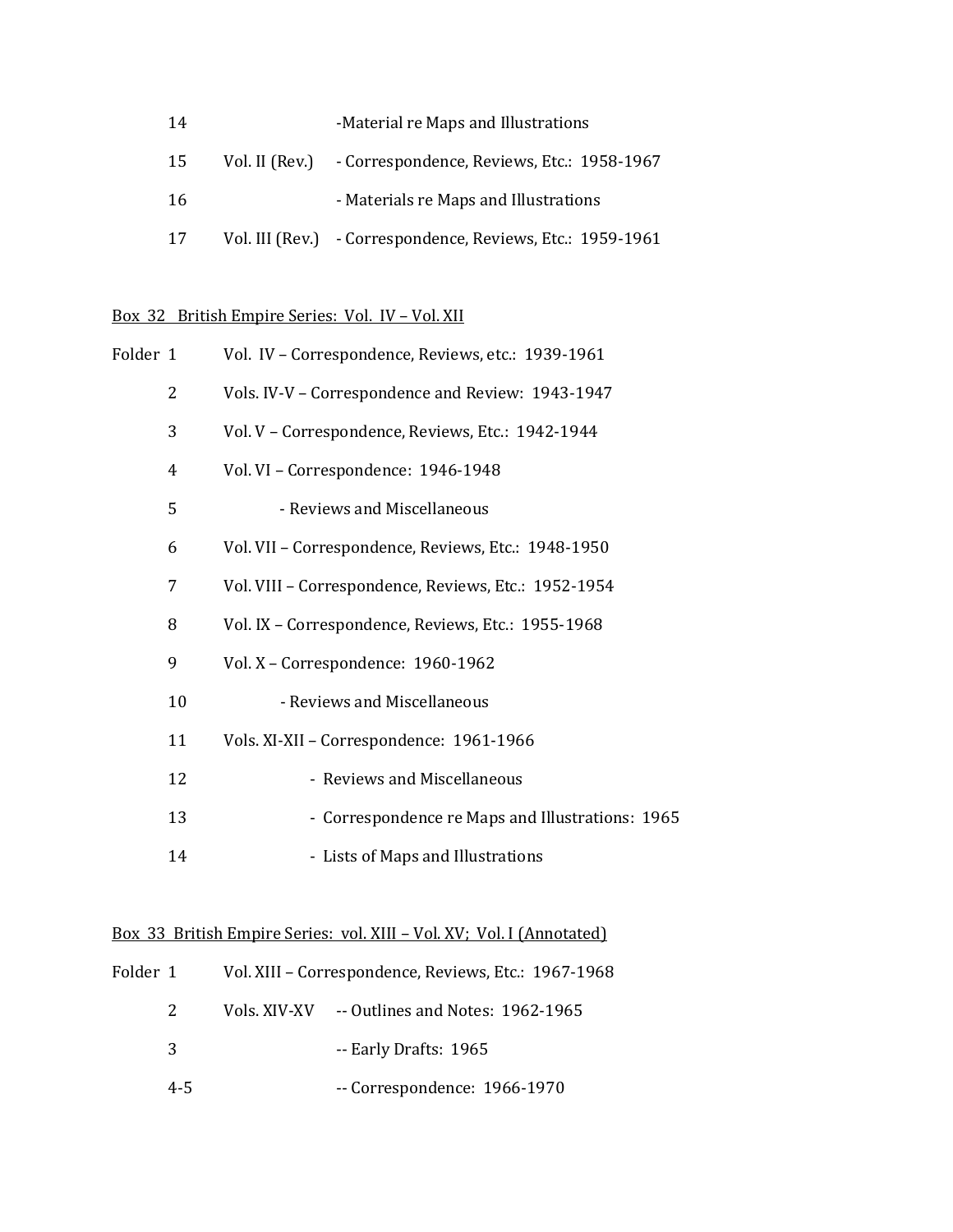## 6 -- Reviews and Miscellaneous

# Volume I 2 Copies (Annotated by LHG)

## Box 34 British Empire Series: Vol. II – Vol. III (Annotated)

- Volume II 2 Copies (Annotated by LHG)
	- III 2 copies (Annotated by LHG)

# Box 35 Monographs:  $A - C$

- Folder 1-2 The Albany Plan of Union, 1754 (1953)
	- 3 "The American Revolution as an Aftermath of the Great War for the Empire, 1754- 1763" and Other Essays in American Colonial History 1950
	- 4-5 "The American Revolution as an Aftermath of the Great War for the Empire, 1754-1763" and Other Essays in American Colonial History (1950) and "Thomas Hutchinson and the Framing of the Albany Plan of Union, 1754" (1950) – Acknowledgments: 1950-1953
	- 6-7 The British Empire in the Eighteenth Century: Its Strength and its Weakness (1952)
	- 8-11 The Coming of the Revolution, 1763-1775 (1954) Correspondence with Editors And Publisher: 1946-1969
	- 12 Acknowledgements and Reviews: 1954-1962
	- 13-14 Chapter Drafts (Not Used)

## Box 36 Monographs: C – Z

- Folder 1-2 The Coming of the Revolution, 1763-1775 (1954) Bibliographies
	- 3 Royalty Statements: 1955-1971
	- 4 Connecticut Taxation, 1750-1775 (1933)
	- 5 The Historical Monograph (1922)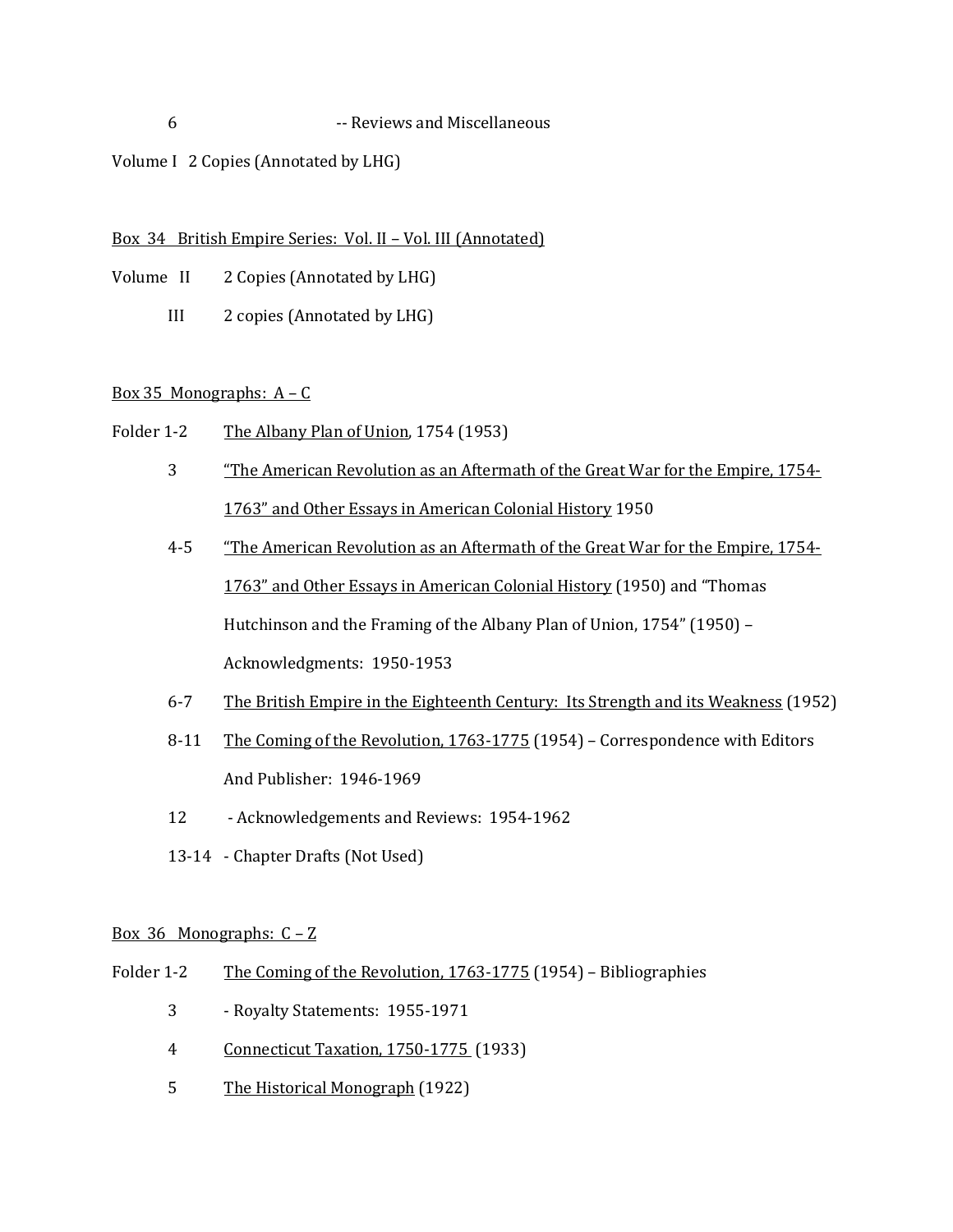| 6         | <u> Jared Ingersoll</u> (1920) – Correspondence: 1921-1970                         |  |  |
|-----------|------------------------------------------------------------------------------------|--|--|
| 7         | -- Reviews and Miscellaneous                                                       |  |  |
| 8         | -- Miscellaneous Notes                                                             |  |  |
| 9         | Lewis Evans (1939) – Correspondence: 1935-1970                                     |  |  |
| 10        | -- Reviews and Miscellaneous                                                       |  |  |
| $11 - 12$ | -- Miscellaneous Notes                                                             |  |  |
| 13        | The Moravian Indian Mission on White River (1938) – correspondence: 1935-1939      |  |  |
|           | 14-15 "Some Reflections upon the American Revolution" and Other Essays in American |  |  |
|           | Colonial History (1942)                                                            |  |  |
| 16        | <b>Studies in Colonial Connecticut Taxation (1931)</b>                             |  |  |

## Box 37 Articles: A – C

| "Acadia and the Beginnings of Modern British Imperialism" (1941)<br>Folder 1 |  |
|------------------------------------------------------------------------------|--|
|------------------------------------------------------------------------------|--|

- 2 "The American Revolution: A Symposium" (1942)
- 3-4 "The American Revolution as an Aftermath of the Great War for the Empire, 1754-1763" (1950)
- 5 "An Anomalous American Colony" (1960) Correspondence: 1959-1961
- 6 Asa Packer by Robert c. Cole "Introduction" by LHG (1968)
- 7-8 "Aspects of the Beginning of the American Revolution in Massachusetts Bay, 1760-1762" (1957)
- 9 "The Battles for North America: The French and Indian War" Radio Script by LHG for The American Story (1954) – Correspondence: 1954-1958
- 10 "The Beginnings of Government in the United States" Chapter by LHG in Principles and Functions of Government in the United States (1948) – Miscellaneous: 1940-1950
- 11-13 "British Diplomacy in the Light of Anglo-Spanish New World Issues" (1946)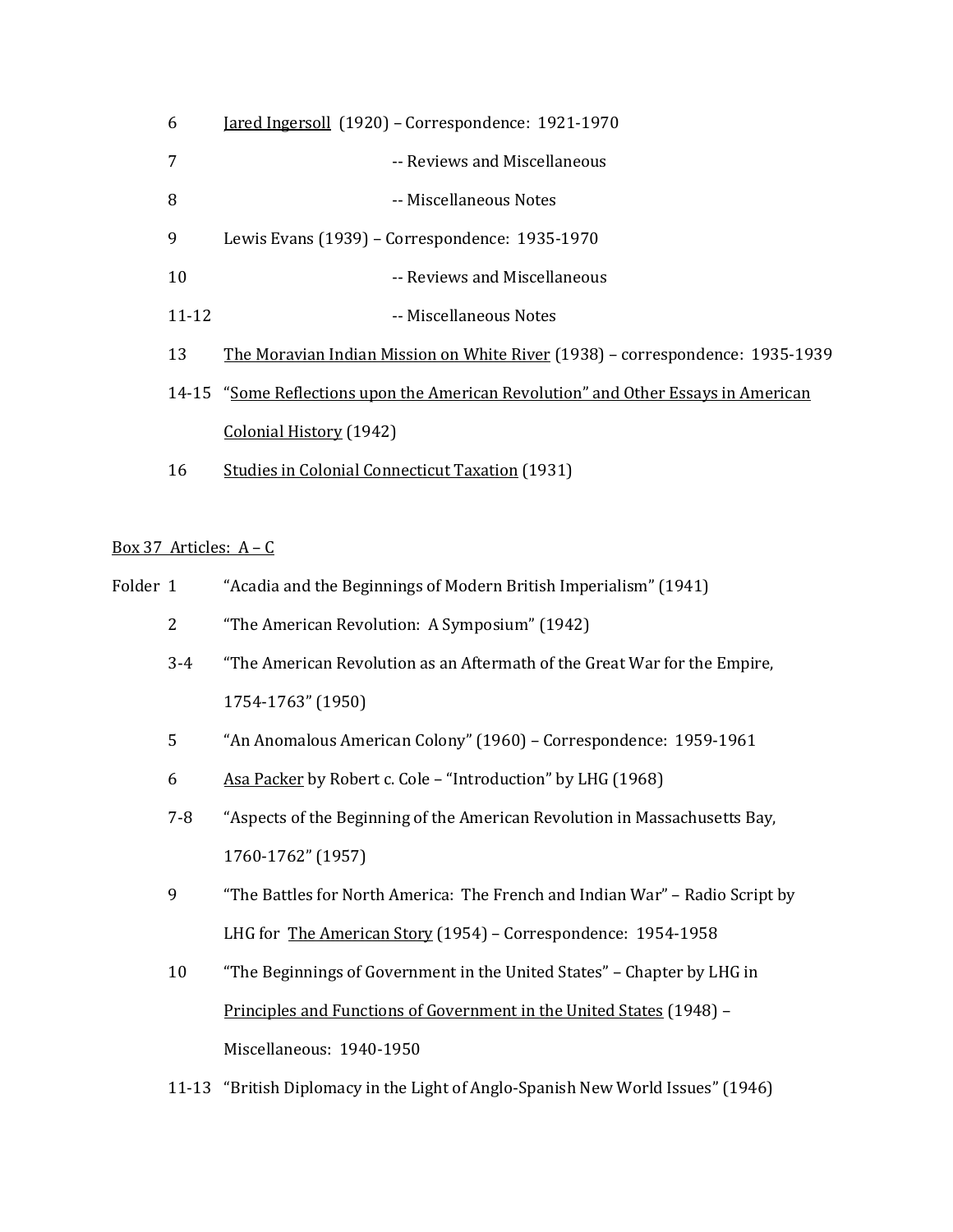- 14 "British Imperialism and the Conception of Trusteeship" (1947)
- 15 "Charles McLean Andrews and the Re-Orientation of the Study of American Colonial History" (1935)
- 16 "The collapse of the confederacy" (1918)
- 17 "Colonies Ripe for Revolt" (1959)
- 18-20 "Connecticut Taxation and Parliamentary Aid Preceding the Revolutionary War" (1931)
- 21 "Crime and its Punishment in Provincial Pennsylvania" (1935)
- 22-23 "The Criminal Codes of Connecticut" and "The Criminal Codes of Pennsylvania" (1915)

# Box 38 Articles: D – G

| Folder 1 |                | Dictionary of American Biography                                                    | -- Correspondence: 1927-1931                                             |  |
|----------|----------------|-------------------------------------------------------------------------------------|--------------------------------------------------------------------------|--|
|          | $\overline{2}$ |                                                                                     | -- "Asa Packer" (1934)                                                   |  |
|          | 3              |                                                                                     | -- "Edmund Alexander de Schweinitz" (1935)                               |  |
|          | $\overline{4}$ |                                                                                     | -- "Jared Ingersoll" (1932)                                              |  |
|          | 5              | Dictionary of American History (1940) - Entries by LHG                              |                                                                          |  |
|          | $6 - 10$       | "The Drafting of the Albany Plan of Union" (1959)                                   |                                                                          |  |
|          | 11             | "Letters to the Editor on the Drafting of the Albany Plan of Union" (1960)          |                                                                          |  |
|          | 12             | "The Drafting of the Albany Plan of Union" (1959) and "Letters to the Editor on the |                                                                          |  |
|          |                |                                                                                     | Drafting of the Albany Plan of Union" (1960) - Correspondence: 1958-1960 |  |
|          | 13             |                                                                                     | - Acknowledgments: 1960-1962                                             |  |
|          | 14             | "An Embarrassing Night at Oxford" (1960)                                            |                                                                          |  |
|          | 15             | "The English Public School System" (1908)                                           |                                                                          |  |
|          |                | 16-18 "French and Indian War" - Encyclopedia Britannica (1955)                      |                                                                          |  |
|          | 19             | "French and Indian Wars" - New Century Cyclopedia of Names (1954)                   |                                                                          |  |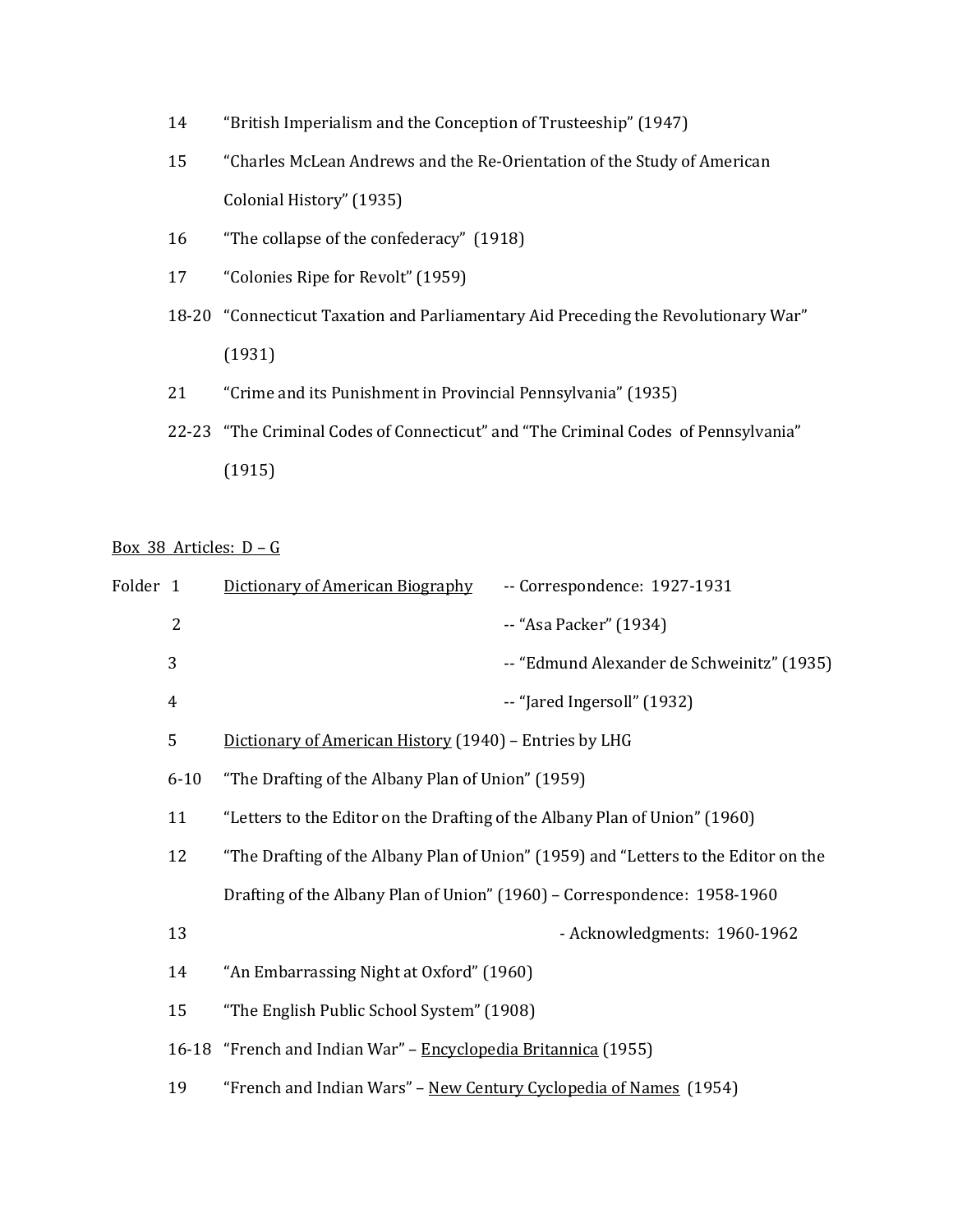- 20 The French and Indian Wars by Francis Russell "Foreward" by LHG (1962)
- 22-23 "George Chalmers and the Political Annals" Chapter by LHG in The Colonial Legacy, Vol. I, Loyalist Historians 1971)
- 24-25 "The Great Debate in the committee of the Whole House of Commons on the Stamp Act, 1766, as Reported by Nathaniel Ryder" (1962) and "Addendum" (1962)

## Box 39 Articles:  $G - T$

- Folder 1-2 "The Great Debate in the Committee of the Whole House of Commons on the Stamp Act, 1766, as Reported by Nathaniel Ryder" (1962)
	- 3 "Higher Education in the United States" (1952)
	- 4-5 "The Imperial Approach to Early American History" in The Reinterpretation of Early American History (1966)
	- 6-7 "James Herrick Gipson, RIP" (1965)
	- 8 "John Dickinson and the Great War for the Empire, 1754-1763" (1952)
	- 9-12 "Massachusetts Bay and American Colonial Union, 1754" (1961)
	- 13 "Massachusetts Bay and American Colonial Union, 1754" (1961) and "Virginia Planter Debts before the American Revolution" (1961) – Acknowledgments: 1961-1962
	- 14 Oxford Junior Encyclopedia (1953) Entries by LHG
	- 15 "The Reminiscence of an American Oxonian" (1959)
	- 16-17 "Reminiscences of a Rhodes Scholar at Oxford in the Edwardian Era" (1962, 1963)
	- 18 "Some Reflections on the American Revolution" (1941)
	- 19-20 "The Statesmanship of President Johnson" (1915)
	- 21 "The Taxation of the Connecticut Towns,1750-1775" in Essays in Colonial History Presented to Charles McLean Andrews by His Students (1931)
	- 22-23 "Thomas Hutchinson and the Framing of the Albany Plan of Union" (1950)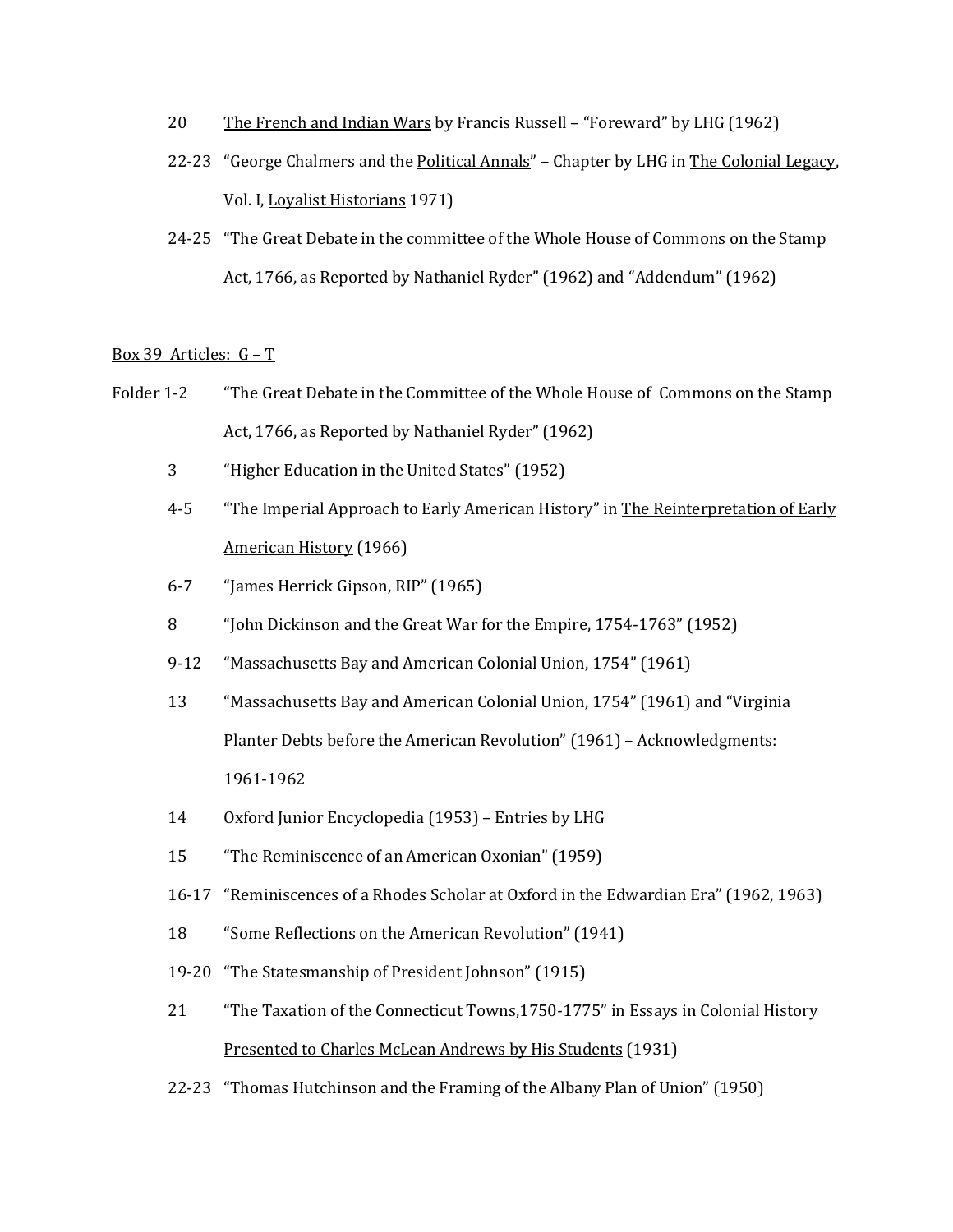## Box 40 Articles: T – Z

- Folder 1-3 "Thomas Hutchinson and the Framing of the Albany Plan of Union" (1950)
	- 4-5 "Letters to the Editor on the Albany Congress Plan of Union, 1754" (1951) (Re "Thomas Hutchinson" Article)
	- 6 A Topographical Description of the Dominions of the United States of America by Thomas Pownall – "Foreward" by LHG (1949)
	- 7-8 "Two Centuries Ago in Pennsylvania" (1941)
	- 9 "The United States of America" Chapter by LHG in The Expansion of the Anglo-Saxon Nations (1920)
	- 10-11 "A View of the Thirteen Colonies at the Close of the Great War for the Empire, 1763" (1959)
	- 12-14 "Virginia Planter Debts before the American Revolution" (1961)
	- 15 "We Are Debtors to the Greeks and the Barbarians" (1961)
	- 16 "the Winning of Southern Idaho" (1908

#### Box 41 Reviews

| Folder 1-5  Titles: A |         |
|-----------------------|---------|
| $6-9$                 | B       |
| $10 - 16$             | C       |
| 17-21                 | $D - E$ |
| $22 - 26$             | $F-G$   |
| 27-31                 | $H - I$ |
| 32-37                 | $I - L$ |
| 38-43                 | $M - 0$ |
| 44-47                 | P       |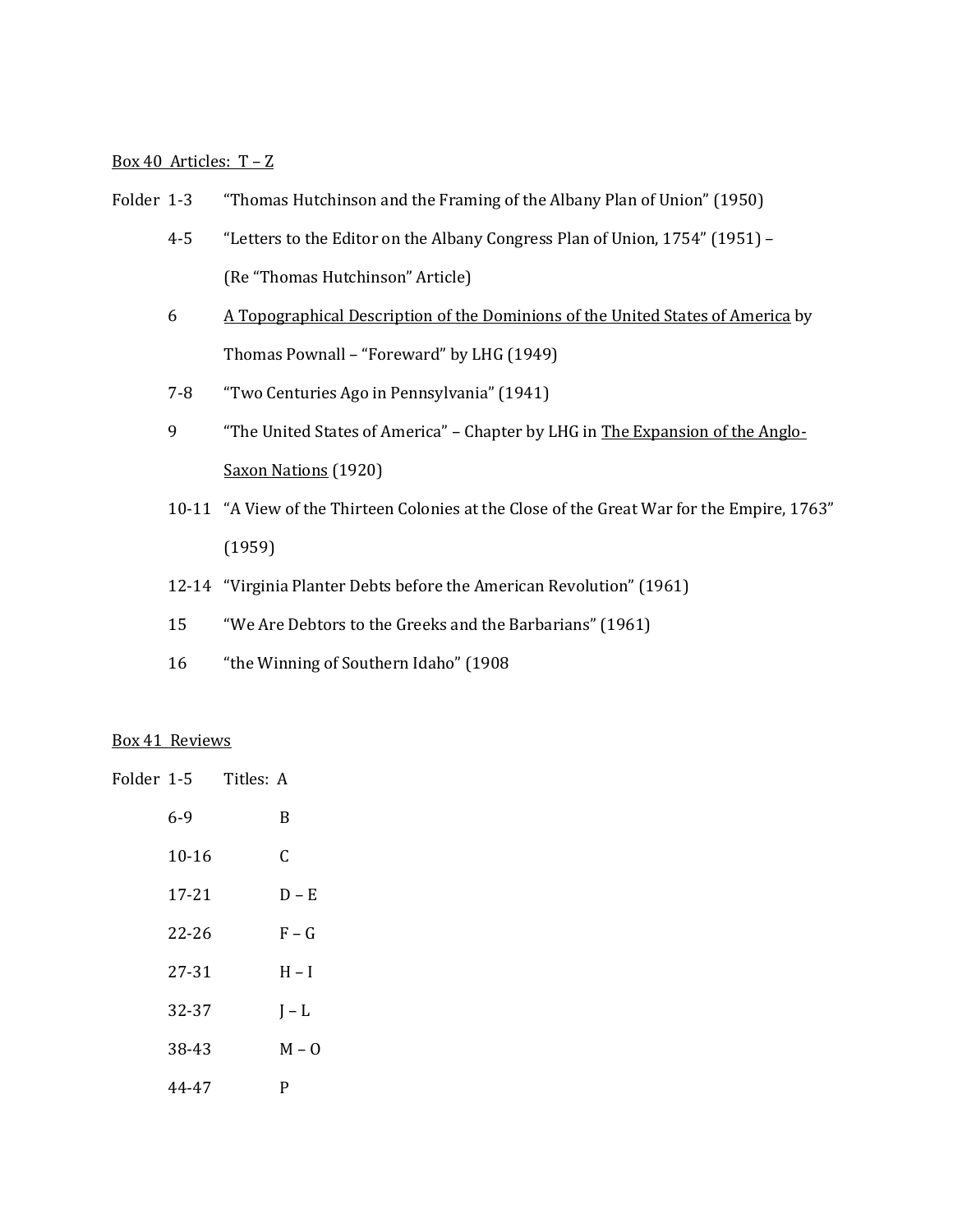- 48-52 R S
- 53-56 T W
- 57 Miscellaneous Review Comments by LHG

### Box 42 Speeches

- Folder 1 "A Brief Visit with President Wilson" Princeton University: 1949
	- 2 "Colonies Ripe for Revolt" ODK/Senior class Lecture, Lehigh University: 1960
	- 3 "Historical Research" National Honor Society Conference, Lehigh University: 1965
	- 4 "How it Was the North American Colonies Became a Separate Nation" Bethlehem Chapter, D.A.R.: 1962
	- 5 "Oxford in the Edwardian Period" Marts & Lundy Conference on Fund Raising for Education, New York: 1962
	- 6 "The Pennsylvania of the Early Days of Bethlehem" Historic Bethlehem, Inc.: 1965
	- 7 "The Puritan Tradition in America" The Historical Association, Boston, Lincolnshire: 1951
	- 8-9 "Research in History" Education Department Classes, Lehigh University: 1964- 1965
	- 10 "Toastmaster's Remarks at President Neville Dinner" Lehigh University: 1961
	- 11 "We Are Debtors to the Greeks and the Barbarians" Commencement Address, Founder's Day, Lehigh University: 1960
	- 12 "What the Thinkers are Thinking" Ouralenin Club, Crawfordsville, Indiana: ca. 1920

### Box 43 Unpublished Writings: Miscellaneous

- Folder 1 "The Academic Side of Wabash College in War Times"
	- 2 "Autobiographical Article for the Western Historical Quarterly"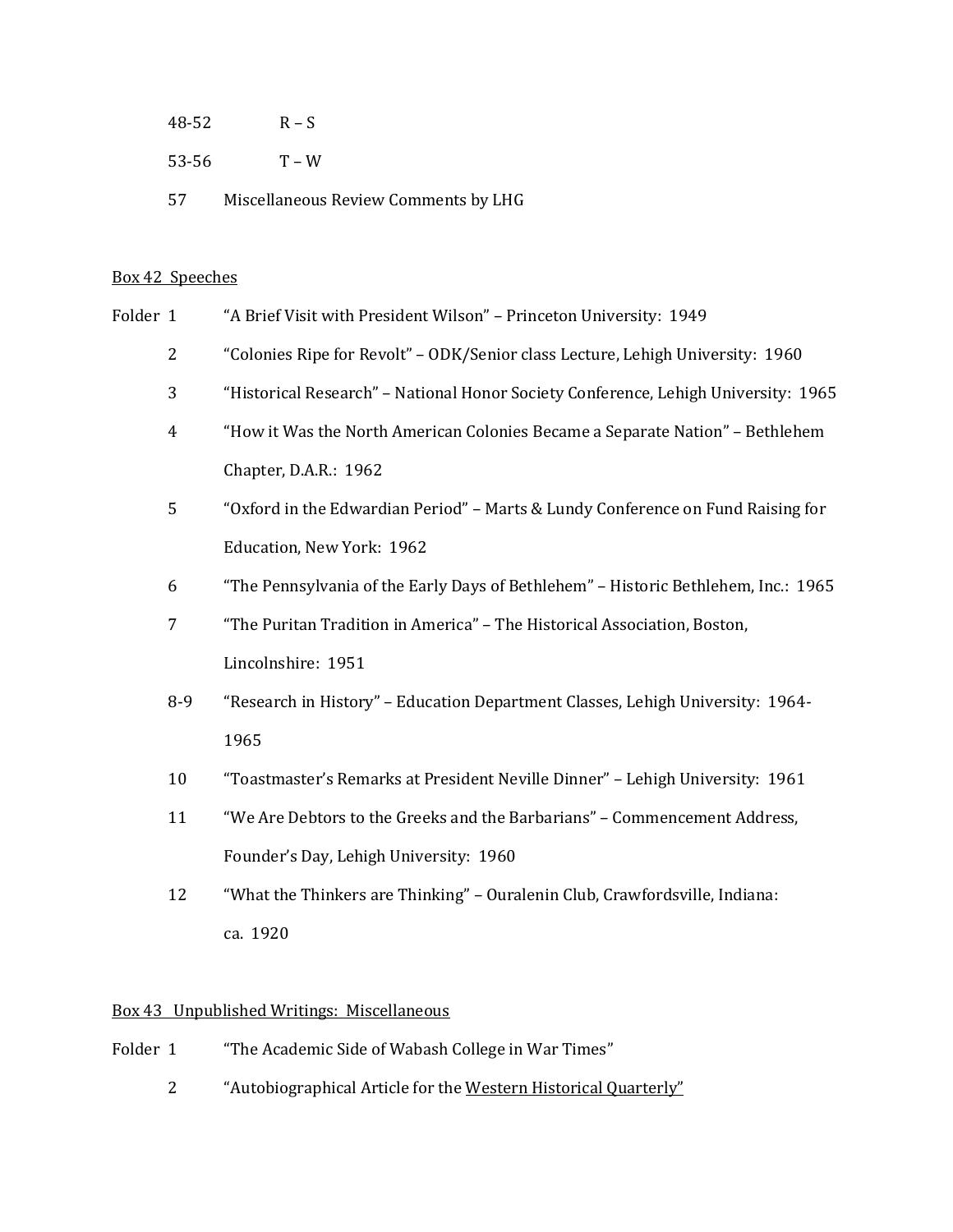- "The British Colonial Vice-Admiralty Jurisdiction of the Eighteenth Century"
- "The British Lion and His Eighteenth-Century American Cubs"
- "Christmas in England"
- "Connecticut Agencies"
- "Enigmatic Ireland"
- "Historic Oxford"
- "Jonathan Edwards"
- "The Passing of the Frontier"
- "Plymouth Rock and the Education of Lee Donovan"
- "President Roosevelt's Proposals Respecting the Federal Judiciary"
- "Proposals Whereby the United States May Assist in the Organization of the World For Peace"
- "The Ratification of the Federal Constitution by Pennsylvania"
- "Some Reflections on the Monroe Doctrine"
- "Taxation and Social Unrest in Connecticut, 1760-1778"
- "Those Adorable Irish"
- "Thomas Paine, Doctrinaire: A Study of His Influence upon the Revolt of the American colonies"
- "Virginia and the American Revolution"
- Unpublished Reviews

## Box 44 Unpublished Writings: "History of Lehigh" – Chapter Drafts and Source Materials

- Folder 1 Chapter Outlines
	- Chapter I "The Founder"
	- Chapter II "The Founding of the University"
	- Chapter III "The Coppee Administration"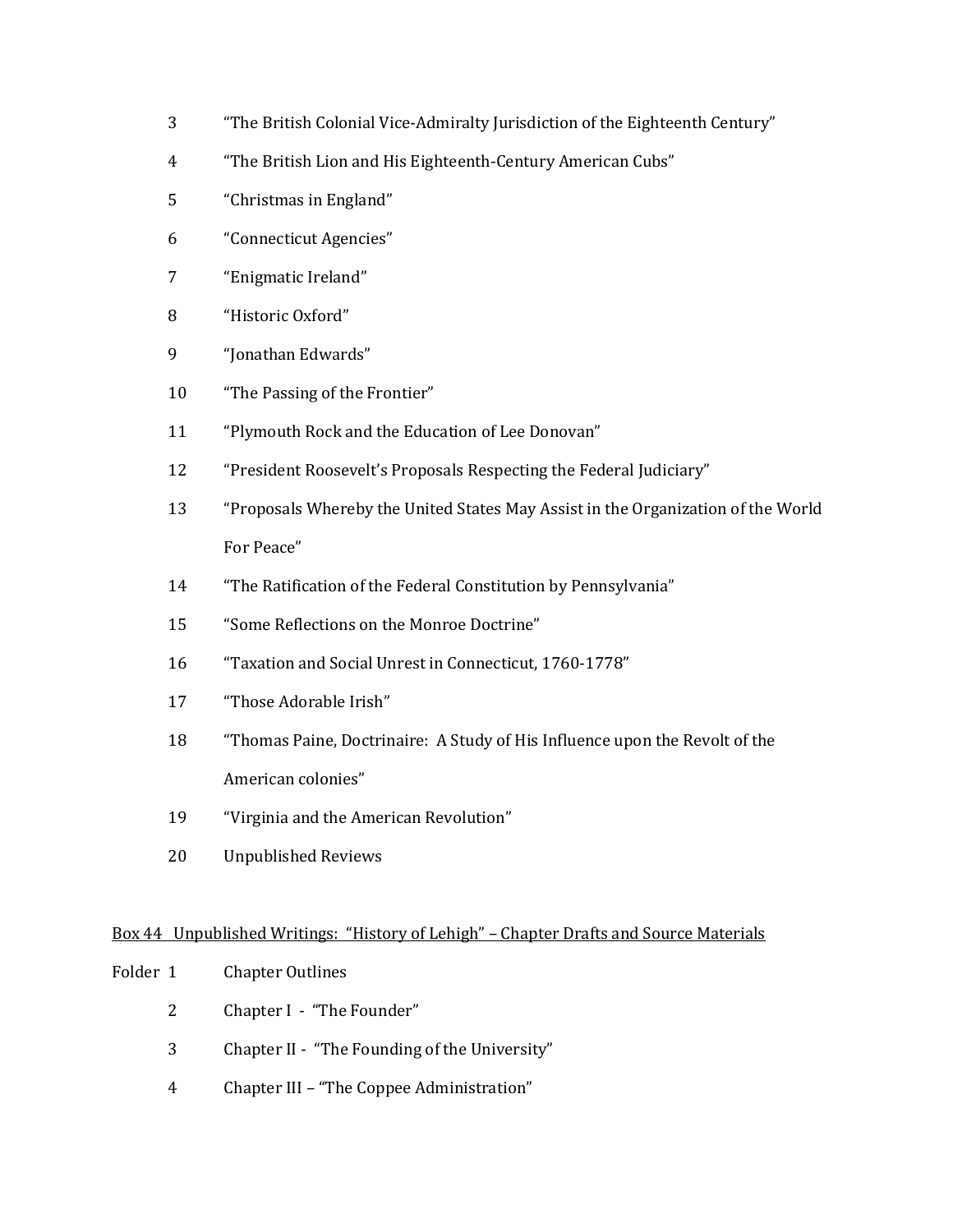- 5 Chapter IV "The Leavitt Administration"
- 6 Chapter V "The Lamberton Administration"
- 7 Chapters VI-VIII "The Drown, Drinker, and Richards Administrations"
- 8-12 Extracts from Minutes of the Estate of Asa Packer Vols. A E (1879-1931)
- 13 Extracts from Records of the Secretary of the University vol. I (1879)
- 14 Extracts from Minutes of the Committee on College Administration (1896-1898)
- 15-16 Extracts from Minutes of the Executive committee of the Board of Trustees Vols. I-II (1871-1907)
- 17-32 Extracts from Faculty minutes –Vols. I-XVI (1868-1961)

# Box 45 Unpublished Writings: "History of Lehigh" – Correspondence and Source Materials

- Folder 1-2 Correspondence: 1969-1971
	- 3 Miscellaneous Materials on Asa Packer, the Founding of Lehigh, and Early Presidents and Trustees
	- 4 Miscellaneous Printed Material on Bethlehem
	- 5 Miscellaneous Printed Material on Lehigh
	- 6 Miscellaneous Clippings on Lehigh
	- 7 Bibliographic Citations for Works on Lehigh, Lehigh Valley History, and Histories of Other Universities
	- 8 Lists of Holdings of Lehigh Serial and Miscellaneous Pulications
	- 9 citations from the New York Times on Lehigh (1889-1969)
	- 10-11 Citations from the Brown and White (1894-1965)
	- 12 Notecards on Lehigh Trustees
	- 13 Notes on Distinguished Lehigh Students, Faculty, and Trustees
	- 14 Notes on Campus Buildings, Publications, Athletics, Etc.
	- 15 Miscellaneous Notes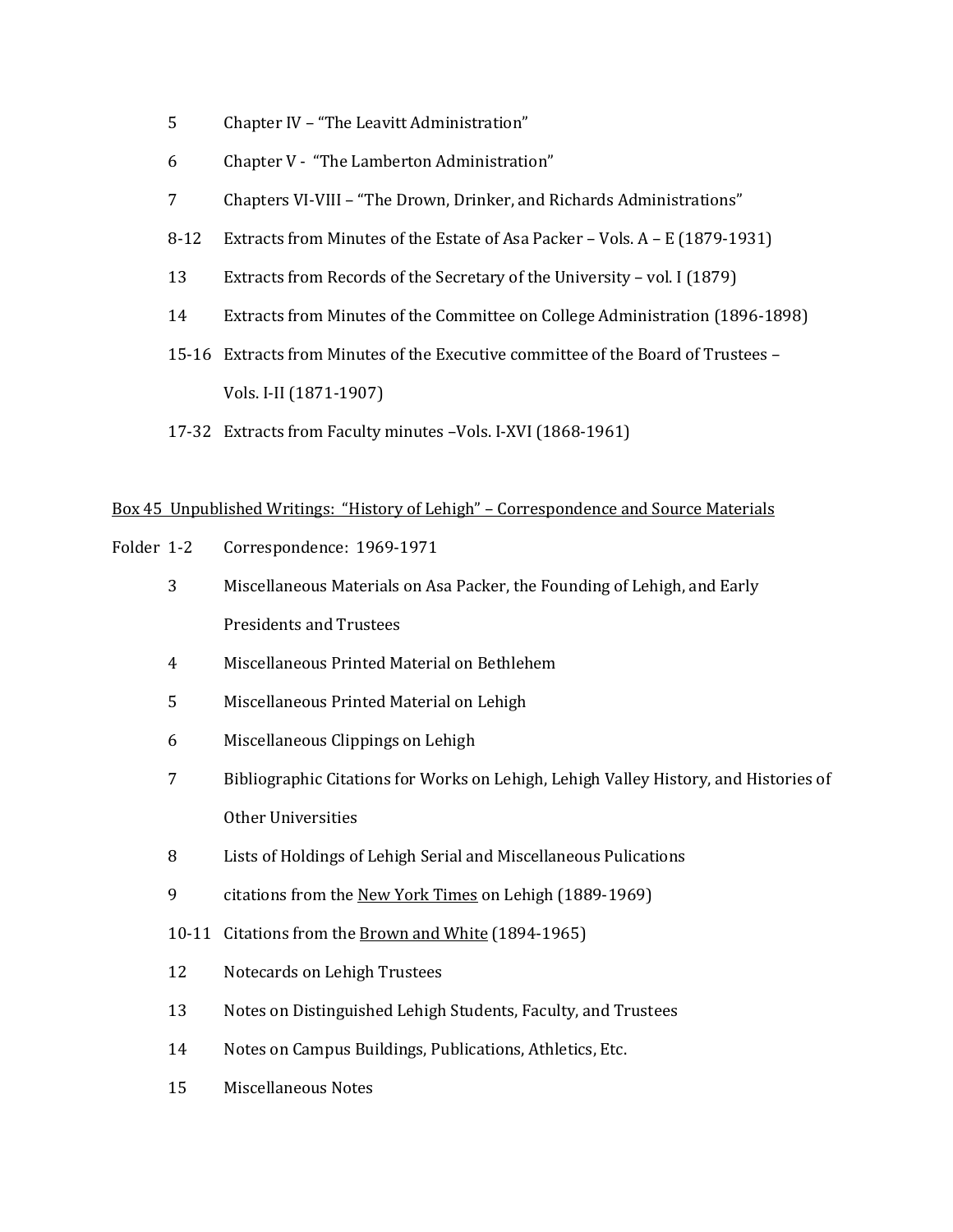# Box 46 Course Lectures, Outlines, and Notes

| Folder 1 |                | American Colonial History - Preliminary Remarks |
|----------|----------------|-------------------------------------------------|
|          | $\overline{2}$ | British Empire before the American Revolution   |
|          | $3 - 4$        | <b>Colonization of North America</b>            |
|          | 5              | Conditions that Lead to Colonization            |
|          | 6              | <b>English Background of American History</b>   |
|          | 7              | Establishment of the American Judicial System   |
|          | 8              | <b>Madison Administration</b>                   |
|          | 9              | Men of the Middle Period                        |
|          | 10             | Monroe Administration                           |
|          | 11             | New York under the Proprietors                  |
|          | 12             | Niagara                                         |
|          | 13             | Northwest Passage                               |
|          | 14             | Papal Line of Demarcation                       |
|          | 15             | Pilgrims                                        |
|          | 16             | Revolutionary War                               |
|          | 17             | Struggle for the Delaware River                 |
|          | 18             | <b>Taft Administration</b>                      |
|          | 19             | Thirty Years War                                |
|          |                |                                                 |

# Box 47 Course Lectures, Outlines, and Notes

- Folder 1 United States Enters World War I
	- Virginia 1600-1700
	- 3 West Indies  $17<sup>th</sup>$  century
	- Wilson Administration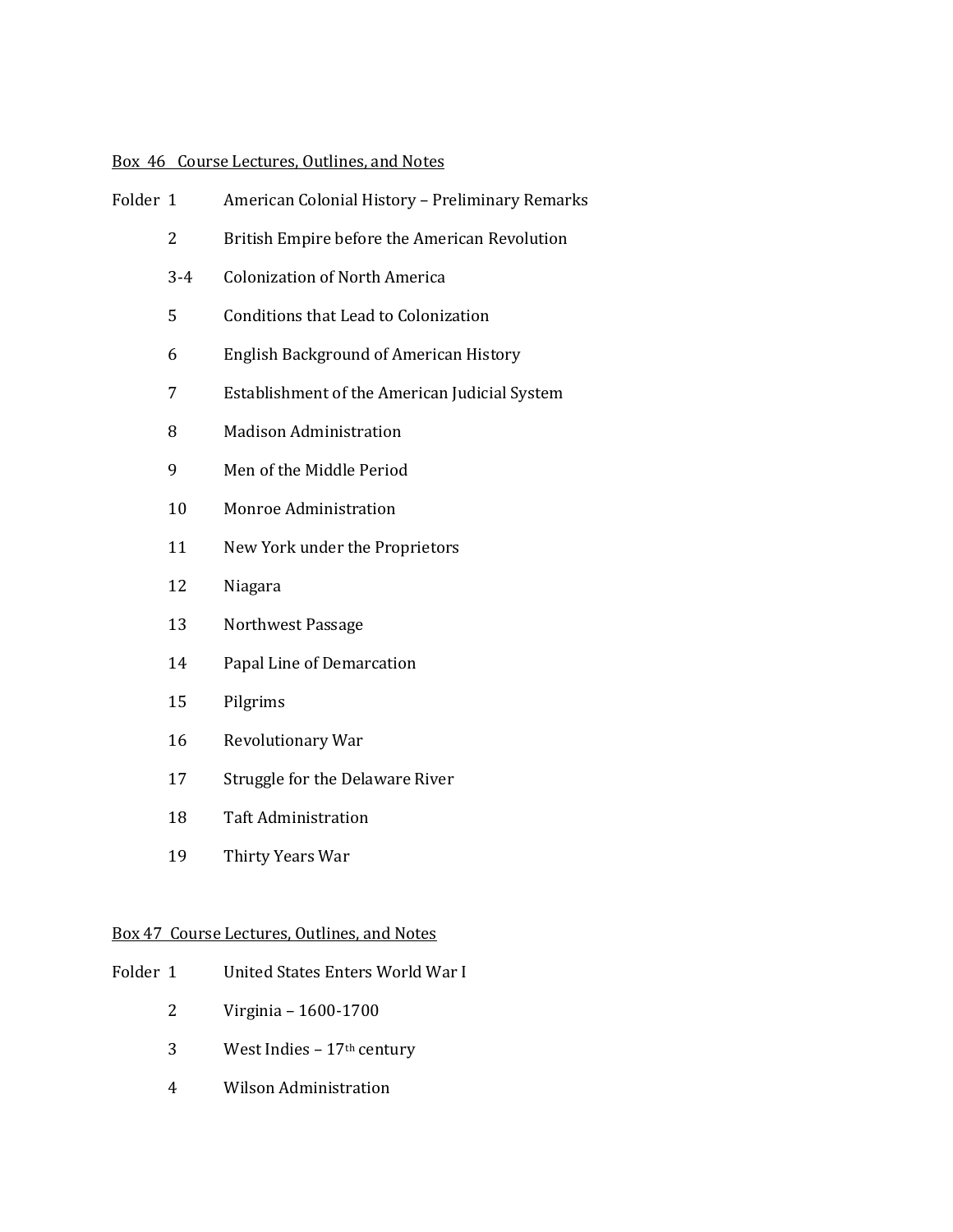- World War I
- Syllabus in Modern European History (1920)
- 7 Syllabus of continental European History (1904)
- Syllabus of Medieval History (1911)
- 9 Syllabus of United States History (1915)
- Miscellaneous Syllabi
- Examination Questions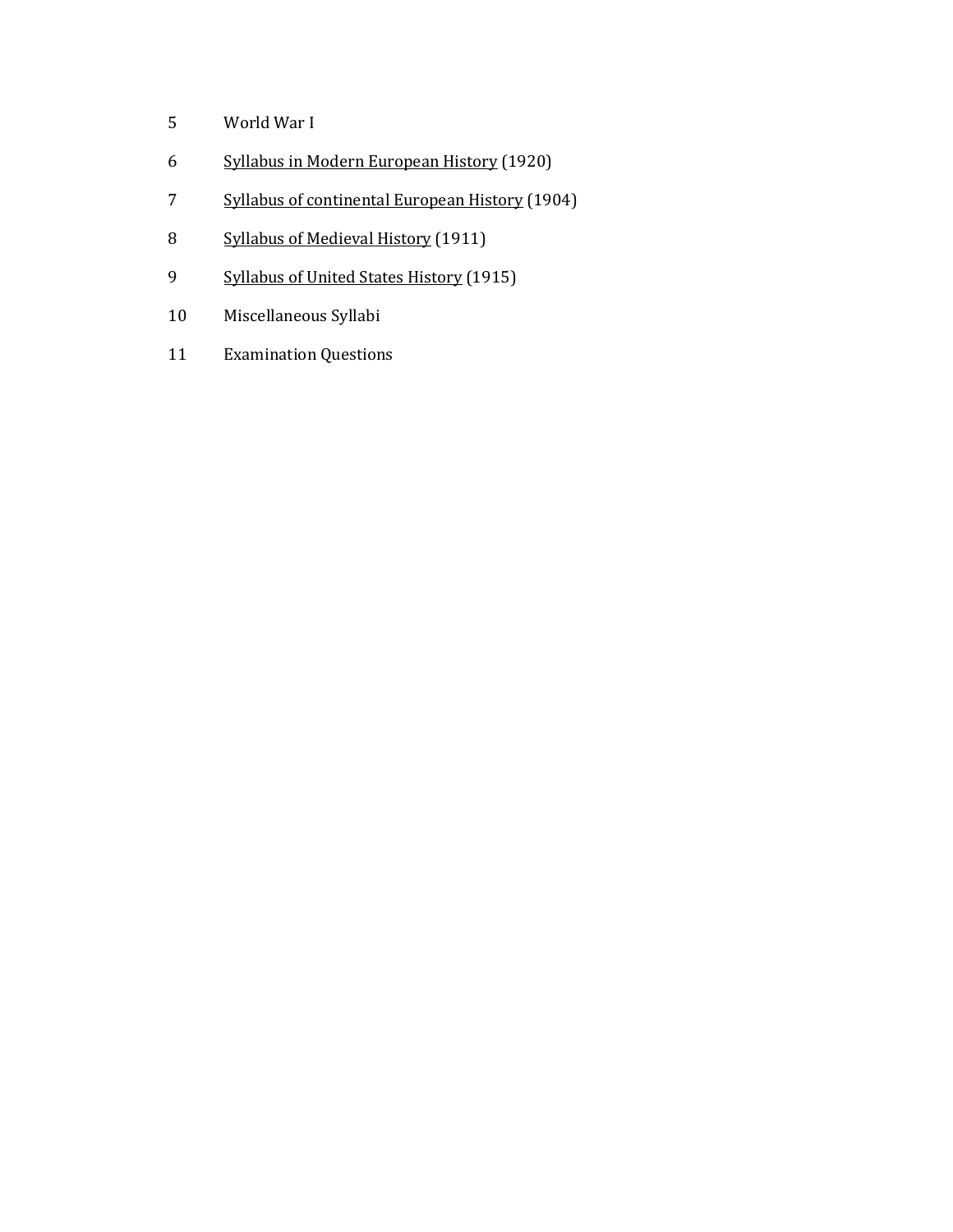#### SERIES IV SOURCE MATERIALS BOXES 48-82

#### DRAWERS 1-7

Series IV contains the extensive source materials assembled by Gipson for his research on the British Empire Series. Included are a few original documents (Box 48) and numerous copies of documents from archives and manuscript repositories (Boxes 49-81, Drawers 1-7). The series also contains several items donated to or purchased by the Gipson Institute.

Original documents include papers of William Graham, a Virginia loyalist who refugeed to Bermuda in 1780. The papers cover the period 1781 to 1793, and include a small amount of correspondence relating to Graham's service as Attorney General and Solicitor General of Bermuda and to his later activities in England, in pursuit of his claim as an American loyalist. The bulk of the material is Graham's lengthy, hand-written account of events leading up to the American Revolution and the war itself. The manuscript was probably written about 1792. These papers were sent to Gipson in 1931 by a descendent of William Graham.

Other original documents include papers of Henry Ingersoll relating to his experiences as a member of Francisco Miranda's insurrectionary expedition to the northern coast of South America in 1806. Ingersoll was among those captured by the Spanish in April, 1806 and imprisoned at Cartagena (South America) until May, 1809. The papers include Ingersoll's letters to his parents in Massachusetts during his captivity. Other letters from various officials relate to attempts to secure the release of the prisoners at Cartagena. Also included is Ingersoll's diary of the expedition, which records early events of the voyage on the ship Leander, the capture on April 28, 1806, and the subsequent events—deaths of fellow prisoners, escape attempts, and the terms of the release in 1809. Included with the diary is Ingersoll's later account of the captivity. Most of these papers were published in the American Historical Review (July, 1898). The papers were given to the Gipson Institute by Franklin J. Howes, Jr. in 1979.

The majority of materials in Series (31 boxes) are the transcripts and Photostats of documents procured by Gipson from more than thirty repositories in Great Britain, Ireland, France, Canada, and the United States. In addition, there are 51 reels of microfilm containing documents from various manuscript and archival collections. These materials are arranged according to the repository from which they were received. Other microfilm materials include colonial newspapers (36 reels) and research documents purchased by the Gipson Institute for faculty members (24 reels). Series IV also contains copies of the maps and illustrations used in the British Empire Series, as well as a reference collection of maps. Bibliographic notecards maintained by Gipson and catalog cards for his library are likewise located in Series IV.

The inventory for Series IV is not included in this guide; however, copies are available upon request. Access to the original materials in this series is unrestricted. The copies of documents from other repositories are open to researchers, but photocopying and publishing from these materials are not permitted without the permission of the institution that owns the originals. Copies of the policy governing the use of these materials are also available upon request.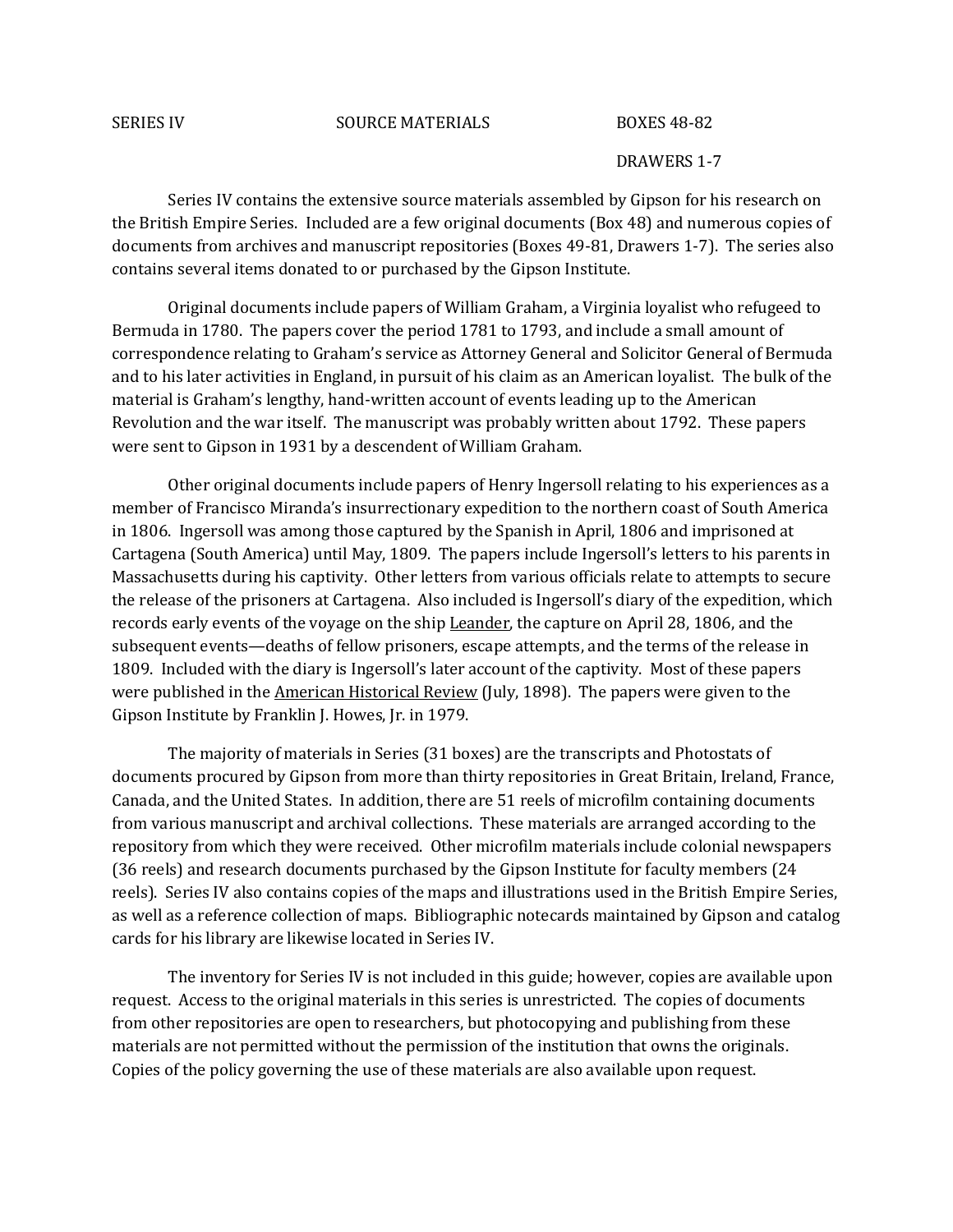#### SERIES V PERSONAL AND FAMILY PAPERS BOXES 82-103

#### DRAWER 8

Gipson's personal papers are located in Series V. Included are letters, writings, photographs, clippings, and memorabilia. Series V also contains papers relating to members of Gipson's family in Idaho and to his wife, Jeannette Reed Gipson.

Personal correspondence (Boxes 82-88) spans more than eighty years, from a letter written by ten-year old Gipson in 1890 to letters written shortly before his death in 1971. The earliest letters are from Gipson to his family from the University of Idaho (1900-1903) and from Oxford University (1904-1907). Gipson's Rhodes Scholar letters are particularly descriptive. He records the voyage to England on the liner Ivernia in 1904, and the survey he took of the other "Rhodes Men" on board regarding their educational backgrounds, future study plans, athletic achievements, and religious preferences. Letters written during Gipson's residency at Lincoln College discuss his studies, social and athletic events, and travels in Europe. The final letters from Oxford in 1907 concern his engagement to an Oxford woman, attempts to enter the American Consular service, nervous problems and difficulties in studying for examinations, and plans to return home and teach at the College of Idaho.

The bulk of the personal correspondence consists of the almost daily letters exchanged between Gipson and his wife Jeannette during the frequent periods they were apart. Beginning in 1909 with their courtship and continuing to Mrs. Gipson's death in 1967, these letters provide a detailed portrait of their marriage and account of their lives for these years. Letters for the period, 1913-1923, concern Gipson's teaching activities at Wabash College, his war service at Fort Benjamin Harrison, Mrs. Gipson's studies at the Art Institute of Chicago, their involvement with Christian Science, and their marital and health problems. Several letters written in 1924 from Bethlehem describe Gipson's first impressions of Lehigh University. Most of his letters between 1925 and 1960 were written during extended research trips to gather information for the British Empire Series. Other letters were written during annual American Historical Association meetings, visits to his family in Idaho, and from Europe in 1929 and Oxford in 1951-1952. The Oxford letters are especially extensive. Topics include Gipson's activities as Harmsworth Professor, social events and visits to friends, research in British and Irish repositories, and European travels. Mrs. Gipson's letters for this period (1925-1960) concern her art studio in New York City, Christian Science treatments for her ill health, family finances, attempts to locate a new home, and gardening and landscaping activities.

The personal correspondence contains a number of letters to Gipson from his parents, brothers and sisters, and other family members in Idaho. Family letters are most frequent for the years, 1953-1971. Subjects covered include family news, genealogy, finances, politics, and deaths of family members. Also among the personal correspondence are letters of condolence to Gipson from friends and associates on Jeannette Gipson's death and letters of congratulation on hiseightieth and ninetieth birthdays.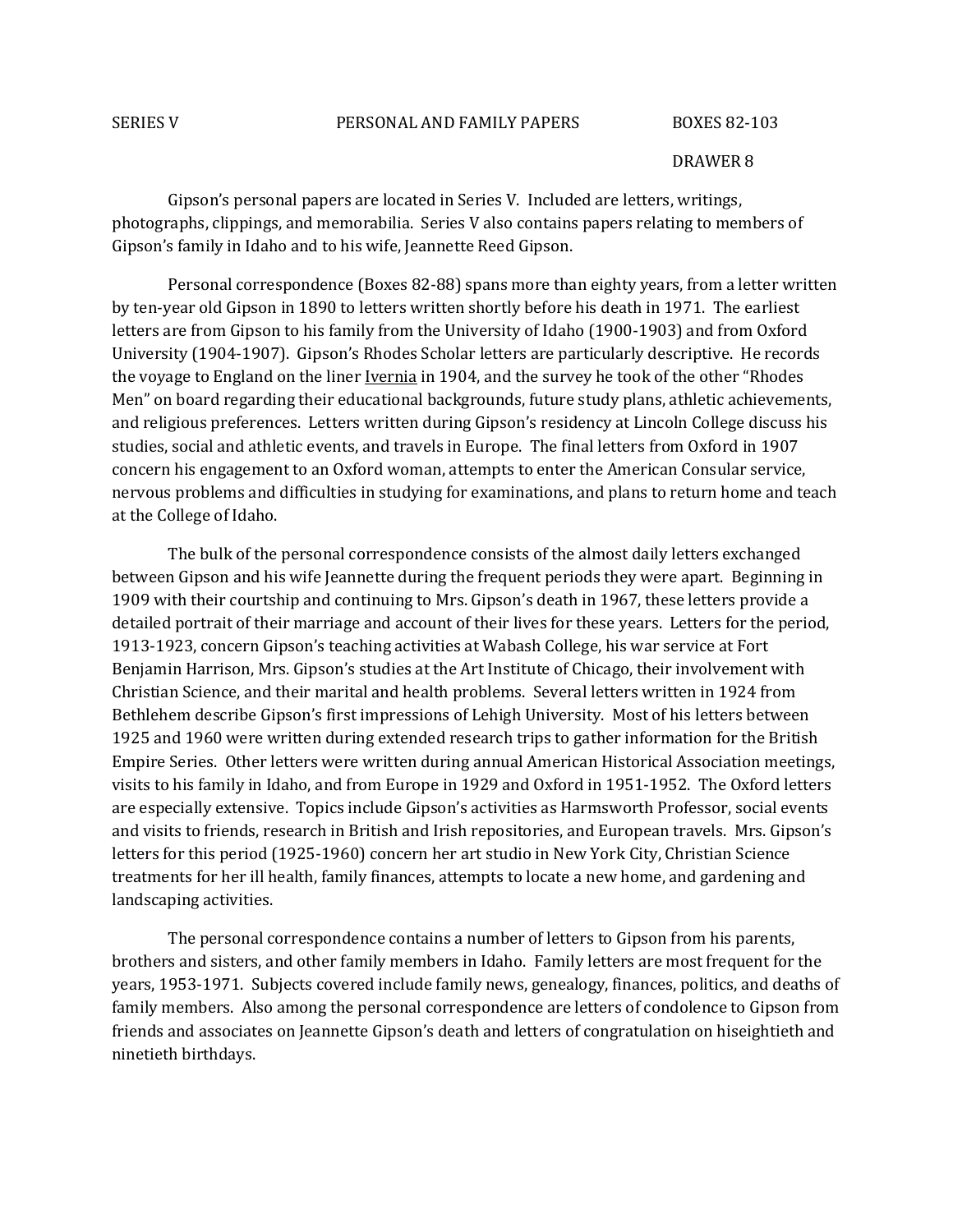Gipson's personal writings are located in Boxes 89-93. Miscellaneous writings in Box 89 include poems composed by Gipson as class poet at the University of Idaho in 1903, and poetry and essays written at Oxford in 1904-1907. Also included are photocopies of his Rhodes Scholar letters published in the Gem State Rural (Caldwell, Idaho), describing his life at Oxford and travels through Europe. Other writings concern his interest in Christian Science in the early 1920's. Included are meditations, discussions of Mary Baker Eddy's Science and Health, and drafts of letters defending Christian Science. Gipson's 1923 letter resigning his membership in the church is included as well. Also among the miscellaneous writings are the several journals kept by Gipson during his year as Harmsworth Professor at Oxford in 1951-1952. Boxes 90-91 contain Gipson's typescript memoirs completed in 1968. Entitled "the Saga of an American Puritan Family," the memoir is in two parts: part one chronicles the story of his ancestors and parents and part two is his autobiography. The memoir was submitted to Alfred A. Knopf, Inc. in 1968, but was not accepted for publication. (Correspondence regarding the memoir is in Box 7, Folder 11 and Box 30, Folder 13.) Pocket diaries kept by Gipson from 1916 to 1970 are located in Boxes 92-93. The diaries record appointments, committee meetings, lecture and travel schedules, and expenses.

Boxes 94-97 and Drawer 8 contain photographs. Included are portrait photographs of Gipson (ca. 1881-1971), family photographs, and photographs of friends and associates. Other photographs depict Gipson's school days in Colorado and Idaho (1885-1903), events at Oxford University (1904-1907), academic activities (1910-1970), and buildings and scenes in Caldwell, Idaho, and at Wabash College. The collection includes tintypes, cartes-de-visite, cabinet photographs, panoramic views, prints, negative, snapshots, and slides.

Clipping files on Gipson and the Gipson family are in Box 98. A number of the early clippings are articles written by Gipson for Idaho newspapers about the college of Idaho and the University of Idaho. Among them is a 1903 piece on women students at the University. Other writings by Gipson include published letters on war-time enlistments in Indiana (1917), national defense spending (1923), the death of King George VI (1952), and Norman Thomas (1960). Clippings about Gipson relate primarily to his professional activities—publications, speeches, and honors. Feature articles on Gipson during his latter years are included, as are copies of his obituaries. Family clippings record weddings, reunions, and deaths. Other clippings concern James H. Gipson and the Caxton Printers, writings of Ruth Gipson Plowhead, and academic activities of Alice Gipson. Among the early clippings are articles relating to Greeley, Colorado, Gipson's West grandparents, and his father A.E. Gipson. A number of these clippings are from the Idaho Odd Fellow, which was edited by A.E. Gipson.

Memorabilia in Boxes 99-100 and Drawer 8 includes class notes, programs, prizes, degrees, and other mementoes from the colleges and universities Gipson attended. Memorabilia he collected as a Rhodes Scholar is particularly extensive. Other items include citations of honorary degrees and awards, including the Pulitzer Prize. Box 101 contains biographical materials on Gipson—entries in biographical directories, bibliographies of his writings, and other publications about him. Box 101 also contains miscellaneous financial and legal papers of Gipson.

Family papers in Boxes 102-103 include letters, genealogical data, writings, printed material, and memorabilia. Among the materials are published records of the Gipson and West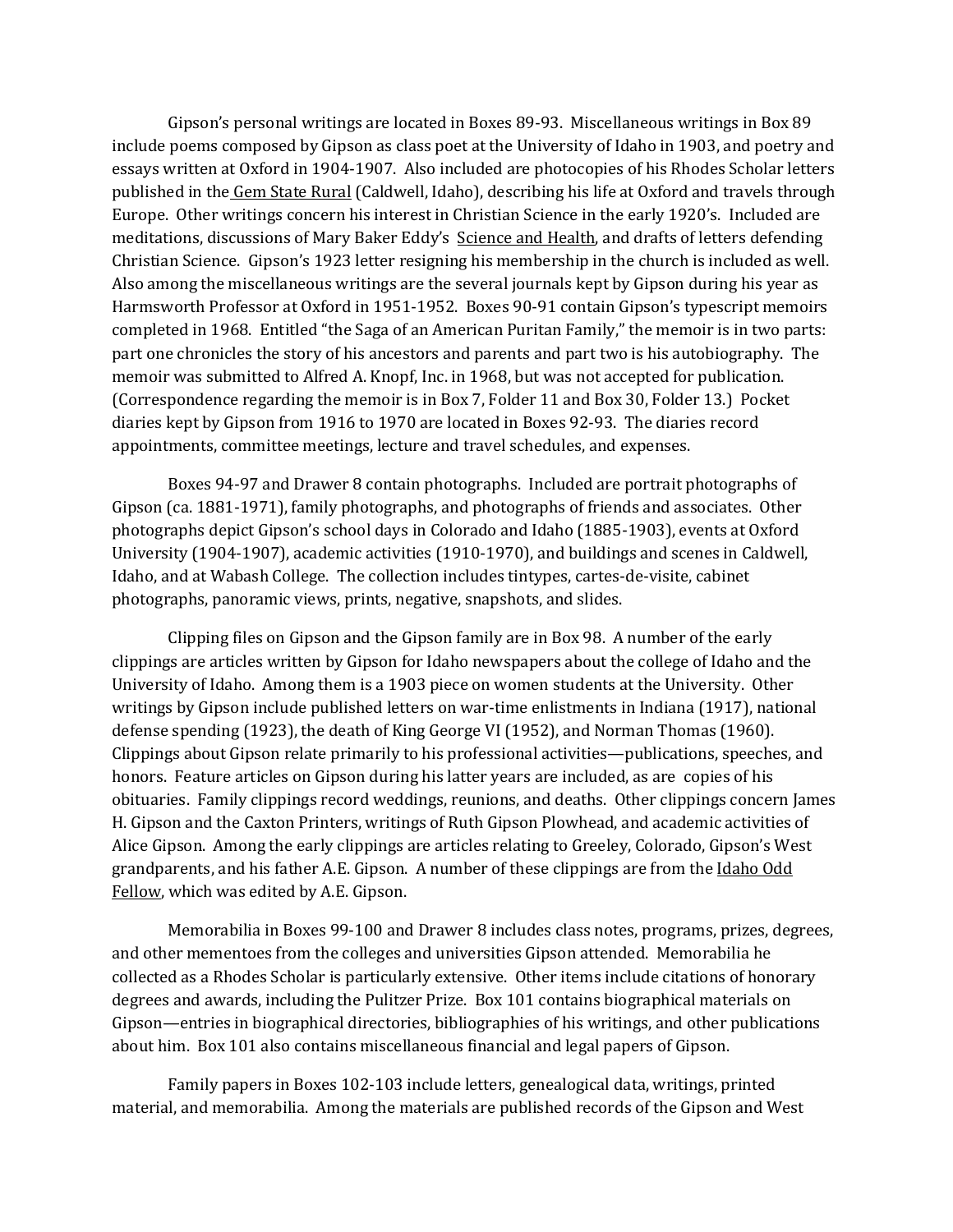families, notes on family lines, and West family letters (1822-1904). Also included is a letterbook kept by Gipson's grandfather, Henry T. West, in Greeley, Colorado, from 1895 to 1902. Entries in the letterbook record West's activities as agent for the Greeley National Bank and as president of the Society of the Union colony Pioneers and the Union Colony of Colorado. Other letters in the book concern state politics, the Women's Christian Temperance Union, and the Greeley Public Library. Among the several writings by family members is a lengthy family memoir by Ruth Gipson Plowhead, completed in 1960. The memoir was never published, although Gipson prepared a foreward to it in 1967. (Correspondence about the memoir is in Box 88, Folder 11.) Materials relating to Jeannette Reed Gipson are located in Box 103. They include her religious writings, memorabilia, and items concerning her death in 1967.

| Folder 1 |                | 1890-1901         |
|----------|----------------|-------------------|
|          | 2              | 1902-1903         |
|          | 3              | 1904              |
|          | $\overline{4}$ | 1905              |
|          | 5              | 1906              |
|          | 6              | 1907              |
|          | 7              | 1909-1912         |
|          | 8              | 1913 (Jan.-Sept.) |
|          | 9              | 1913 (Oct.)       |
|          | 10             | 1913 (Nov.-Dec.)  |
|          | 11             | 1913 (Undated)    |
|          | 12             | 1914<br>(Jan.)    |
|          | 13             | 1914 (Feb.)       |
|          | 14             | 1914 (Mar.)       |
|          | 15             | 1914 (Apr.)       |
|          | 16             | 1914 (May)        |
|          | 17             | 1914 (June-Dec.)  |
|          | 18             | 1914 (Undated)    |

#### Box 82 Personal Correspondence: 1890-1914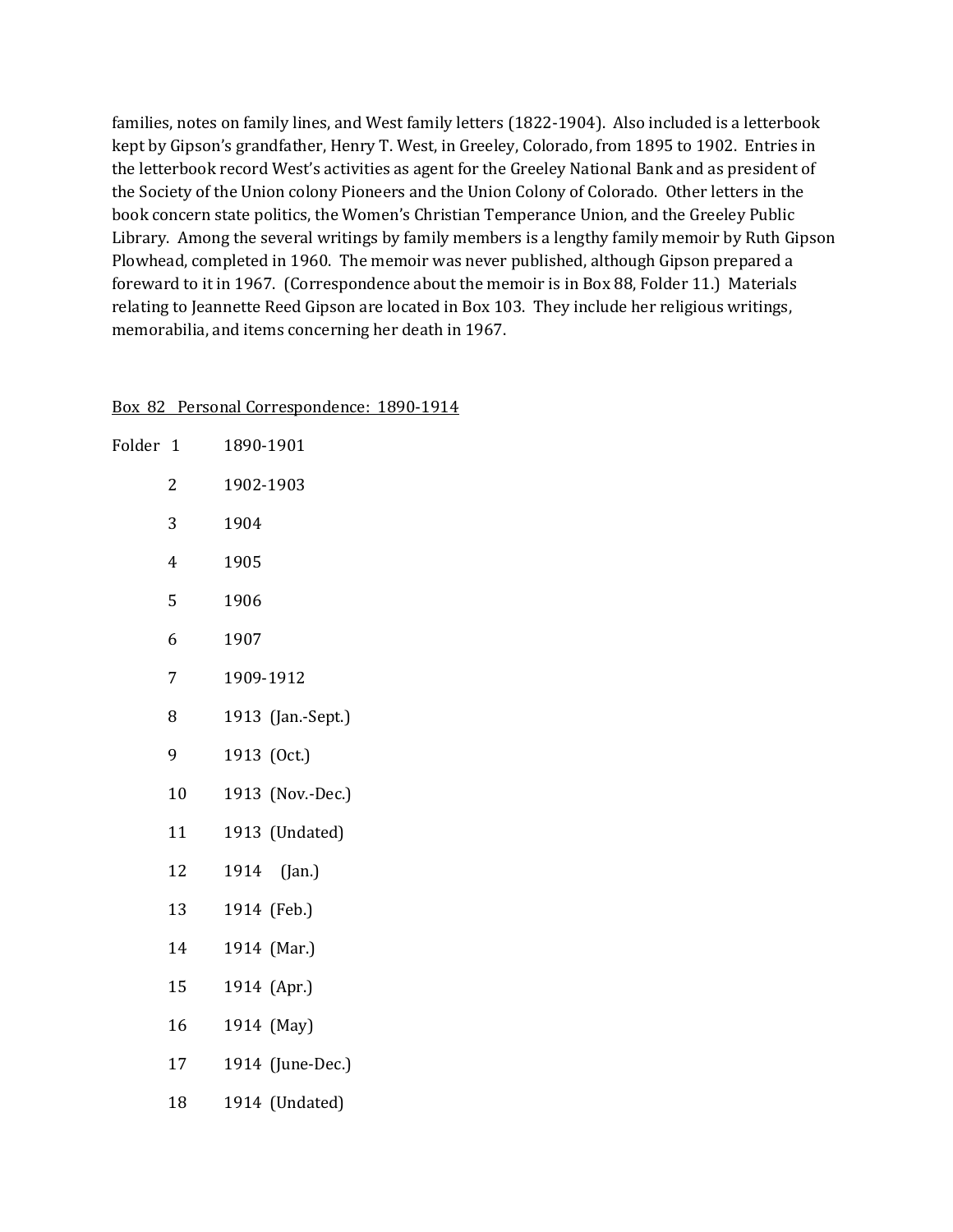|  |  | Box 83 Personal Correspondence: 1915-1921 |
|--|--|-------------------------------------------|
|  |  |                                           |

| $\mathbf{1}$ | 1915-1916                                 |
|--------------|-------------------------------------------|
| 2            | 1917 (Jan.)                               |
| 3            | 1917 (Feb.)                               |
| 4            | 1917 (Mar.)                               |
| 5            | 1917 (Apr.-June)                          |
| 6            | 1917 (July)                               |
| 7            | 1917 (Aug.-Dec.)                          |
| 8            | 1918-1920                                 |
| 9            | 1921 (Jan.-Sept.)                         |
| 10           | 1921 (Oct.)                               |
| 11           | 1921 (Nov.)                               |
| 12           | 1921 (Dec.)                               |
|              | Box 84 Personal Correspondence: 1922-1923 |

| Folder 1 |    | 1922 (Jan.)       |
|----------|----|-------------------|
|          | 2  | 1922 (Feb.)       |
|          | 3  | 1922 (Mar.)       |
|          | 4  | 1922 (Apr.)       |
|          | 5  | 1922 (May)        |
|          | 6  | 1922 (June)       |
|          | 7  | 1922 (July-Sept.) |
|          | 8  | 1922 (Oct.)       |
|          | 9  | 1922 (Nov.)       |
|          | 10 | 1922 (Dec.)       |
|          | 11 | 1923 (Jan.)       |
|          | 12 | 1923 (Feb.)       |
|          |    |                   |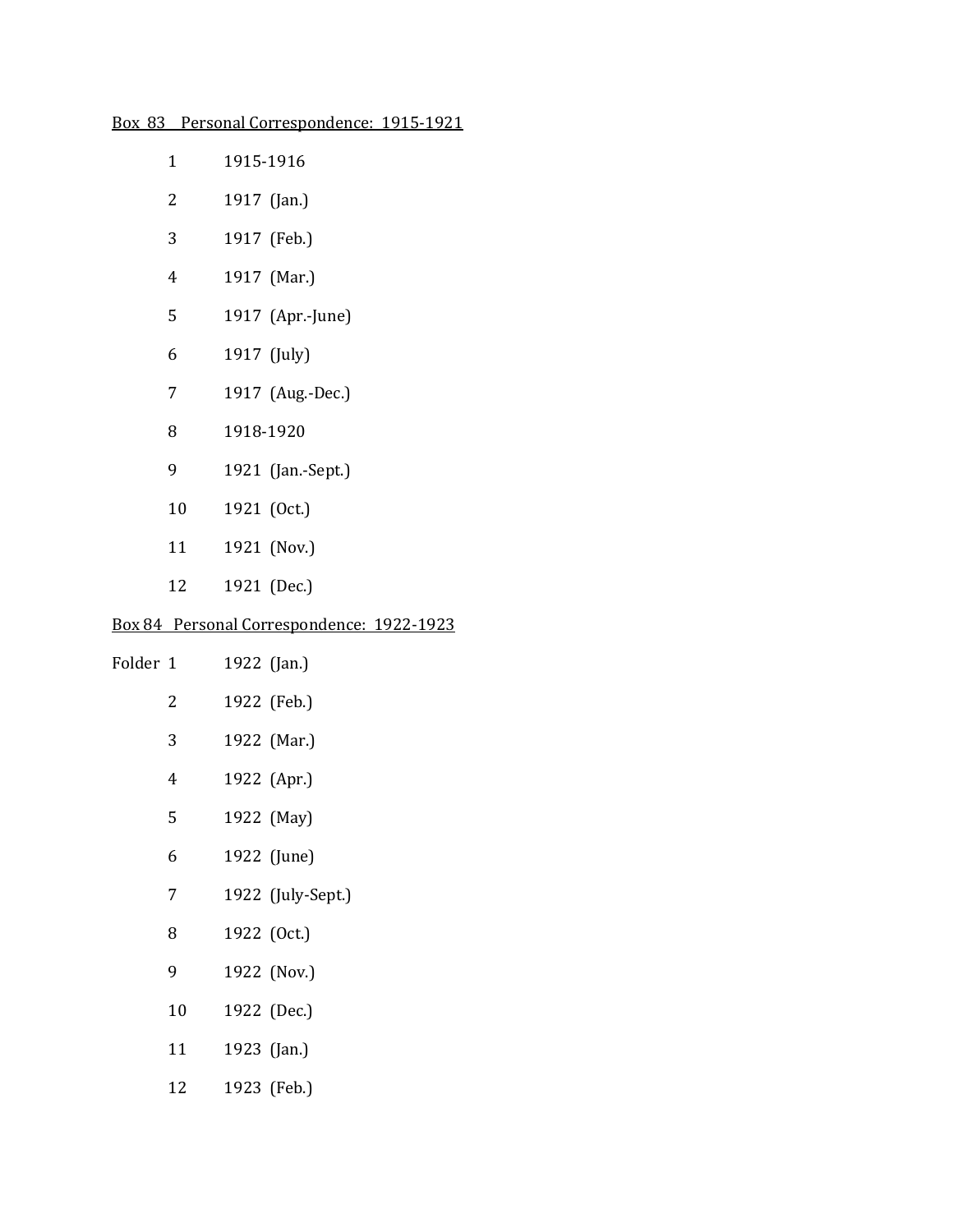- 1923 (Mar.)
- 1923 (Apr.-Dec.)

# Box 85 Personal Correspondence: 1924-1935

| Folder 1 |                | 1924                                      |
|----------|----------------|-------------------------------------------|
|          | 2              | 1925                                      |
|          | 3              | 1926 (Jan.-Aug.)                          |
|          | $\overline{4}$ | 1926 (Sept.-Nov.)                         |
|          | 5              | 1926 (Dec.)                               |
|          | 6              | 1927 (Jan.-Mar.)                          |
|          | 7              | 1927 (Apr.-Aug.)                          |
|          | 8              | 1927 (Sept.-Dec.)                         |
|          | 9              | 1928 (Jan.-June)                          |
|          | 10             | 1928 (July)                               |
|          | 11             | 1928 (Aug.-Dec.)                          |
|          | 12             | 1929-1931                                 |
|          | 13             | 1932-1933                                 |
|          | 14             | 1934 (Jan.-Aug.)                          |
|          | 15             | 1934 (Sept.)                              |
|          | 16             | 1934 (Oct.-Dec.)                          |
|          | 17             | 1935                                      |
|          |                | Box 86 Personal Correspondence: 1936-1946 |

| Folder 1 |               | 1936 (Jan.-Mar.) |
|----------|---------------|------------------|
|          | $\mathcal{P}$ | 1936 (Apr.)      |
|          | 3             | 1936 (May-July)  |
|          |               | 1936 (Aug.)      |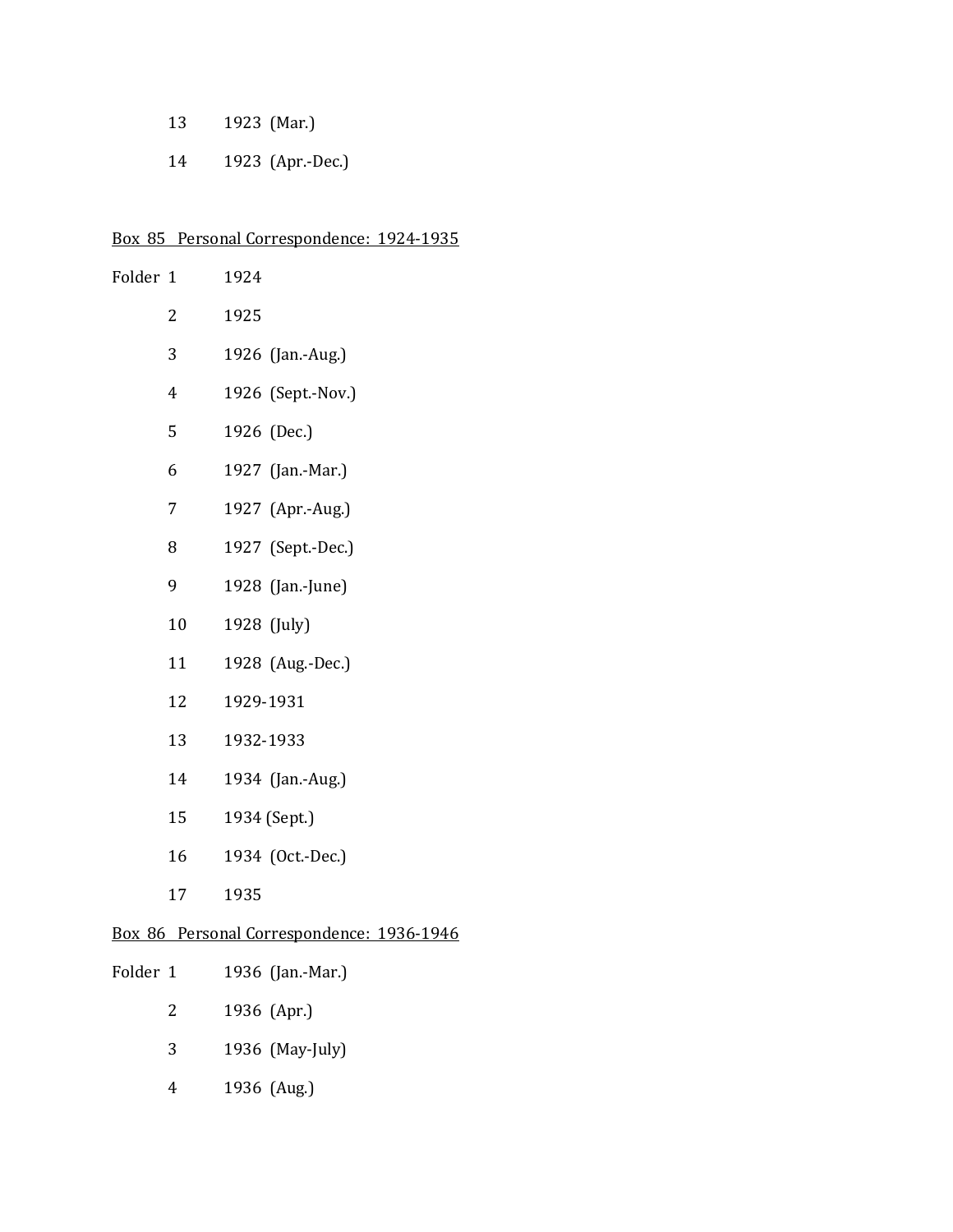| 5  | 1936 (Sept.-Dec.) |  |
|----|-------------------|--|
| 6  | 1937              |  |
| 7  | 1938-1939         |  |
| 8  | 1940 (Jan.-July)  |  |
| 9  | 1940 (Aug.)       |  |
| 10 | 1940 (Sept.)      |  |
| 11 | 1940 (Oct.)       |  |
| 12 | 1940 (Nov.-Dec.)  |  |
| 13 | 1941-1945         |  |
| 14 | 1946 (jan.-June)  |  |
| 15 | 1946 (July)       |  |
| 16 | 1946 (Aug.)       |  |
| 17 | 1946 (Sept.-Dec.) |  |

# Box 87 Personal Correspondence: 1947-1952

| Folder 1 |    | 1947 (Jan.-Nov.) |
|----------|----|------------------|
|          | 2  | 1947 (Dec.)      |
|          | 3  | 1948-1950        |
|          | 4  | 1951 (Jan.-July) |
|          | 5  | 1951 (Aug.)      |
|          | 6  | 1951 (Sept.)     |
|          | 7  | 1951 (Oct.)      |
|          | 8  | 1951 (Nov.)      |
|          | 9  | 1951 (dec.)      |
|          | 10 | 1952 (Jan.)      |
|          | 11 | 1952 (Feb.)      |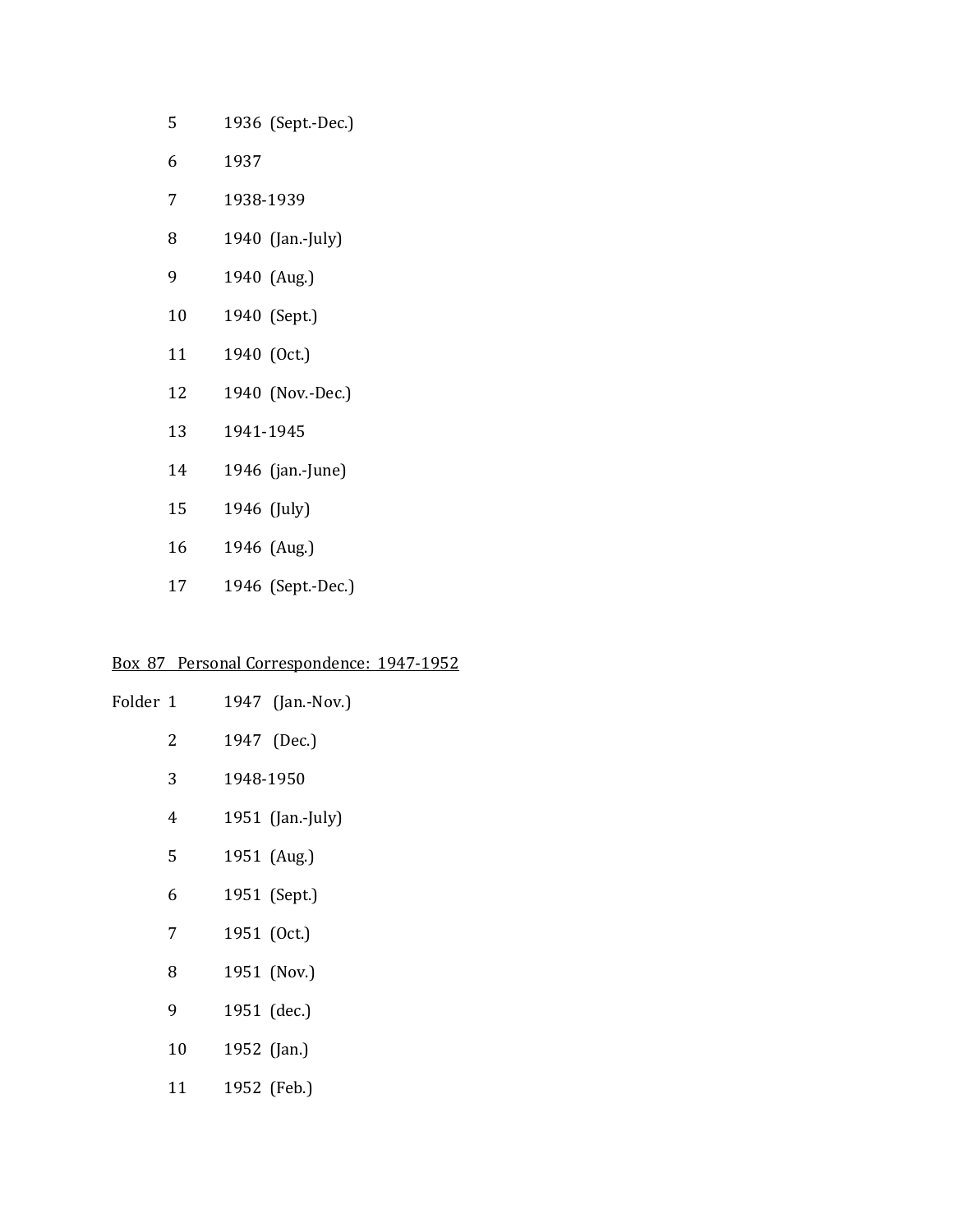| 12 | 1952 (Mar.)      |
|----|------------------|
| 13 | 1952 (Apr.)      |
| 14 | 1952 (May)       |
| 15 | 1952 (June)      |
| 16 | 1952 (July-Dec.) |

# Box 88 Personal correspondence: 1952-1971

| Folder 1 |    | 1953-1954                                     |
|----------|----|-----------------------------------------------|
|          | 2  | 1955-1957                                     |
|          | 3  | 1958                                          |
|          | 4  | 1959-1960 (Nov.)                              |
|          | 5  | 1960 (Dec.)                                   |
|          | 6  | 1961-1964                                     |
|          | 7  | 1965                                          |
|          | 8  | 1966                                          |
|          | 9  | 1967 (Jan.-Feb.)                              |
|          | 10 | 1967 (Mar.)                                   |
|          | 11 | 1967 (Apr.-Dec.)                              |
|          | 12 | 1968-1969                                     |
|          | 13 | 1970                                          |
|          | 14 | 1971                                          |
|          | 15 | <b>Undated (LHG Letters)</b>                  |
|          | 16 | Undated (Jeannette Gipson Letters)            |
|          | 17 | <b>Undated (Letters from Various Persons)</b> |

# Box 89 Personal Writings: Miscellaneous, 1903-1967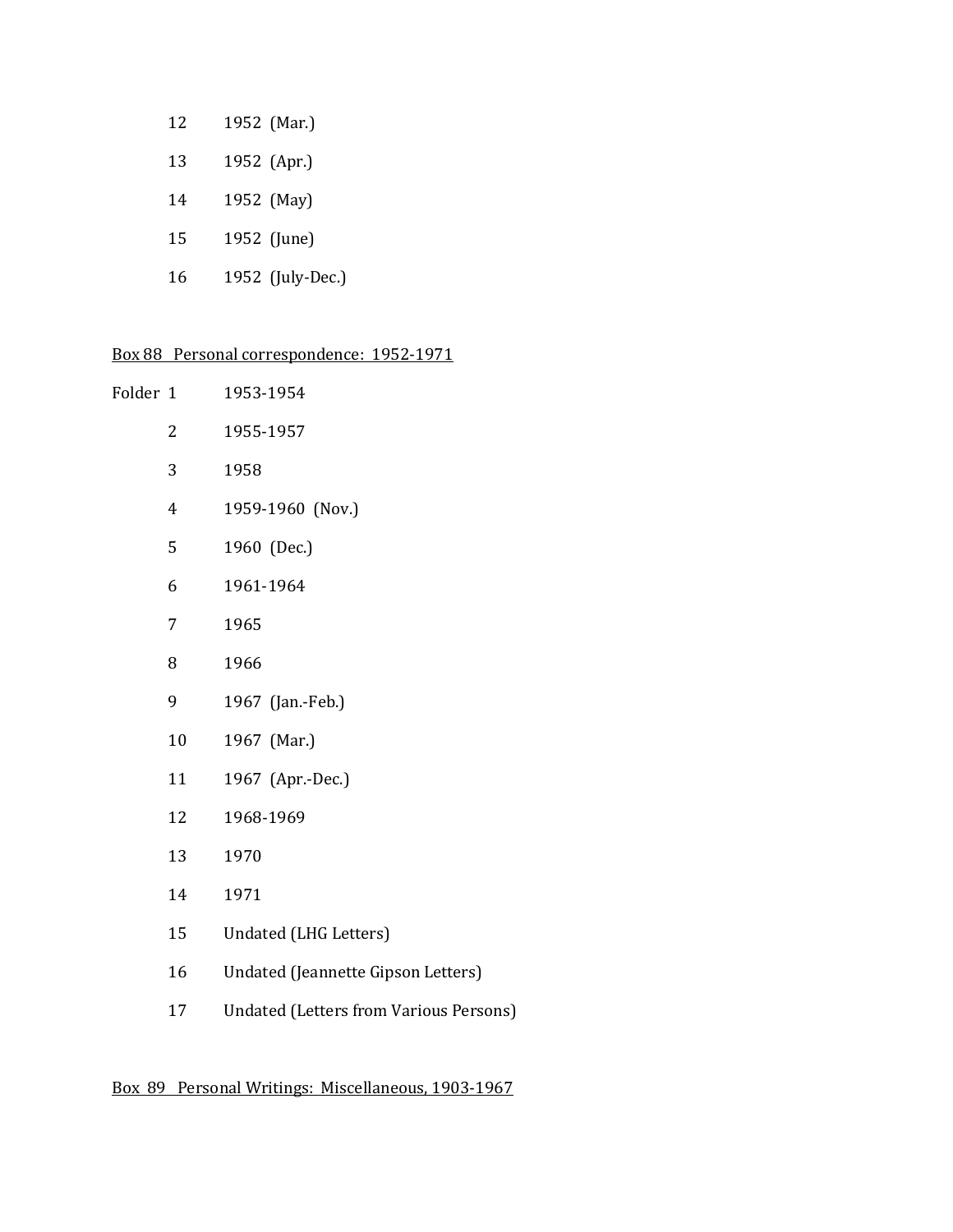- Folder 1 Poetry and Notebook: 1903
	- 2-6 Journals, Poetry, and Prose Written at Oxford: 1904-1907
	- 7 Letters Written from Oxford Published in the Gem State Rural (Caldwell, Idaho): 1904-1907
	- "A Personal Memorandum": ca. 1920
	- 9-10 Writings on Christian Science: 1920's
	- 11-13 Diaries and Journals Written at Oxford: 1951-1952
	- "Foreward" to "Silver Heels: A Memory Book of Pioneering in the Far West" by Ruth Gipson Plowhead: 1967

## Box 90 Personal Writings: Memoirs, 1968

| Folder 1 |    | Preface and Prologue                                                     |
|----------|----|--------------------------------------------------------------------------|
|          | 2  | Chapter I - "Elder William Brewster Comes to America"                    |
|          | 3  | Chapter II - "A New Plymouth Governor Who Carries On"                    |
|          | 4  | Chapter III - "A Seventeenth-Century Puritan Pastor"                     |
|          | 5  | Chapter IV – "Wuestions Involving the High or Low Descent of the Family" |
|          | 6  | Chapter V - "A Missionary to the Indians"                                |
|          | 7  | Chapter VI - "My Grandparents Push Ever Westward"                        |
|          | 8  | Chapter VII – "A Witchcraft Trial with a Happy Ending for My Ancestors"  |
|          | 9  | Chapter VIII - "How Puritannical Greeley, Colorado, Appeared on the Map" |
|          | 10 | Chapter IX – "My Parents Face the Fate of Fortune"                       |
|          | 11 | Chapter X – "Something About My Brothers and Sisters"                    |
|          |    |                                                                          |

- Chapter XI "My Childhood and Youth"
- Chapter XII "At the University of Idaho"
- Chapter XIII "I Go to Oxford"
- Chapter XIV "On the Continent of Europe"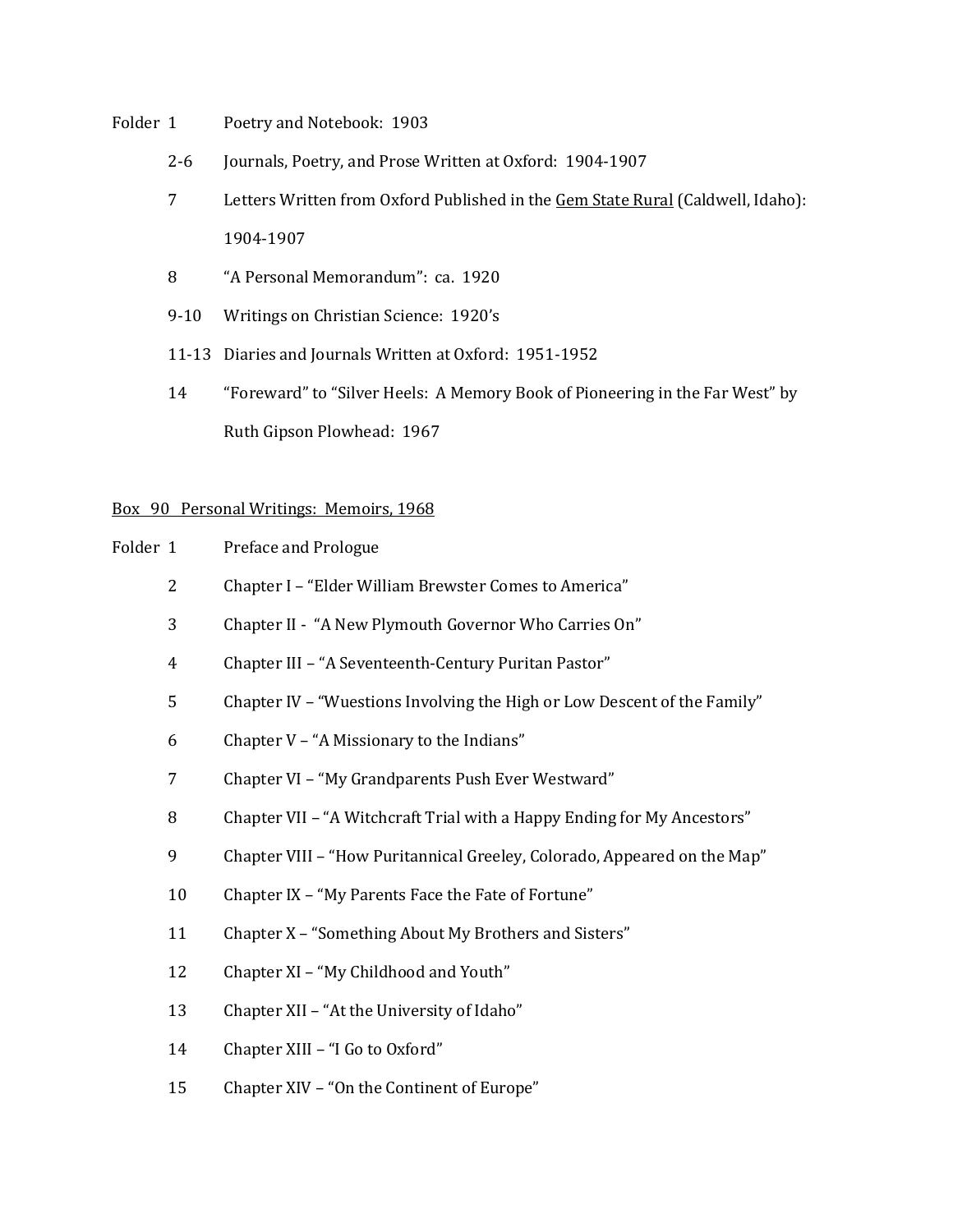# Box 91 Personal Writings: Memoirs, 1968

- Chapter XVI "At the College of Idaho"
- Chapter XVII "At Yale and Also at Chicago"
- Chapter XVIII "Wabash College"
- Chapter XIX "In Search of a Home"
- Chapter XX "Professional and Other Concerns"
- Chapter XXI "Progress on the British Empire Series"
- Chapter XXII "Return to Oxford"
- Chapter XXIII "To Europe and Back Again to England"
- Chapter XXIV "Still at Work"
- Chapter XXV "Certain Reflections in the Form of an Epilogue"
- Notes

# Box 92 Personal Writings: Pocket Diaries, 1916-1950

| Folder 1 |   | 1916, 1919, 1920       |
|----------|---|------------------------|
|          | 2 | 1922, 1924, 1929       |
|          | 3 | 1930, 1931, 1934, 1935 |
|          | 4 | 1936, 1937, 1938, 1939 |
|          | 5 | 1940, 1941             |
|          | 6 | 1943, 1944             |
|          | 7 | 1945, 1946             |
|          | 8 | 1947, 1948             |
|          | 9 | 1949, 1950             |

Box 93 Personal Writings: Pocket Diaries, 1951-1970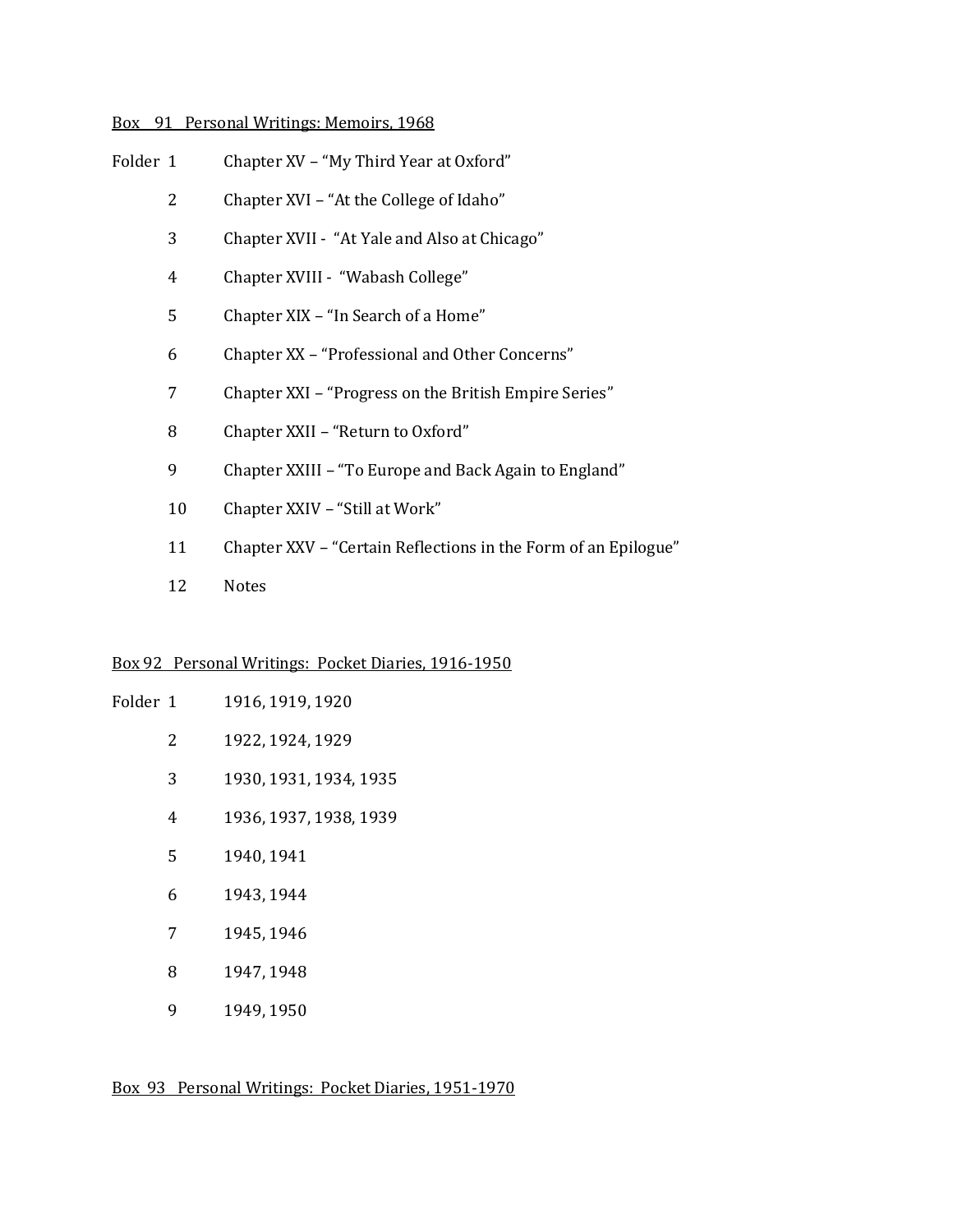# Folder 1 1951, 1951-52

- 1953, 1954
- 1955, 1956
- 1957, 1959-60
- 1960-61, 1962
- 1963, 1964
- 1965, 1966
- 1967, 1968
- 1969, 1970
- Miscellaneous Memorandum Books

# Box 94 Photographs: LHG (Individual Photographs)

| Folder 1 |       | 1881-1882                       |
|----------|-------|---------------------------------|
|          | 2     | ca. 1898-1903                   |
|          | 3     | ca. 1904-1907                   |
|          | $4-6$ | ca. 1908-1929                   |
|          | 7-9   | ca. 1930-1949                   |
|          | 10    | 1951-1952                       |
|          | 11    | ca. 1960-1971                   |
|          | 12    | <b>Painting and Silhouettes</b> |

# Box 95 Photographs: LHG (with Groups) and Gipson Family

|    | Folder 1 LHG – School Pictures: ca. 1885-1903          |
|----|--------------------------------------------------------|
| 2  | LHG - Activities in Caldwell, Idaho: ca. 1898-1903     |
| 3. | LHG - Rhodes Scholars - Group Portraits: ca. 1904-1907 |
| 4  | LHG – Activities at Oxford – Snapshots: ca. 1904-1907  |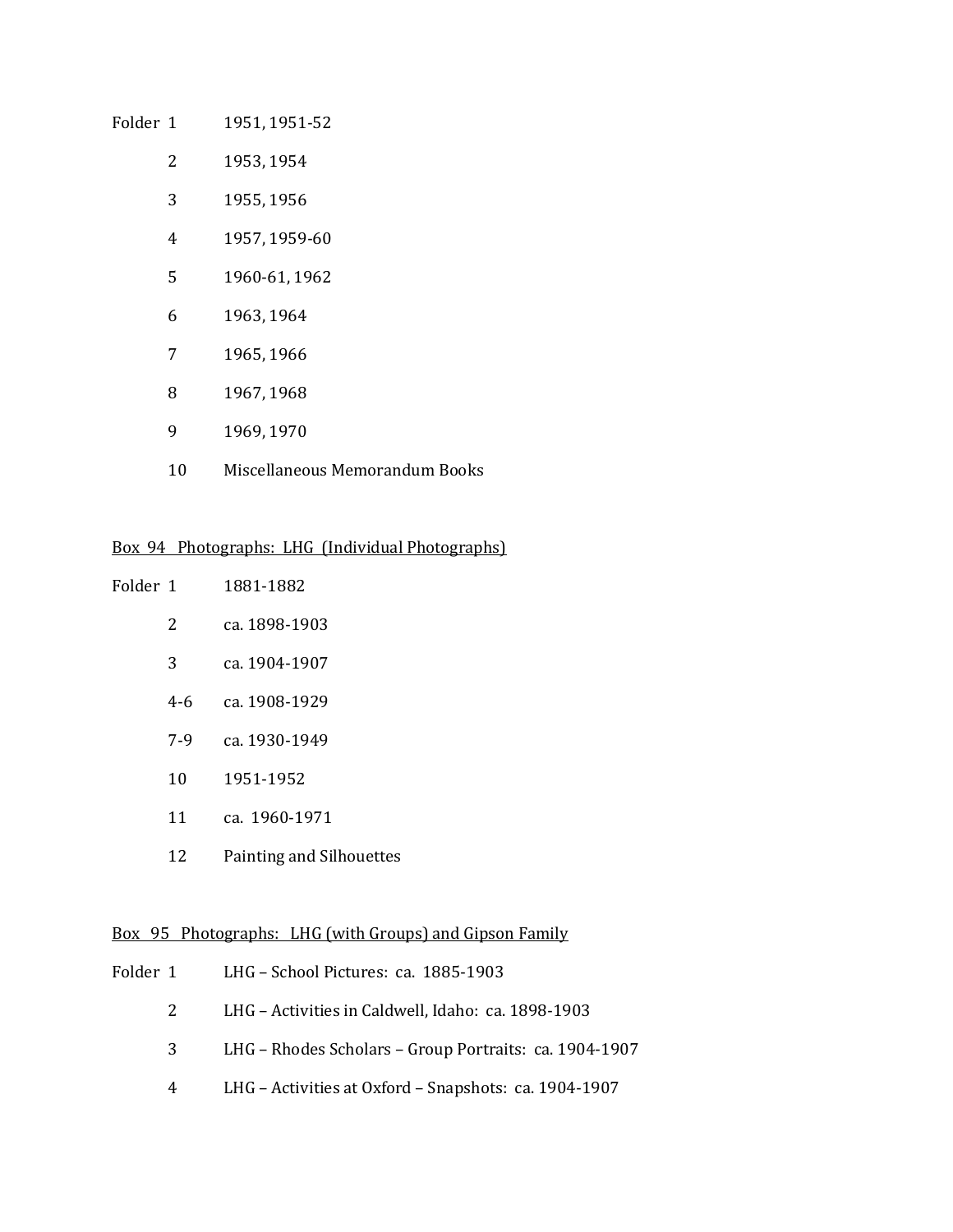- LHG with Alfred A. Knopf and H. L. Mencken, Lehigh University: 1947
- LHG at Oxford as Harmsworth Professor Group Portraits: 1951-1952
- LHG in Bermuda: 1955
- LHG with Council and Staff of the Institute of Early American History and Culture, Williamsburg: 1957-1958
- LHG Miscellaneous Academic Activities: ca. 1910-1970
- LHG and Friends: ca. 1908-1960
- Henry T. and Mary O. West (Grandparents of LHG)
- A. E. and Lina West Gipson (Parents of LHG)
- Mary F. Gipson Stalker and Family (Sister of LHG)
- Albert West Gipson and Family (Brother of LHG)
- Ruth Gipson Plowhead and Family (Sister of LHG)
- Alice Edna Gipson (Sister of LHG)
- 17 James H. Gipson and Family (Brother of LHG)
- Edgar Varney Gipson and Family (Brother of LHG)
- Other Family Members (Identified)
- Family Members (Unidentified)

#### Box 96 Photographs: Gipson Family and Various Persons

- Folder 1-3 Gipson Family (Groups): ca. 1895-1958
	- Gipson Family Album Pages: ca. 1925
	- 5 Snapshots of Family Trip: 1932
	- 6-7 Jeannette Reed Gipson: ca. 1905-1965
	- LHG and Jeannette Reed Gipson: ca. 1910-1959
	- family of Jeannette Reed Gipson
	- LHG and Jeannette Reed Gipson's Dog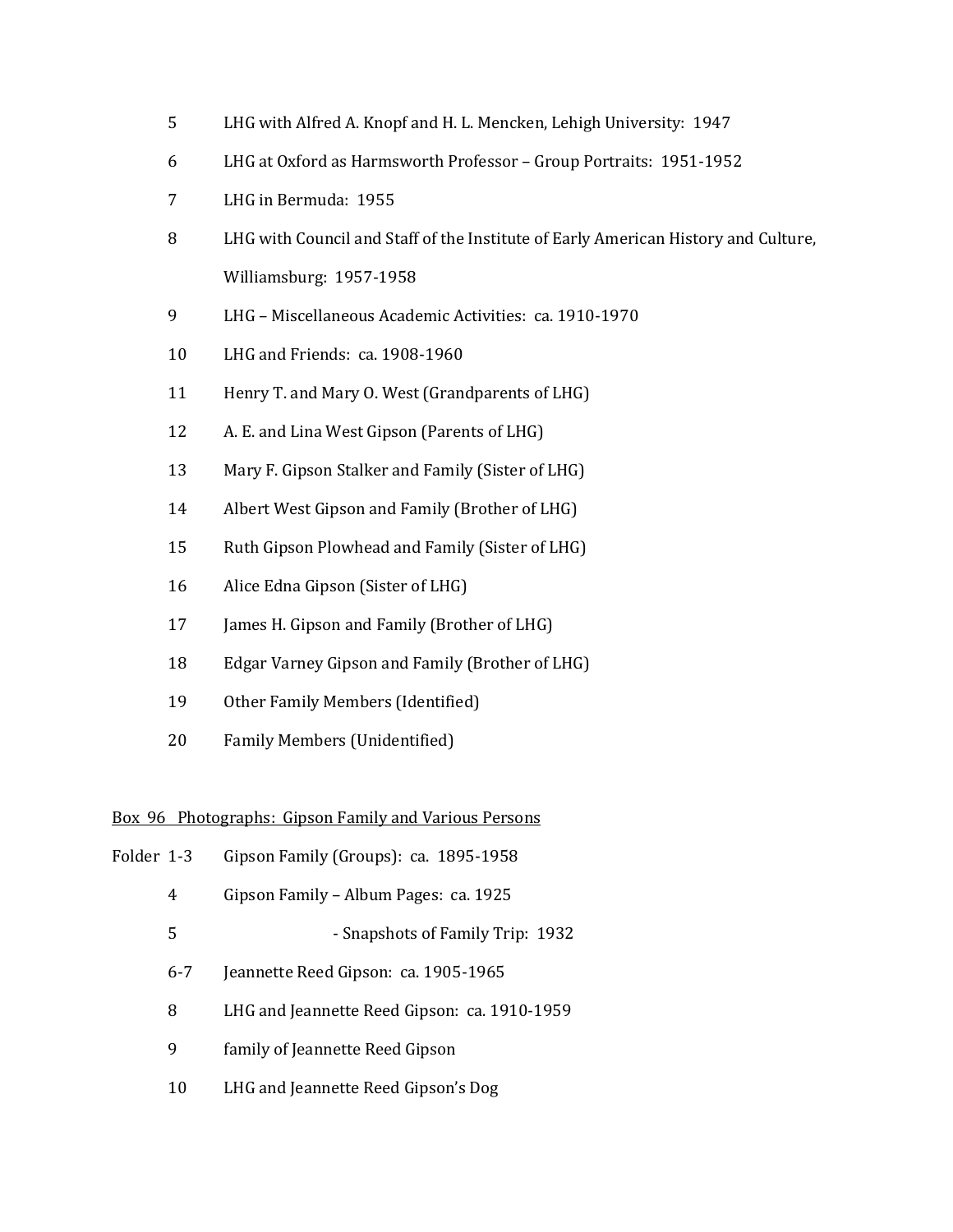- Charles McLean and Evangeline Andrews
- Mary Baker Eddy Portraits
- Burton L. French: 1901
- John R. Magrath: 1923
- Frank, George, and John Monk: 1908-1915
- Cecil and Margaret (Monk) Morgan and Family: 1929-1948
- Bernadotte Schmitt
- Walter Rice Sharp
- Idaho Friends of LHG: ca. 1895-1903
- Oxford Friends of LHG: ca. 1904-1907
- Various Persons (Identified)

# Box 97 Photographs: Miscellaneous Views

| Folder 1 |                | Gipson Family Residences - Denver, Colorado, and Caldwell, Idaho |
|----------|----------------|------------------------------------------------------------------|
|          | $\overline{2}$ | LHG Residence - "The Linden" - Center Valley, Pennsylvania       |
|          | $3 - 4$        | - "Rotha" - Rydal, Pennsylvania                                  |
|          | 5              | LHG Residences - Interiors                                       |
|          | 6              | Residences - Miscellaneous                                       |
|          | 7              | Caldwell, Idaho                                                  |
|          | 8              | Idaho (Various Places)                                           |
|          | 9              | Wabash College                                                   |
|          | 10             | Lehigh University                                                |
|          | 11             | Great Britain                                                    |
|          | 12             | <b>Miscellaneous Places</b>                                      |
|          | 13             | Yale vs. Brown: 1920                                             |
|          |                | 14-15 Slides (Unidentified)                                      |
|          |                |                                                                  |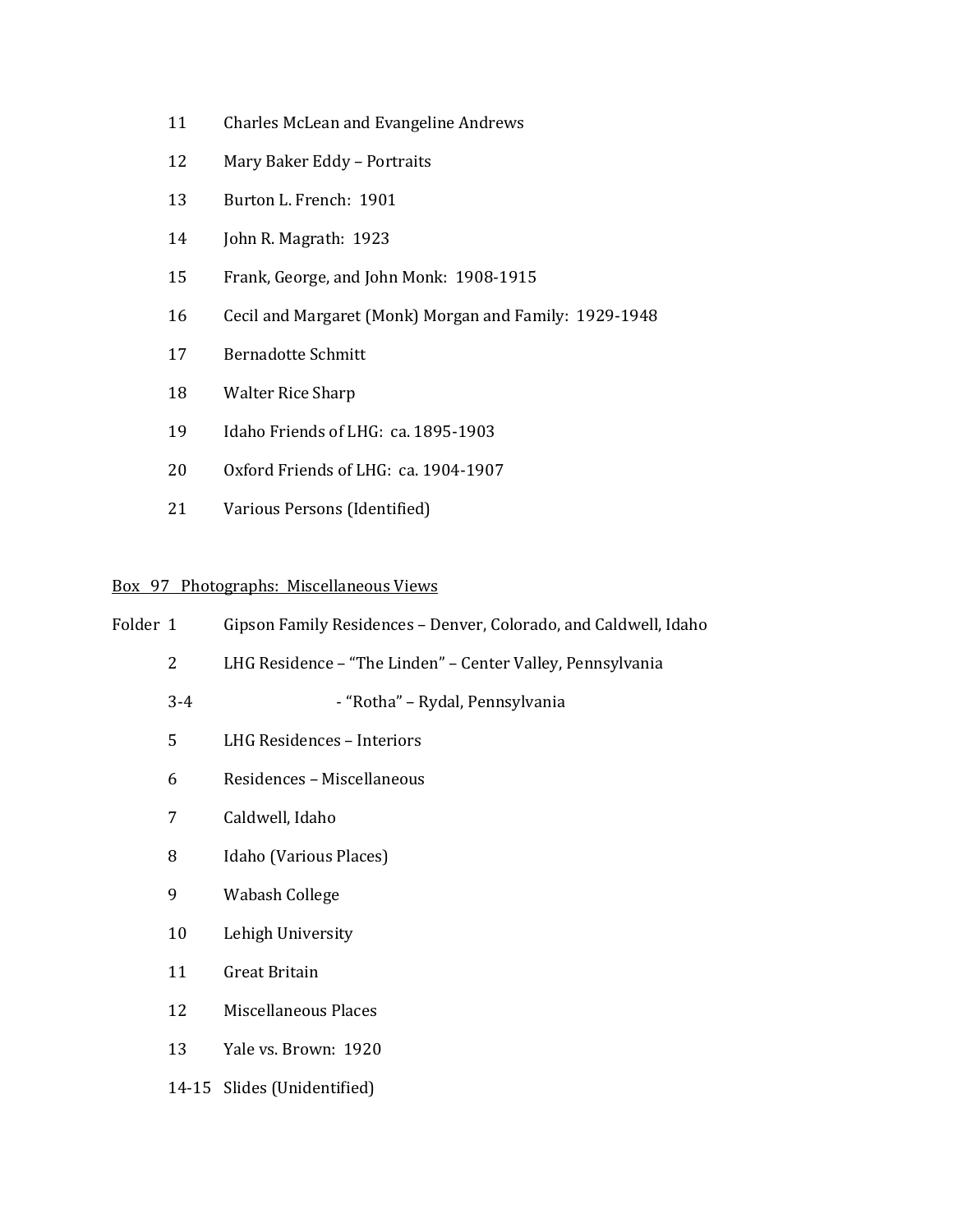# Drawer 8 Oversized Photographs

- Folder 1 LHG (Individual Photographs)
	- LHG (with Groups)
	- LHG Activities at Oxford: ca. 1904-1907
	- Henry T. West (Grandfather of LHG) Wabash College (Rolled Photograph): 1912

# Box 98 Clippings

| Folder 1 |                | ca. 1900-1904               |
|----------|----------------|-----------------------------|
|          | 2              | 1905-1907                   |
|          | 3              | 1908-1924                   |
|          | $\overline{4}$ | 1925-1945                   |
|          | 5              | 1946-1951                   |
|          | 6              | 1952-1959                   |
|          | 7              | 1960                        |
|          | 8              | 1961                        |
|          | 9              | 1962 (Jan.-May)             |
|          | 10             | 1962 (June-Dec.)            |
|          | 11             | 1963-1964                   |
|          | 12             | 1965                        |
|          | 13             | 1966-1969                   |
|          | 14             | 1970                        |
|          | 15             | 1971-1976                   |
|          | 16             | Undated                     |
|          | 17             | Family Clippings: 1887-1936 |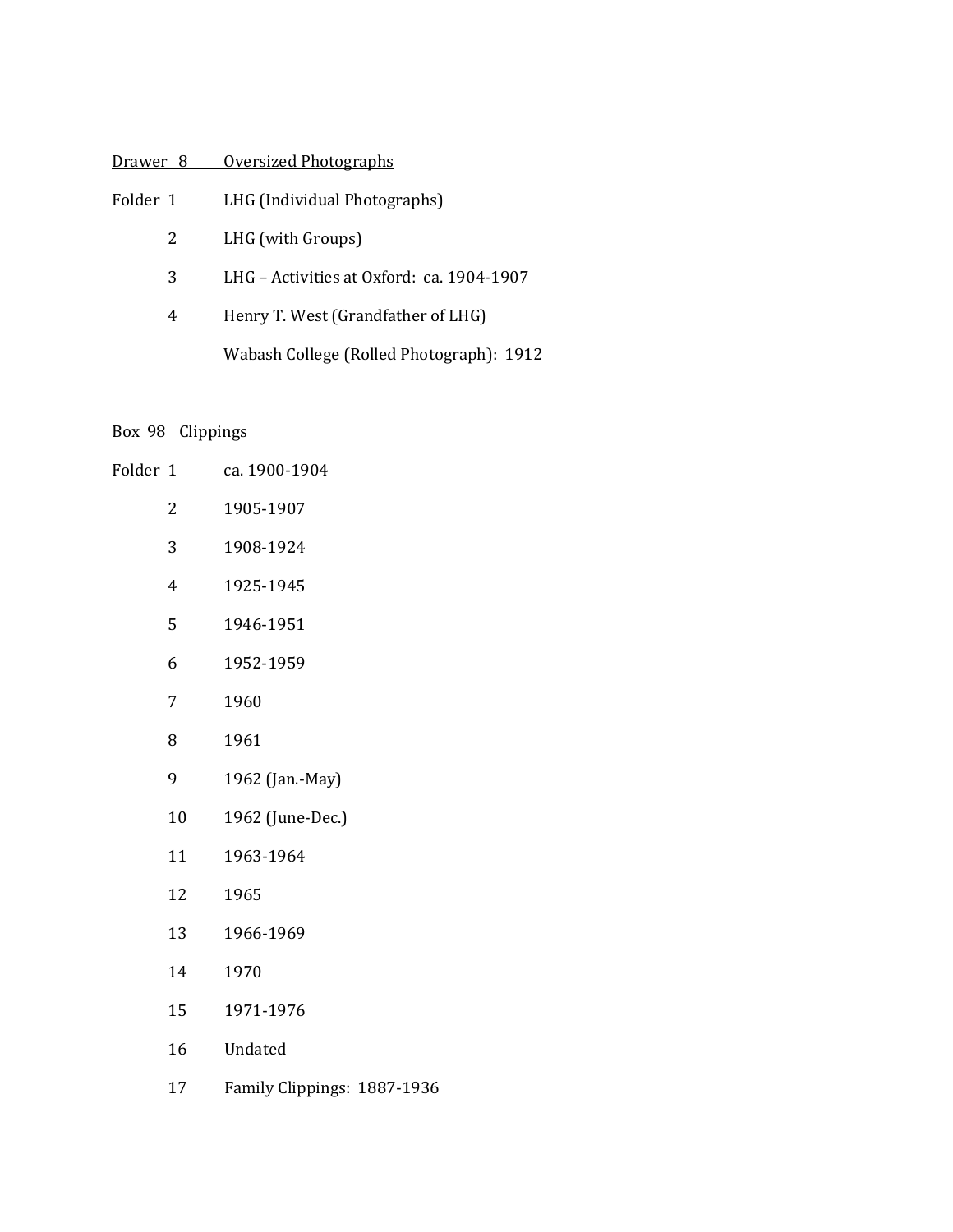| 18 | 1937-1949 |
|----|-----------|
| 19 | 1950-1970 |
| 20 | Undated   |

# Box 99 Memorabilia: 1897-1917

| Folder 1 |     | Miscellaneous: 1897-1903                   |
|----------|-----|--------------------------------------------|
|          | 2   | Greek and Latin Notebook: 1898-1901        |
|          | 3   | Constitutional Law Notebook: ca. 1902-1903 |
|          | 4-8 | Oxford University: 1904-1907               |
|          |     | Miscellaneous: 1908-1917                   |

# Box 100 Memorabilia: 1918-1969

| Folder 1            |                | Yale University - Reading Assignments and Examination Questions: 1918 |
|---------------------|----------------|-----------------------------------------------------------------------|
|                     | $\overline{2}$ | - Ph.D. Degree and Prize Citations: 1918                              |
|                     | 3              | Miscellaneous: 1922-1962                                              |
|                     | 4              | University of Idaho - Honorary Degree: 1953                           |
|                     | 5              | Pennsylvania Historical Association - Testimonial: 1955               |
|                     | 6              | Society of Colonial Wars - Citation of Honorable Mention: 1955        |
|                     | 7              | Pulitzer Prize - Certificate: 1962                                    |
|                     | 8              | Moravian College - Honorary Degree: 1962                              |
|                     | 9              | College of Idaho - Honorary Degree: 1969                              |
|                     | 10             | <b>Address Books</b>                                                  |
| Drawer <sub>8</sub> |                | Oversized Memorabilia                                                 |
| Folder 5            |                | University of Idaho - B.A. Degree: 1903                               |
|                     | 6              | English theater Programs: ca. 1904-1907                               |
|                     | 7              | Posters for LHG Lectures: 1907, 1960                                  |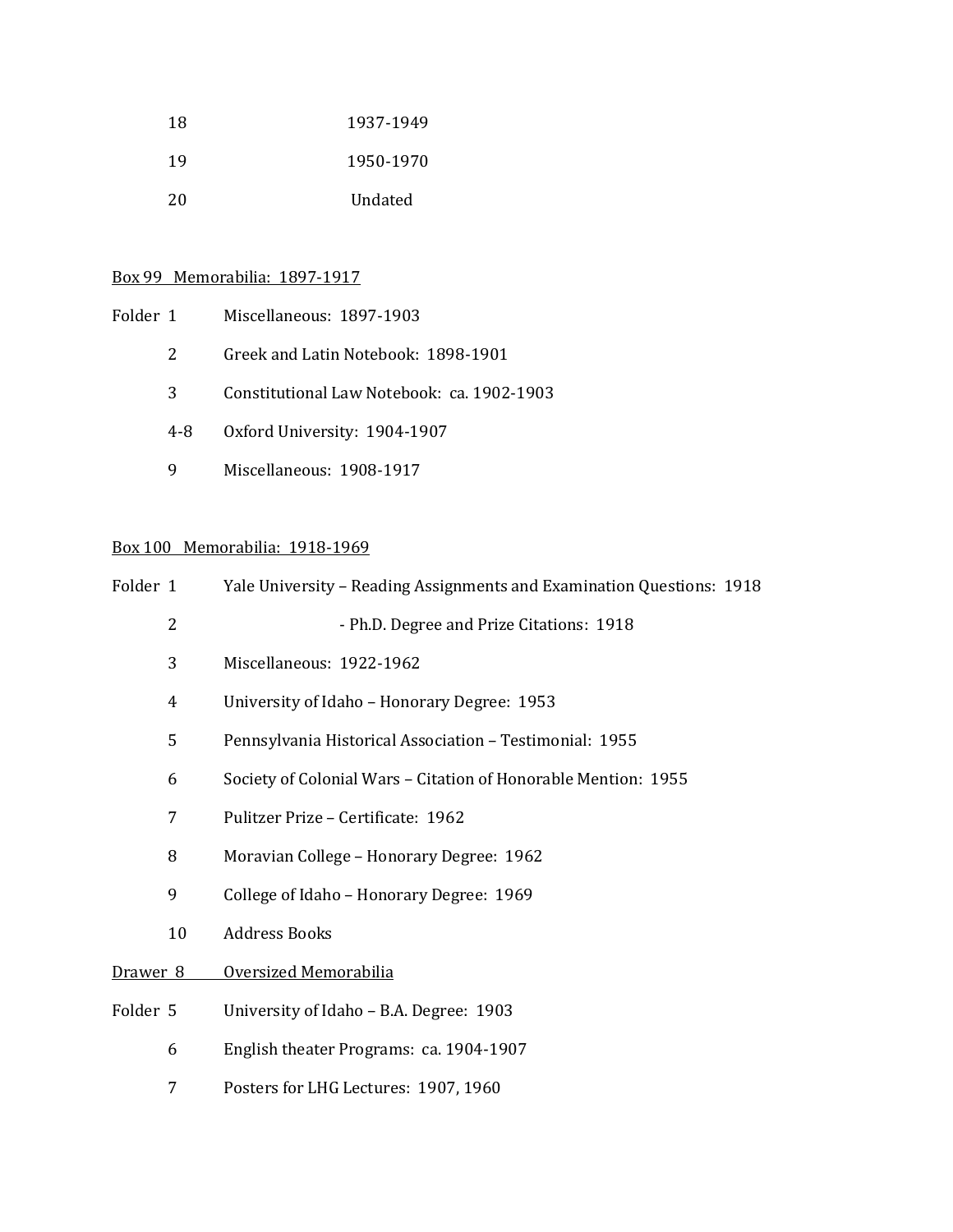- 8 Membership Certificates: 1956, 1959
- 9 Engraving of Queen's College, Oxford University

## Box 101 Biographical Data and Financial and Legal Papers

- Folder 1 Who's Who in America Correspondence and Entries re LHG: 1955-1968
	- 2 Miscellaneous Biographical Directories Correspondence and Entries re LHG: 1934- 1966
	- 3 Miscellaneous Biographical Information re LHG: 1942-1971
	- 4-5 Publications by LHG Bibliographies: 1946-1969
	- 6 Lawrence Henry Gipson: Four Dimensions (1969)
	- 7 Lex et Scientia (Jan.-June 1974) Proceedings of the First Lawrence Henry Gipson Symposium
	- 8-9 Income Tax Records: 1950-1970
	- 10 Life Insurance Records: 1934-1963
	- 11 Miscellaneous Insurance Records: 1936-1969
	- 12 Personal Property Records: 1936-1969
	- 13-14 Real Estate Records Florida Property: 1911-1963
	- 15- Pennsylvania Properties: 1927-1964
	- 16 Wills and Estate Planning Records: 1964-1967
	- 17 Records re Benlian vs. Gipson: 1936-1937

## Box 102 Family Papers

- Folder 1 "West-Gipson" family Record Book (1911)
	- 2 The Gipson Family History and Genealogy (1929)
	- 3 The Gipson Family History and Genealogy (1929) with 1949 Supplement
	- 4 "A Biographical Sketch of Mrs. A. E. Gipson": 1947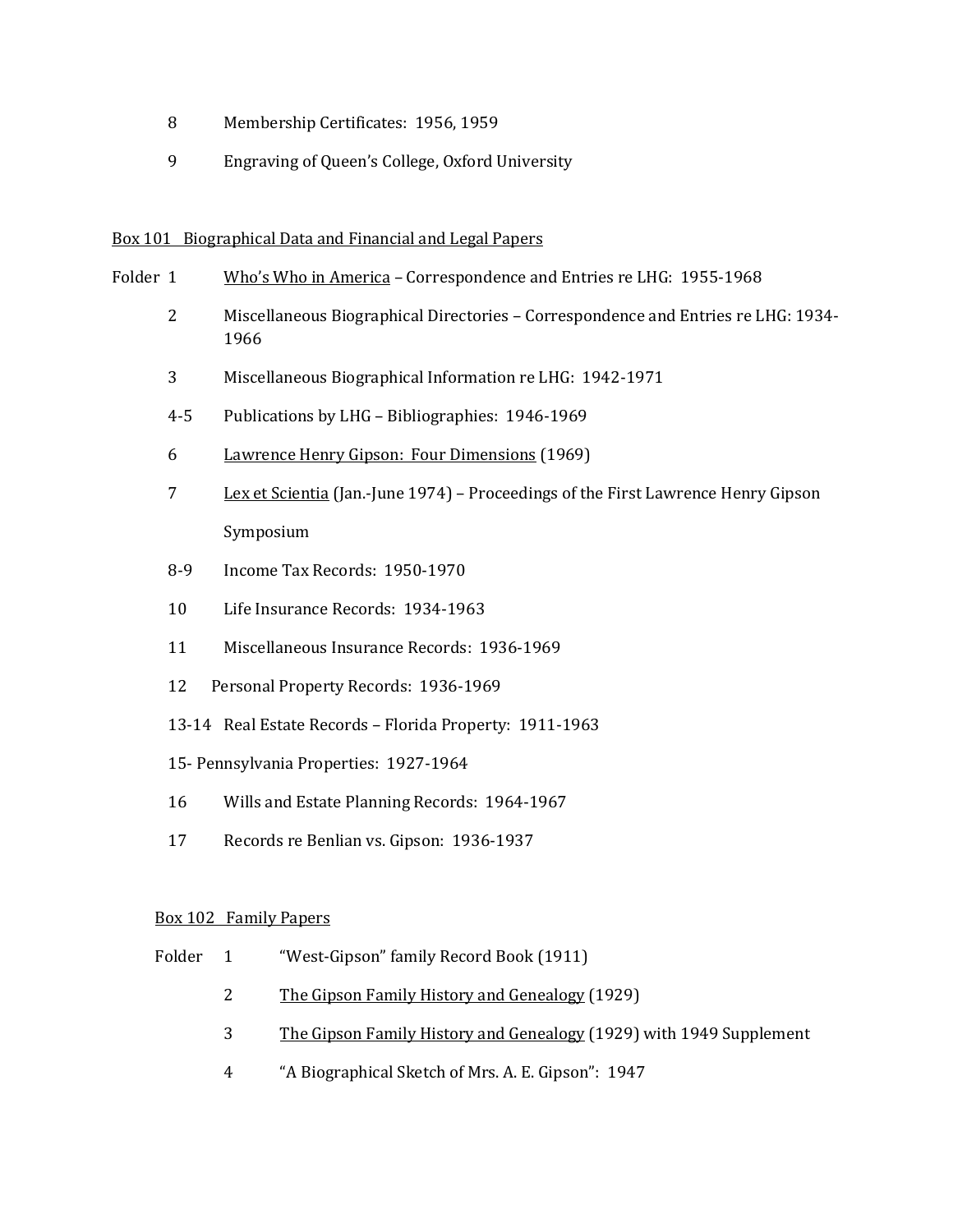- 5 Miscellaneous Genealogical Data
- 6 West Family Letters: 1822-1904
- 7 Account Book of Henry T. West: 1849-1850
- 8 Letterbook of Henry T. West: 1895-1902
- 9 Hale's History of the United States (1820)

## Box 103 Family Papers

| Folder | $\mathbf{1}$   | Journal of A. E. Gipson: 1872                                          |
|--------|----------------|------------------------------------------------------------------------|
|        | $\overline{2}$ | "Curiosities of Literature" by Henry T. West: 1913                     |
|        | 3              | Speech by James H. Gipson on "The Economic Situation" to the Pamona    |
|        |                | Grange, Caldwell, Idaho: 1933                                          |
|        | 4              | "Silver Heels: A Memory Book of Pioneering in the Far West"            |
|        |                | (Typescript) by Ruth Gipson Plowhead (1960) with a Foreward by LHG     |
|        |                | (1967)                                                                 |
|        | 5              | <b>Miscellaneous Family Writings</b>                                   |
|        | 6              | Souvenirs of the Gipson Family Reunion: 1932                           |
|        | 7              | Gipson Family Scrapbook: 1903-1943                                     |
|        | $8-9$          | Miscellaneous Family Memorabilia: 1863-1961                            |
|        | 10             | Biographical and Genealogical Data re Jeannette Reed Gipson: 1925-1967 |
|        | 11             | Religious Writings of Jeannette Reed Gipson                            |
|        | 12             | Miscellaneous Materials re the Death of Jeannette Reed Gipson: 1967    |
|        |                |                                                                        |

# INDEX TO CORRESPONDENTS

This index contains the names of more than two-hundred individuals who corresponded with Gipson during the course of his career. It is an index of selected correspondents only, rather than an exhaustive index of all correspondents. The majority of entries are American and British historians of note, particularly those in the field of colonial history. Other entries include prominent educators, librarians, archivists, editors, publishers, writers, and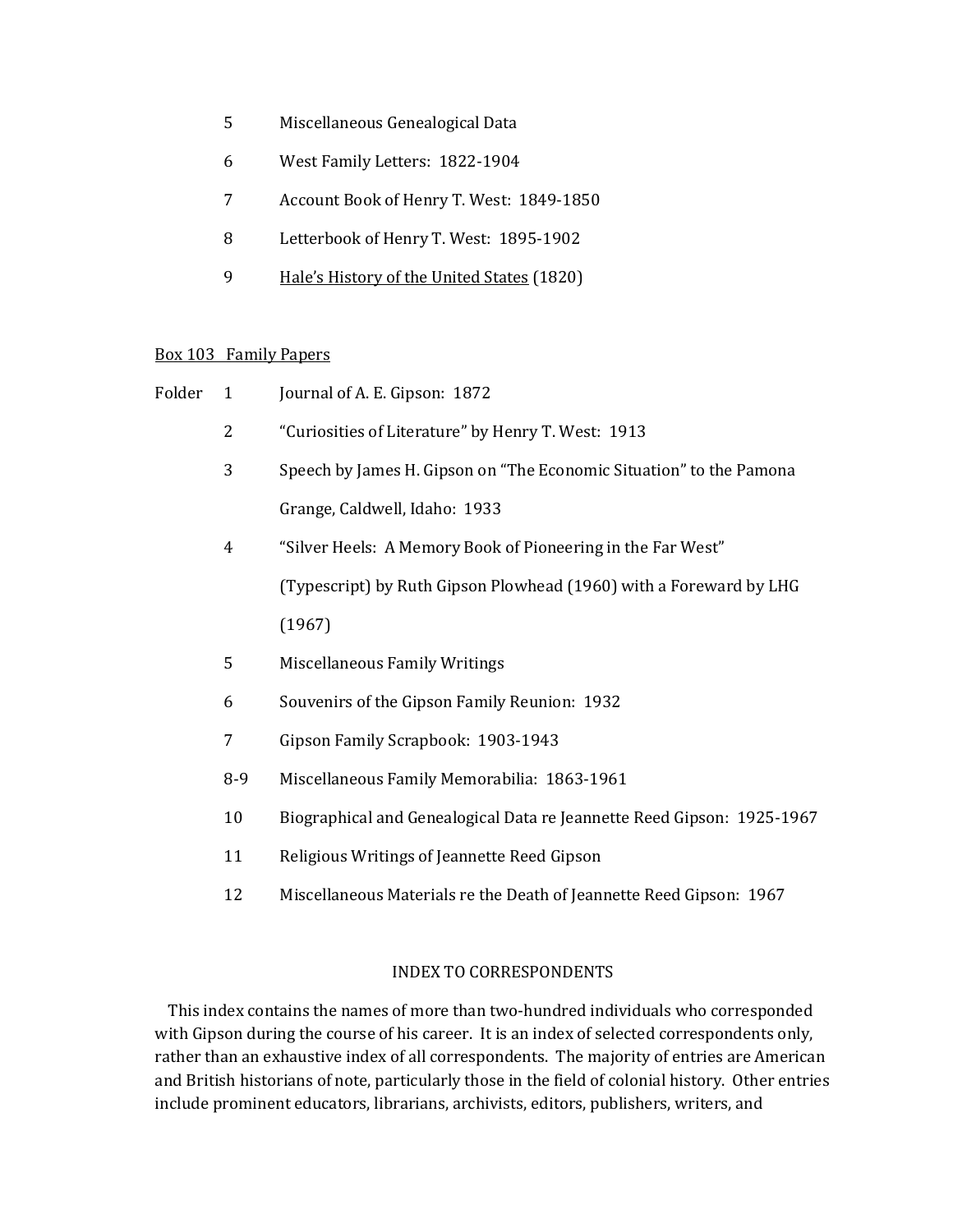foundation, association, and government officials. All United States Senators and Congressmen appearing as correspondents have been indexed, but not other Lehigh administrators and faculty. For a list of Gipson's Lehigh associates with who he frequently corresponded, see the description for Series I.

The index citations refer to letters to and from the named individual. In a few instances, the citation refers to materials other than letters. Such materials may include autographs, unpublished writings, or photographs. The citation is to series, box, and folder number. For example, the citation "II: 16(9)" indicates that the letter or item is located in Series II, Box 16, Folder 9. Often a folder will contain more than one letter to or from the cited individual.

Abbott, Wilbur Cortez. I: 1(6, 10, 12); 4(16); 5(12). II: 19(3). III: 36(5)

Abernathy, Thomas Perkins. I: 4 (5). II: 16(6). III: 37(8); 38(13)

Adair, Douglass. II: 13(10); 16(^); 18(2)

Adams, James Truslow. I: 4(11-12,16). II: 19(9). III: 29(1-2); 31(2, 11); 36(15)

Alden, John Richard. I: 5(17-18); 8(3). II: 13(11); 14(7); 16(4,6). III: 39(13)

Andrews, Charles McLean. I: 8(5-6). II: 17(8). III: 28(3,10); 31(2, 11); 43(3). V: 95(9); 96(11)

Ausubel, Herman. I: 7(5,9). III: 38(13); 39(13)

Aydelotte, Frank. I: 3(1,8,10); 4(2,5,8,12-14); 5-7,10); 6(2,5); 7(1).

II: 13(13); 14(14); 17(8-9); 19(3); 23(7); 25(10); 26(1,5). III. 35(5)

Bailyn, Bernard. I: 8(7); 10(22). II: 16(6). III: 37(8); 38(13); 39(2, 13). V: 88(5)

Barnes, James Anderson. I: 4(5-7); 5(8,16); 8(9). II: 17(4); 19(3); 22(9); 24(3-8,10-11); 27(4-5). V: 88(5,10)

Barnes, Viola Florence. I: 2(1-2); 8(10). II: 16(4,6); 22(9). III: 31(3). V: 88(5)

Barton, Bruce. I: 4(11)

Becker, Carl Lotus. III: 31(2)

Beckett, James Camlin. I: 8(11)

Beer, George Louis. II; 14(4-5)

Bell, Whitfield Jenks, Jr. II: 13(4); 14(1,7,17); 16(4,6); 17(2,4); 18(8); 19(19); 22(9-10); 23(8); 27(22). III: 33(5); 39(2,12-13). V: 88(5)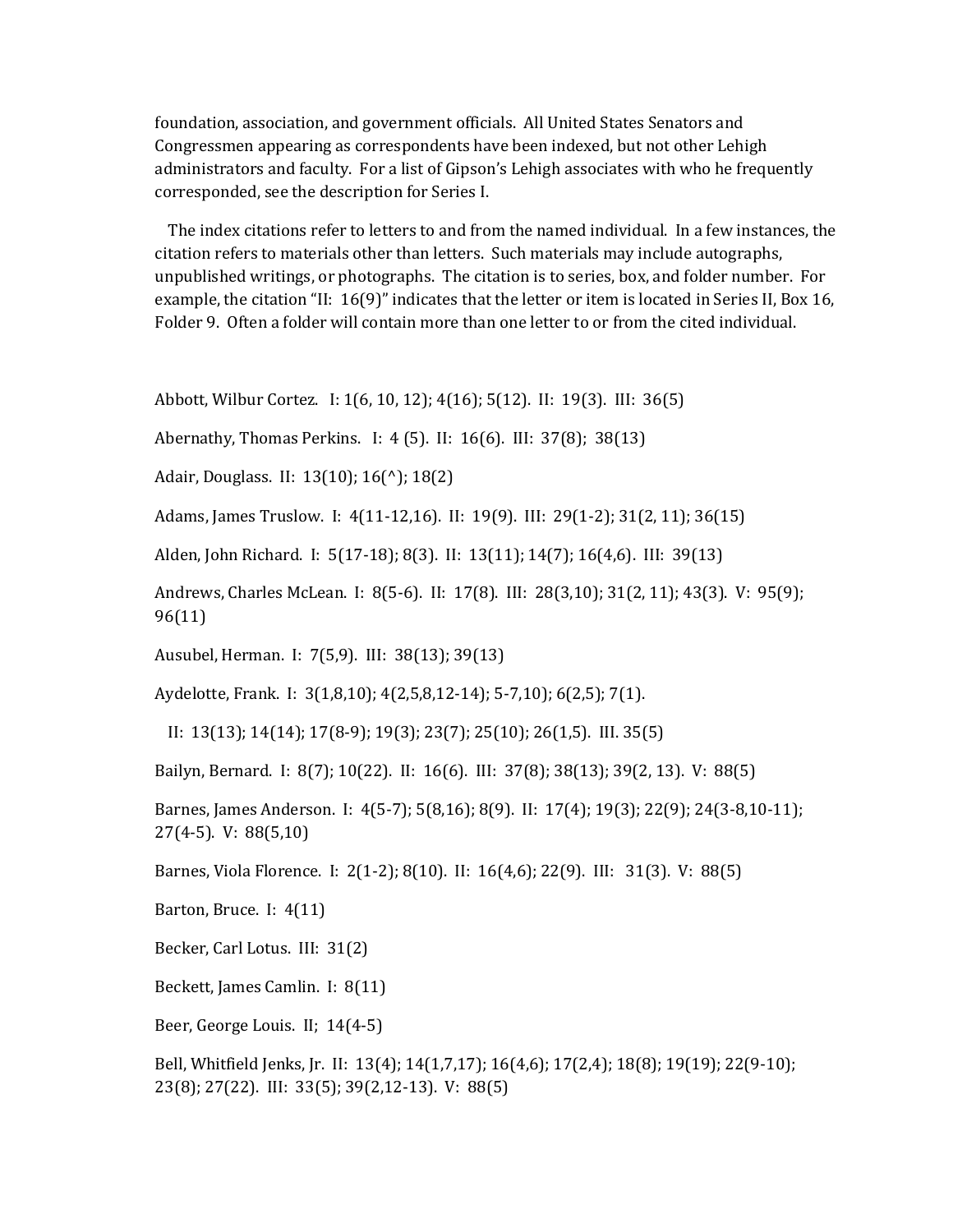Bellot, Hugh Hale. I: 8(12). II: 17(13); 27(15). III: 31(13); 32(7)

Beloff, Max. v: 88(5)

Bemis, Samuel Flagg. I: 2(14), II: 13(7). III: 35(5)

Beveridge, Albert Jeremiah. III: 39(20)

Billington, Ray Allen. I: 8(14). III: 39(5)

Bining, Arthur cecil. I: 2(6); 3(1-2,4,6-8,12); 4(4,6-8,11-12); 5(1-2, 5-6,8-9,11); 6(1-2); 8(15). II: 16(6); 17(9); 24(1-2,5-11); 25(4-6); 27(5). III: 29(1); 31(11); 41(45)

Blegen, Theodore Christian. I: 6(13). II: 14(2); 25(13). III: 31(3); 32(6-7); 38(13). V: 88(5)

Bolton, Herbert Eugene. I: 3(2),5-6,10). III: 28(15)

Boone, William Judson. I: 1(6)

Boorstin, Daniel J. III: 38(13). V: 88(5)

Bourne, Henry Eldridge. I: 2(3,5,7-8,10,15); 3(1,5-8). II: 13(7,12). III: 41(8)

Bowen, Catherine Drinker. I: 6(13); 8(16). II: 16(6); 17(13); 22(9). III: 39(2,13); 45(2). V: 88(5,10); 95(9)

Boyd, Julian Parks. I: 2(2,5); 3(1,3-11,14); 4(1-2,4-10,16); 5(4,14); 6(10); 7(13); 8(17). II: 16(6); 17(18); 18(2); 19(3); 22(8-9); 23(8); 24(2,4-6,8-9); 27(5). III: 29(1,5); 32(13); 36(9)

Brebner, John Bartlet. I: 3(1-2,4,12-14); 4(8,12,15-16); 5(3-4,13-14); 6(7). II: 13(7); 14(4,9); 15(8); 17(11,13); 19(3). III: 31(11); 32(3); 35(5)

Brewster, Kingman. I: 7(11)

Bridenbaugh, Carl. I: 3(12,14); 5(16); 6(3); 7(10). II: 16(6); 18(2); 24(2). III: 32(6). V: 88(5)

Brinton, Crane. I: 3(6-8); 4(4-5,7,12-13); 6(3-4); 8(19); 9(7); 10(22). III: 29(1). V: 88(5)

Brogan, Denis William. I: 7(15); 8(20). II: 14(10). III: 33(5). V: 88(5)

Brown, Rollo Walter. I: 1(5-6); 2(9-11); 3(9-10); 4(3,7,10); 5(15); 6(11); 8(23)

Buck, Solon Justus. I: 2(14); 4(12). II: 18(2); 23(2); 24(1,6). III: 35(5)

Buckley, William F., Jr. I: 7(13). III: 39(7)

Burt, Alfred LeRoy. I: 5(1); 6(10-11); 7(10); 8(24). II: 17(13); 19(3); 22(8). III: 31(17); 32(6,8). V: 88(5,9)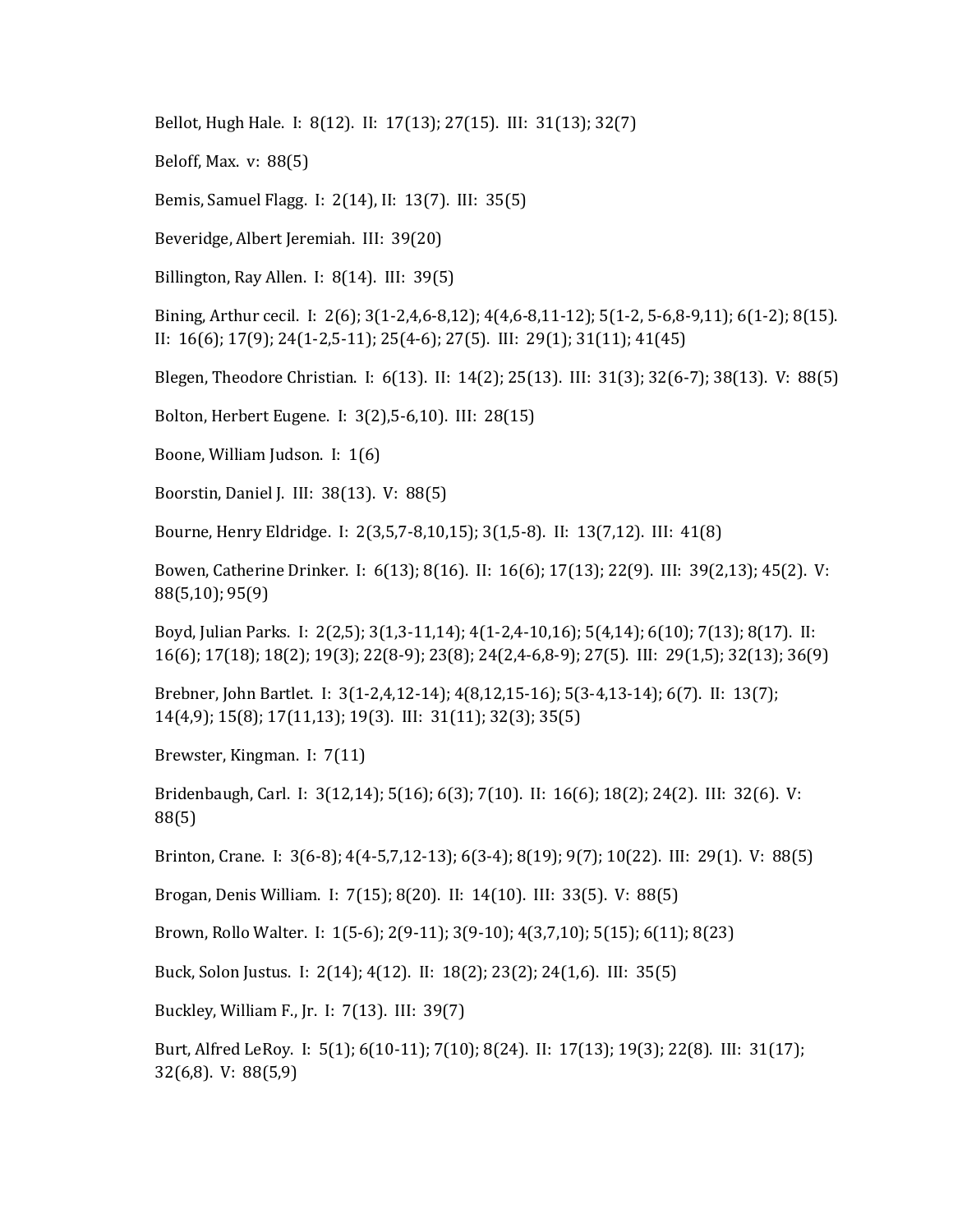Burton, Harold Hitz. I: 5(6). II: 27(6)

Butterfield, Herbert. I: 11(1). II; 14(7); 17(11,13). III: 31(13); 39(13). V: 88(5)

Butterfield, Lyman Henry. I: 11(29). II: 13(1); 14(7); 16(4,6); 18(8). III: 31(17); 37(8); 38(13); 39(13). V: 8895)

Callahan, North. I: 8(25). II: 25(12-13). III: 39(2). V: 88913)

Campbell, Mildred Lucile. II: 14(7); 16(7); 17(11). III: 39(13). V: 88(5)

Canfield, Cass. I: 11(11): 35(8-11). V: 88(13)

Canham, Erwin D. I: 6(13)

Cappon, Lester Jesse. I: 7(1); 8(27); 9(17); 10(22). II: 16(4,7,10); 18(8-11). III: 32(13); 33(5). V: 88(5,9)

Carter, Clarence Edwin. I: 3(12-13). II: 16(7); 27(6)

Channing, Edward. III: 31(2)

Chitwood, Oliver Perry. I: 2(9); 3(3). II: 14(7); 16(7,10). III: 39(2,13). V: 88(5)

Clark, Dora Mae. I: 8(31). II: 16(7); 24(2,6,9). V: 88(5)

Clark, George Norman. II: 14(10); 17(8,13)

Clark, Joseph Sill. I: 7(7)

Colbourn, H. Trevor. I: 8(32). II: 16(7); 20(16); 24(11). III: 36(6); 37(4,8); 41(48). V: 88(5)

Coleman, Roy V. I: 3(9); 4(1,5); 6(11,13)

Commager, Henry Steele. III: 35(8-9)

Cone, Carl B. I: 8(34). II: 13(11). III: 31(13). V: 88(5)

Coulter, Ellis Merton. III: 31(2); 35(5)

Crane, Verner Winslow. I: 6(3,8,13). II: 16(7). III: 31(15); 38(12); 40(5)

Cross, Wilbur Lucius. I: 1(5); 2(2). II: 27(20)

Curti, Merle Eugene. I: 3(9-10); 5(5). II: 25(12). III: 35(5)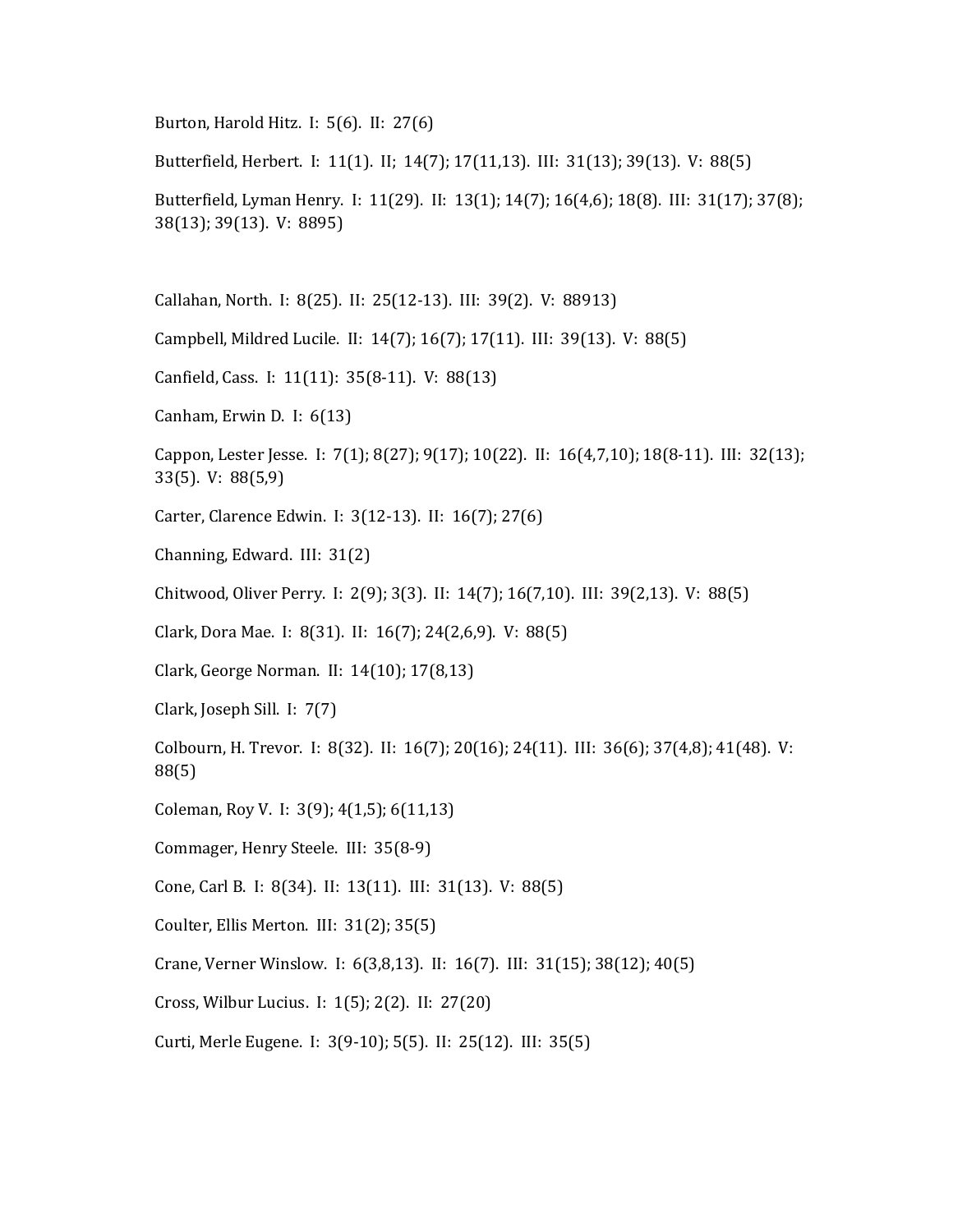D'Arms, Edward Francis. I: 10(16). II: 15(11); 16(1); 17(4); 20(3) 22(2); 25(13-14); 26(8- 9). III: 31(13) Dewey, Thomas Edward. I: 4(1) Dickerson, Oliver Morton. I: 6(10); 9(3). II: 16(7). III: 37(8); 38(13) Dodd, William Edward. I: 1(6); 2(8); 3(3); 4(1). II: 26(13). III: 36(6); 37(21); 39(20) Douglas, Lewis Williams. II: 17(9)

East, Robert Abraham. II: 23(8-9)

Eaton, Clement. I: 2(4,7); 3(10); 4(4); 5(10-11); 6(10). II: 24(1,3). III: 35(5)

Eisenstadt, Abraham Seldin. I: 9(4). II: 14(7); 16(7); 25(12)

Elton, Godfrey. I: 4(12-13); 5(18); 9(5). II: 14(7); 17(13); 26(1)

Evans, Luther Harris. I: 5(12); 6(1). II: 23(2)

Farrand, Max. I: 3(2,9-10); 4(1,3,6,15). III: 31(2)

Ford, Guy Stanton. I: 4(16); 5(4,7,10-15,17-18); 6(1-11,13); 7(4). II: 13(6-7,12); 14(2); 17(12); 23(7). III: 37(21); 38(13); 39(2); 40(3); 41(4)

Ford, Worthington Chauncey. II: 23(13). III: 31(2)

Foster, Carol Howe. I: 2(13-14); 4(2); 6(1,7); 7(15); 8(1). II: 17(9); 19(3). V: 95(9)

Fox, Dixon Ryan. I: 3(5). II: 24(1)

Franks, Oliver Shewell. I: 6(8). II: 15(11); 19(9)

Frear, Joseph Allen, Jr. II: 17(17)

Freeman, Douglas Southall. I: 3(4); 9(9). II: 14(2). III: 31(3); 32(6); 35(5)

Freiberg, Malcolm. I: 6(12); 9(10). II: 14(7); 16(7); 20(10); 23(13). III: 32(11,13); 38(13); 39(2,13). V: 88(5)

French, Burton Lee. I: 1(9); 2(14); 3(2); 5(1,14); 6(15); 9(11). II: 27(13). III: 29(5); 35(5). V: 96(13)

Galbraith, Vivian Hunter. I: 7(2); 9(13). II: 14(10); 17(13)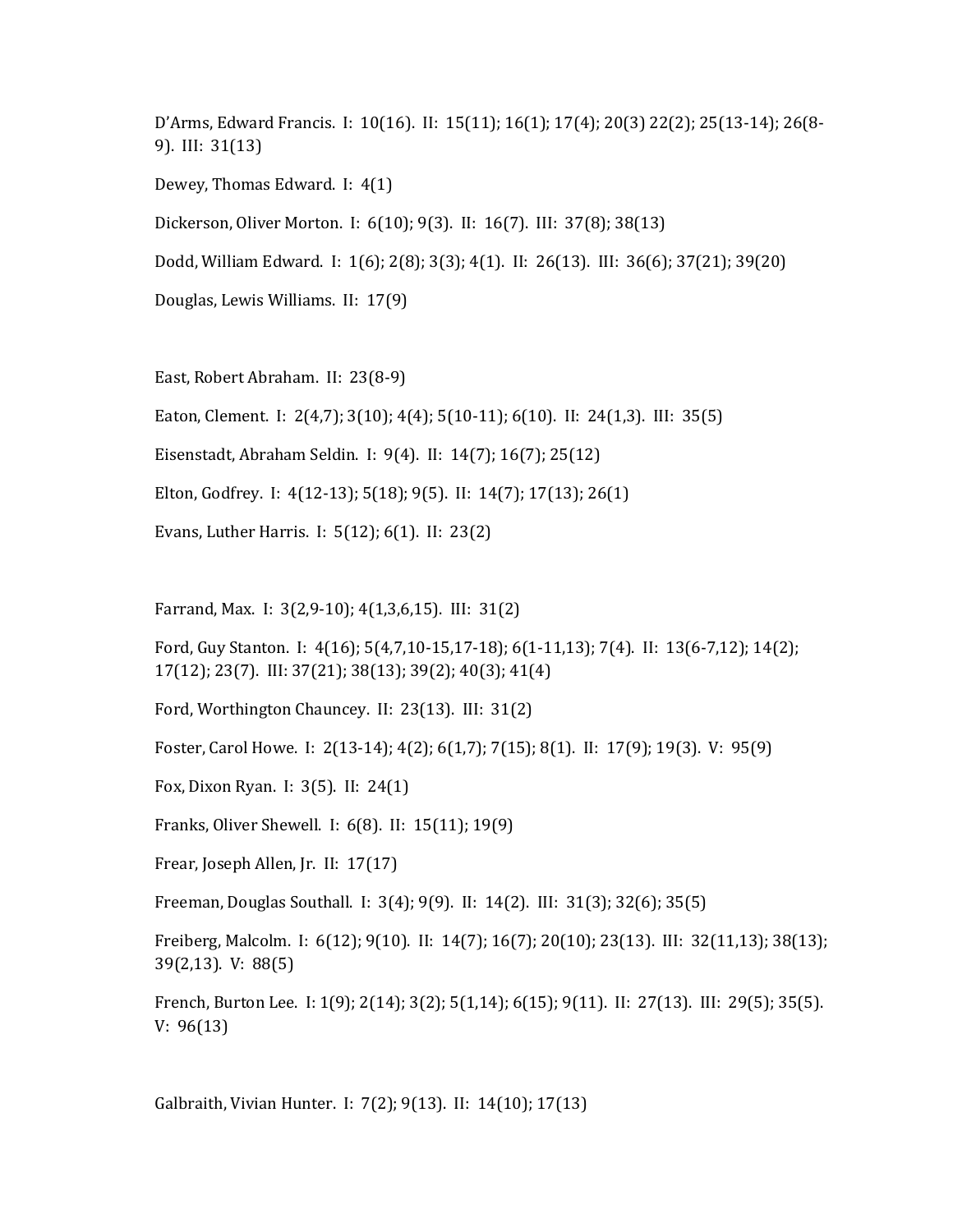Gates, Paul Wallace. I: 2(6,12-13,15); 3(2-3,7,10). II. 19(3); 23(14); 24(1-2)

Gifford, Walter Sherman. II: 17(13)

Gipson, James Herrick. II: 14(2,7); 15(1); 17(9); 23(7); 25(12-15). III: 28(1-15); 29(1-8); 31(3,17); 32(3,6-7); 35(5,12); 39(2). V: 82(3); 85(6,12-13,17); 86(6-7,13,15); 87(3); 88(3- 4,6,15); 95(17); 101(1); 103(3,9)

Grace, Eugene Gifford. I: 4(10); 6(2). II: 17(10); 24(1)

Green, Edward Rodney Richey. I: 7(1). II: 17(10)

Green, Fletcher Melvin. I: 6(15)

Green, Theodore Francis. II: 18(15)

Greene, Evarts Boutell. I: 1(8); 2(6,8); 4(16). III: 31(2)

Greene, Jack P. I: 9(17). II: 16(10). III: 39(2). V: 88(5)

Griswold, Alfred Whitney. III: 31(3)

Guffey, Joseph F. I: 3(12)

Hacker, Louis Morton. I: 4(4); 5(9); 6(4,7). II: 16(7); 17(9). III: 29(10)

Hamilton, Milton Wheaton. I: 3(9); 5(8,17); 6(13); 9(21). II: 14(7); 16(7); 24(4); 25(12). III: 35(5); 39(2)

Harbison, Windred Audif. I: 1(8,9); 4(4); 6(5)

Harlow, Ralph Volney. III: 31(2)

Harlow, Vincent Todd. I: 1(12,15); 2(3,8,11,13-15); 3(1,3,10-11,13-14); 4(3); 9(22). II: 14(10); 17(8). V: 88(5)

Harper, Lawrence Averell. I: 7(1). II: 13(7); 16(7). III: 31(17); 36(15). V: 88(5)

Hayden, Carl. I: 3(12); 5(6). II: 27(6)

Heaton, Herbert. I: 9(25)

Heyburn, Weldon Brinton. I: 1(3)

Hicks, John Donald. I: 5(11)

Hoffman, Donald B. I: 5(14-15); 6(8,12,14-16); 9(29). II: 13(7); 24(5-6,8); 25(9)

Hoffman, ross John Swartz. I: 6(10-11,14-16); 9(30). III: 32(7). V: 88(5,9)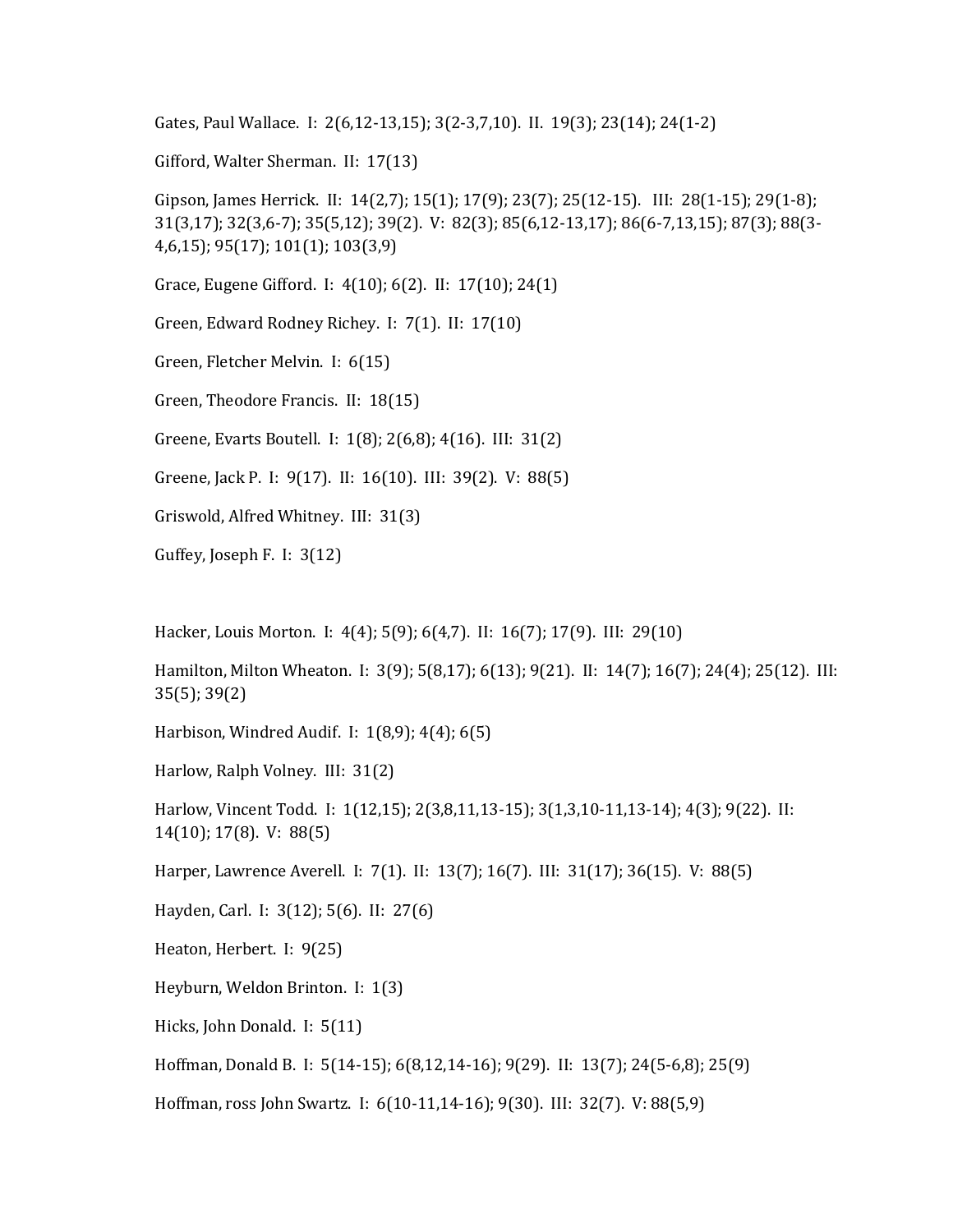Holt, William Stull. I: 3(4); 7(1). II: 1(7); 25(14). III: 39(2)

Hornbeck, Stanley Kuhl. I: 1(2); 7(4); 9(32); 10(16-17). II: 13(13-15); 14(7); 17(9); 19(3); 22(9). III: 38(13); 39(13, 17). V: 88(5)

Hulme, Edward Maslin. I: 1(5). III: 31(2)

Hulme, Harold. II: 15(9)

Jacobs, Wilbur R. I: 5(17); 6(3,7,10,14); 10(2). II: 16(7); 25(12). III: 38(13); 39(2)

Jacobson, David Louis. II: 13(10). III: 37(4)

James, Alfred Procter. I: 4(12-13); 6(6). II: 24(3-5)

Jensen, Merrill. I: 10(3). II: 16(7). III: 37(8)

Jernegan, Marcus Wilson. III: 31(2)

Kammen, Michael G. I: 10(5). III: 39(2)

Kennedy, Joseph P. II: 17(8)

Kilpatrick, William Heard. I: 5(13)

Kipling, Rudyard. V: 99(5)

Klingberg, Frank Joseph. I: 2(11); 3(5,11); 4(1,8,10). II: 16(8). III: 29(1); 31(11); 39(13)

Knollenberg, Bernhard. I: 6(9); 7(3); 10(9). II: 16(4,8). III: 32(6-7); 35(5); 37(4); 38(13)

Knopf, Alfred A. I: 5(8); 7(14); 9(9); 10(12); 11(4). II: 14(2); 15(9); 19(3,17); 22(2,9); 23(4); 25(12-13); 27(5). III: 29(4,8-17); 30(1-12,14); 38(13); 39(17). V: 88(9,13); 95(5)

Koontz, Louis Knott. I: 4(7); 5(6,14-16); 6(5,9,16). III: 31(3)

Krout, John Allen. I: 5(14-15). II: 29(11); 32(4); 37(4)

Labaree, Leonard Woods. I: 1(10,13); 2(2-3,5-6); 3(5,7,10); 4(3,13); 5(7); 8(1); 10(11). II: 16(8); 17(2); 19(3) 27(21). III: 31(12); 35(5); 38(13); 39(2,12,21). V: 88(10)

Land, Aubrey C. III: 31(15)

Leland, Waldo Gifford. I: 1(9); 3(9). II: 13(6)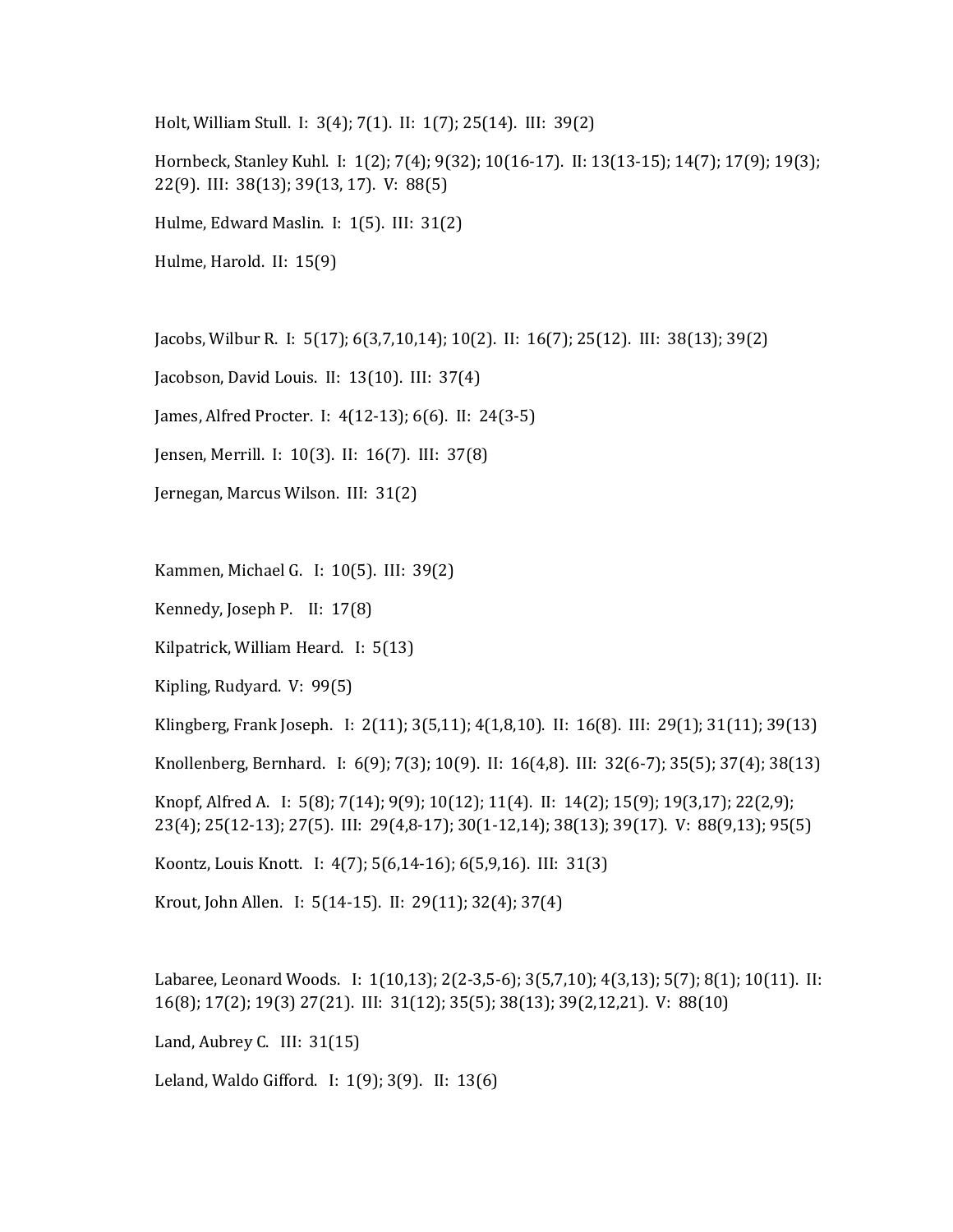Lewis, W. Deming. II: 7(13-14); 10(11,15). II: 17(4); 19(5-6,11,18,22); 20(2-3,8); 22(4-6,9); 26(1). III: 30(9,14); 33(5); 45(1). V: 88(9)

Lilly, Edward P. I: 4(6-7,9)

Littell, Norman M. I: 1(6); 4(7); 5(3,6-7); 6(2,11); 7(1,6); 10(19-20) II: 17(9); 19(3). III: 35(5); 39(2). V: 101(8)

Long, John Cuthbert. I: 3(8); 4(10,13); 6(3); 10(21). II: 15(10); 16(4,8); 24(3-4). V: 88(5,9)

Lydon, James Gavin. I: 7(7-8,10). II: 13(8)

McDonald, Forrest. II: 13(10)

McGrane, Reginald Charles. I: 1(5); 6(11,15). II: 17(9). III: 35(5)

McIlwain, Charles Howard. I: 4(12). II: 16(8)

McLaughlin, Andrew Cunningham. I: 1(5); 2(9)

MacLean, James Alexander. I: 1(1-2); 3(4-5)

Main, Jackson Turner. II: 16(8); 23(8)

Malone, Duma. I: 5(15); 6(9). III: 32(4); 38(1)

Manning, Helen Taft. I: 11(3). II: 16(2,8)

Martin, Asa Earl. I: 1(6); 2(6,9,14); 3(13); 5(1-2); 12(21). II: 24(1-2,4-10)

Martin, Thomas Ellsworth. II: 27(6)

Mencken, Henry Louis. I: 5(9,15); 6(9); 11(4). V: 95(5)

Merk, Frederick. I: 5(3)

Merriam, Harold Guy. I: 1(3,5,11-12); 3 (3-4,10); 4(11); 6(6); 7(1,14); 11(5). II: 13(13-16); 19(3); 23(7). III: 35(5). V: 88(9)

Middleton, Arthur Pierce. I: 11(6). II: 14(7); 18(2). II: 32(13); 35(5); 38(13); 39(2). V: 88(5)

Miller, John Chester. I: 5(7); 6(5); 11(7). II: 24(5)

Mitchell, Broadus. II: 25(12). III: 35(12). V: 88(13)

Moe, Henry Allen. I: 4(5); 6(14); 7(5); 8(34); 9(9,21); 10(4,16-17); 11(1); 12(3). II: 17(7); 19(3); 22(3-4,9). III: 39(13). V: 88(5)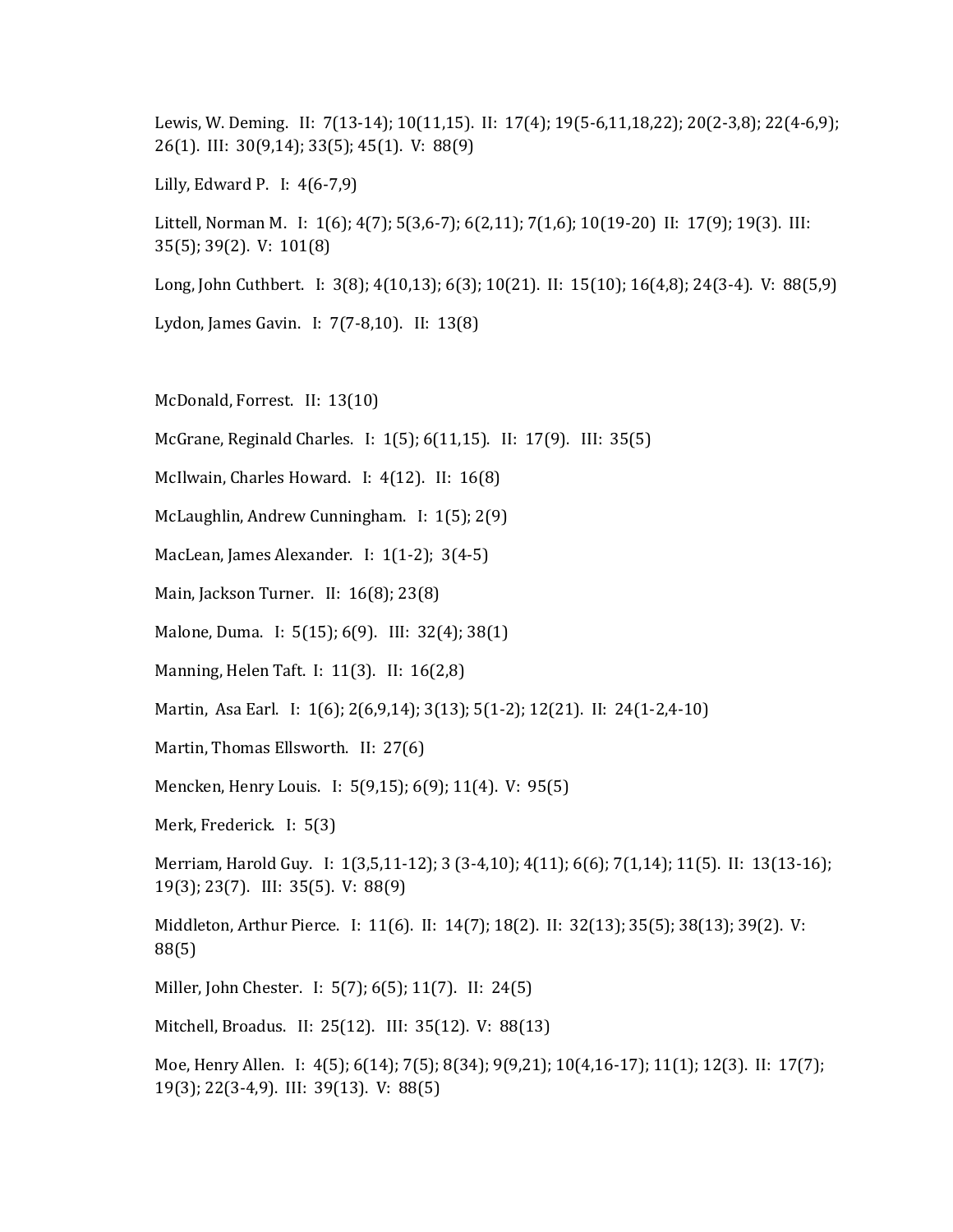Mood, Fulmer. I: 3(10-11); 6(15); 7(1). II: 16(8). III: 35(5)

Morgan, Edmund Sears. I: 6(11); 11(10). II: 16(8); 23(19). III: 35(5). V: 88910)

Morison, Samuel Eliot. I: 1(6); 3(12); 6(2); 7(1,15). II: 16(8); 17(8). III: 35(5); 39(2); 40(3). V: 88(5,13)

Morris, Richard Brandon. I: 2(4-5); 3(2-3,12); 6(5); 11(6,11). II: 16(4,8,10); 23(7). III: 32(6); 35(9-10). V: 88(5,9)

Mullet, Charles Frederic. II: 15(9-10); 16(8). III: 38(13); 39(13)

Mumford, Lawrence Quincy. II: 23(2-3). III: 32(11,13)

Munroe, John A. I: 11(13). II: 14(7); 16(4,8); 22(9). III: 39(2). V: 88(5)

Namier, Lewis Bernstein. I: 11(14). II: 17(13). III: 31(13); 38(13)

Nettles, Curtis Putnam. I: 3(4-6); 4(4). II: 13(7). III: 32(4)

Neville, Harvey Alexander. I: 5(15,18); 6(2,4,6-9); 7(6); 8(26,28); 9(19). II: 17(4,7); 19(6,8- 10,13,18); 20(3,5-7); 22(2-5,10); 25(12,14); 26(8,10,13). III: 30(2,4-5,9); 31(17); 32(9); 40(3). V: 95(9)

Nevins, allan. I: 4(1); 11(15). II: 20(3); 26(13). II: 33(5). V: 88(5)

New, Harry Stewart. I: 1(5)

Nichols, Jeannette. I: 11(16). II: 14(2)

Nichols, Roy Franklin. I: 1(11); 2(1,4,11-12); 3(2,4,10,14); 4(2,5-6, 8,10-14); 5(11,13); 6(4- 5,9,16); 11(16). II: 14(7); 16(8); 17(2); 19(3); 22(8-10); 24(1-7,9-10); 25(4,6,12); 27(5). III: 37(8); 38(13). V: 88(5,9)

Notestein, Wallace. I: 5(14); 6(7,15-16); 7(15). V: 88(5)

Paltsits, Victor Hugo. I: 2(9); 6(16). III: 29(1); 31(2); 35(5); 36(9)

Pares, Richard. I: 3(11); 4(13); 11(17). II: 14(10); 17(11)

Pargellis, Stanley McCrory. I: 4(4); 5(7,17); 6(8,11,14); 11(18). II: 16(8); 19(3); 26(13). III: 36(15). V: 88(5)

Paxson, Frederic Logan. III: 31(2)

Pellinbg, Henry M. I: 11(20)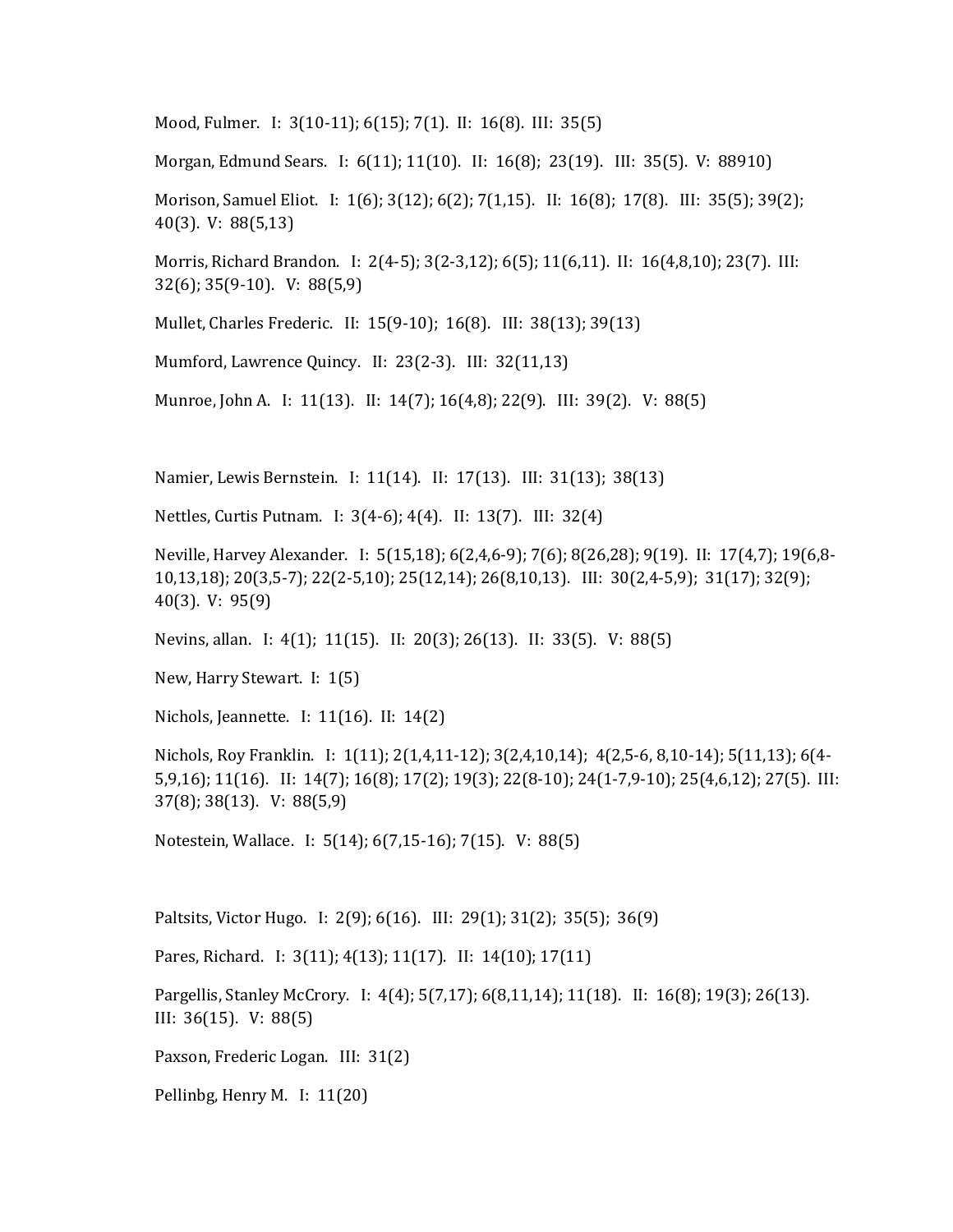Perkins, Dexter. I: 6(4)

Pomfret, John Edwin. I: 3(10). II: 16(4,8,10); 18(5). III: 31(13); 32(7,11,13); 35(5). V: 88(5)

Powell, John Harvey. I: 4(12); 5(7); 6(3,10-13); 11(22). II: 16(4,8); 17(4); 19(3). III: 32(4,7); 39(2)

Read, Conyers. I: 1(8); 2(12-13); 4(7-8). II: 13(7); 24(1). III: 35(5)

Reed, David Aiken. I: 1(9)

Richards, Charles Russ. I: 1(6,8-13); 2(1-15); 3(1-3). II: 13(6); 17(18); 24(1)

Richter, Conrad. I: 7(9)

Ristow, Walter William. II: 23(2-3). III: 31(16); 32(13)

Ritcheson, Charles R. I: 11(24). II: 16(2-3,9); 18(16); 25(12). III: 32(9); 33(1)

Robbins, Caroline. I: 4(8); 7(2); 11(25). II: 14(7); 16(4,9). III: 37(8); 38(13); 39(2). V: 88(5,10,13)

Robins, Thomas Elliis. I: 1(5). II: 13(13)

Rooney, Fred B. V: 88(13)

Root, Winfred Trexler. I: 3(13); 4(11-12); 11(26). II: 13(7); 19(3). III: 31(2,11)

Rosenberger, Homer Tope. I: 5-11); 6(1,3-4,6-7); 11(27). II: 25(5,7)

Rossiter, Clinton Lawrence. I: 7(1). II: 16(4,9); 18(9)

Rowse, Alfred Leslie. II; 17(11). V: 88(5)

Rundell, Walter, Jr. II: 13(8)

Rusk, Dean. I: 7(10). II: 22(10); 25(13); 26(10). II: 31(15)

Sachse, William Lewis. II: 13(11). III: 39(13)

Savelle, Max. I: 4(8); 5(7-8,17); 6(2-5); 7(1); 11(29). II: 16(9). III: 31(3); 32(4,8); 35(5). V: 88(5)

Schlesinger, Arthur Meier. I: 1(10); 3(3); 5(11); 11(30). II: 16(9). III: 35(5); 36(16); 38(13); 39(2,13)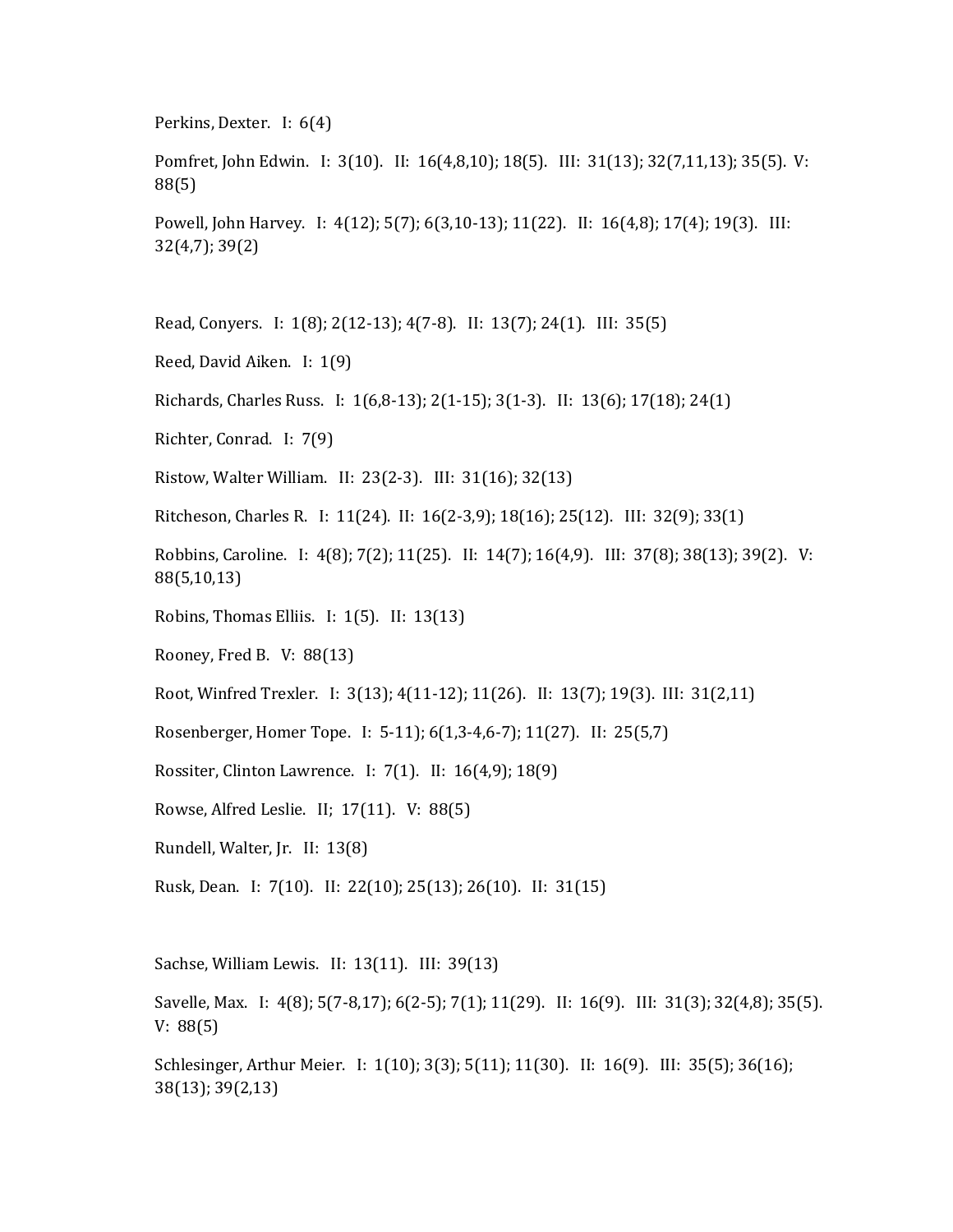Schlesinger, Arthur Meier, Jr. I: 7(3). III: 35(5)

Schmitt, Bernadotte Everly. I: 1(6); 2(4); 3(1); 4(13); 11(31). II: 13(8,10). III: 31(2); 35(5); 37(21); 39(2). V: 88(9); 96(17)

Schutz, John A. I: 5(17); 6(1,5,9-10,13,16); 11(32). II: 14(2,7); 16(9); 25(13). III: 31(17). V: 88(5)

Schuyler, Robert Livingston. I: 3(13); 4(11,13); 5(1); 6(8-9); 11(33). II: 15(5); 16(4). V: 88(5)

Scott, Hugh Doggett, Jr. I: 7(7); 8(17). II: 19(6)

Seymour, Charles. I: 1(12); 4(2); 6(13). II: 17(8); 19(3). III: 31(2); 35(5)

Shafer, Boyd C. I: 7(2). II: 13(2,7-8,12); 14(7); 16(4,9). III: 38(12-13); 39(2); 41(26). V: 88(5)

Sharp, Walter Rice. I: 1(6-7,11,14-15); 2(4,6); 4(8,11); 5(1,8); 7(14); 8(8); 11(36). II: 17(9); 19(3); 26(13). III: 32(2). V: 88(9,13); 96(18)

Shipton, Clifford Kenyon. II: 13(4); 14(7); 16(4,9); 17(16); 20(11-12). III: 35(5); 37(8); 38(13); 39(2,12-13). V: 88(5,9)

Shryock, Richard Harrison. I: 4(11,14); 5(3). II: 14(1); 16(4,9); 18(10); 22(9); 24(3-6,8- 10); 26(13). III: 35(5); 38(13); 39(2). V: 88(5,10)

Sioussat, St. George Leakin. I: 1(8); 3(1,12); 5(3,7-8,13,16). II: 16(4); 22(7); 24(1). III: 31(12); 36(16)

Smelser Marshall. I: 6(1,3); 11(37). II: 16(9). III: 35(5); 38(13); 39(2,13)

Smith, Courtney. I: 9(13,28). II: 13(13-14); 14(7); 25(12); 26(1). III: 39(17). V: 88(5,9)

Sosin, Jack M. I: 7(3,5,7)

Stevens, Sylvester Kirby. I: 4(5,10,13); 5(6); 6(10). II: 23(7,25-26); 24(3-5,8-11); 25(6). III: 33(5)

Sutherland, Lucy Stuart. I: 11(40). II: 14(7,10); 17(13). III: 32 (9); 38(13); 39(2). V: 88(5,10)

Sydnor, Charles Sackett. I: 11(42). II: 17(9)

Taylor, Lloyd C., Jr. I: 12(1). II: 25(13)

Thayer, Theodore George. I: 12(3). II: 16(9)

Thompson, James Westfall. I: 1(12)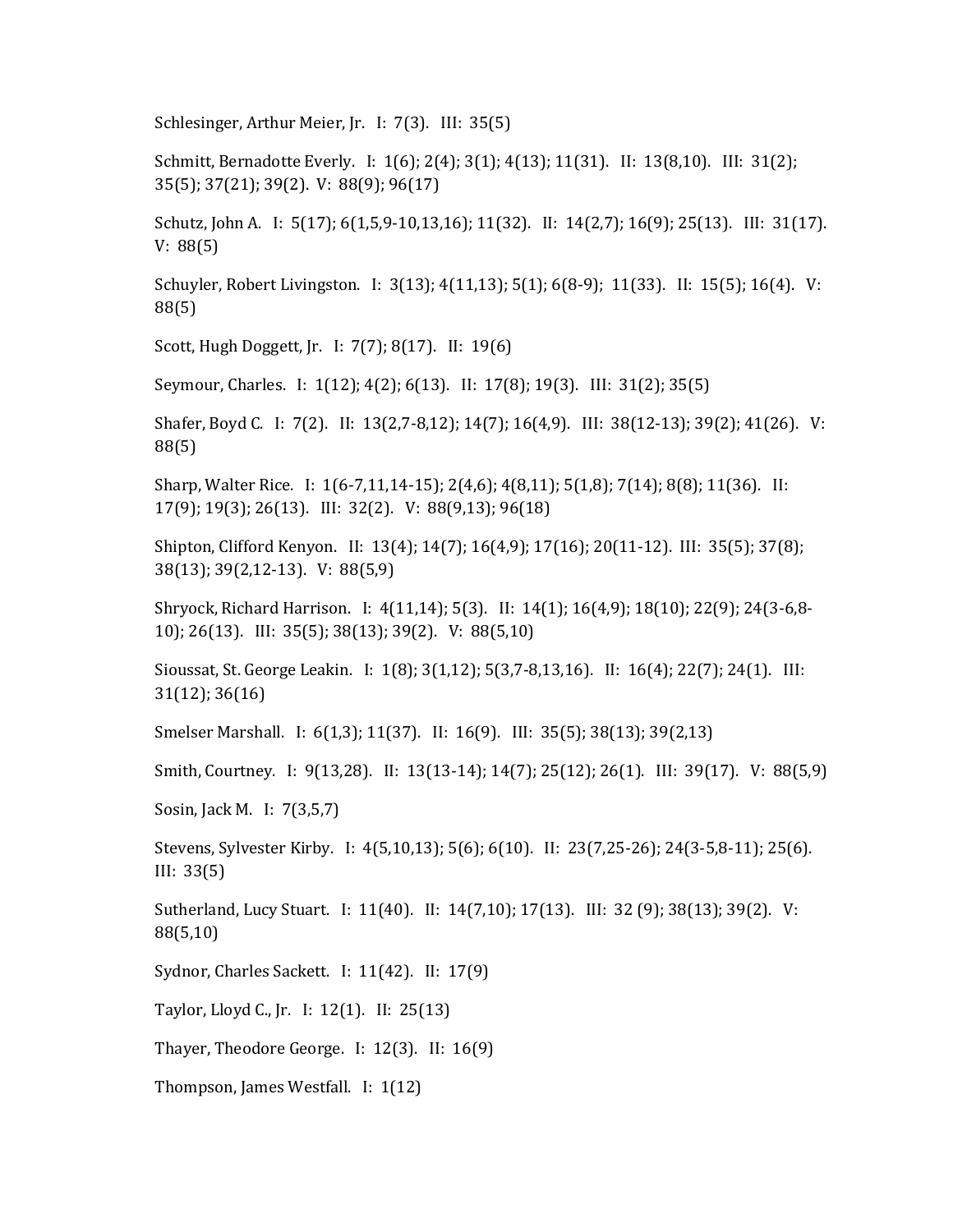Todd, Arthur James. I: 1(5,9); 2(5,15); 5(15); 12(4). II: 19(3). III: 31(2); 32(4)

Tolles, Frederick Barnes. II: 16(9); 18(5); 22(9-10). III: 32(11); 35(5); 39(13). V: 88(5,9)

Trevor-roper, Hugh Redwald. II: 17(13)

Turner, Frederick Jackson. III: 31(2)

Van Alstyne, Richard Warner. I: 6(10,12-13); 12(8). II: 16(9). III: 39(13)

Van Doren, carl. I: 4(14); 6(5,13); 12(9). II: 19(3); 23(7)

Varga, Nicholas. I: 12(10). II: 16(9). V: 88(5)

Ver Steeg, Clarence Lester. II: 16(9). V: 88(5)

Volwiler, Albert Tangeman. I: 3(2,6). II: 16(9); 23(7). III: 35(5)

Wainwright, Nicholas B. I: 6(8-9); 7(15). II: 14(7); 16(4,9); 17(18); 22(9); 24(4). III: 31(17); 33(5); 35(5); 36(9). V: 88(5,10)

Wallace, Anthony F. C. I: 6(10); 7(1)

Wallace, Paul A.W. I: 3(12); 4(2); 6(4); 12(15). II: 16(9); 22(9); 25(6). III: 36(9); 38(13); 39(2,13). V: 88(5)

Washburn, Wilcomb E. I: 7(7); 12(13). II: 18(8)

Watson, James Eli. I: 1(5)

Weeks, Edward. I: 6(8): 12(16)

Wertenbaker, Thomas Jefferson. I: 2(5-9,15); 4(6,8,10); 6(7,15); 12(19). Ii: 13(7); 16(4,9); 24(7,9). Iii: 35(5); 36(15); 37(21). V: 88(5)

Whitaker, Martin D. I: 5(17); 6(1,3,5-6); 7(1); 12(20). II: 14(12); 15(5); 17(6,9); 19(9,11,13,17-18); 22(2-3); 23(7); 26(8-9). III: 29(15); 30(1-2) 31(13,15); 35(5)

Whitehill, Walter Muir. II: 15(3); 16(4,9-10); 23(13). III: 32(13)

Willcox, William Bradford. I: 6(4-5); 7(8). II: 16(1-2,9). V: 88(9)

Williams, clement c. I: 3(4-14,16); 4(4,8,10-14); 5(1-8,12-14); 12(21). II: 17(8); 24(3-4). III: 28(9)

Winkler, Henry Ralph. II: 16(1)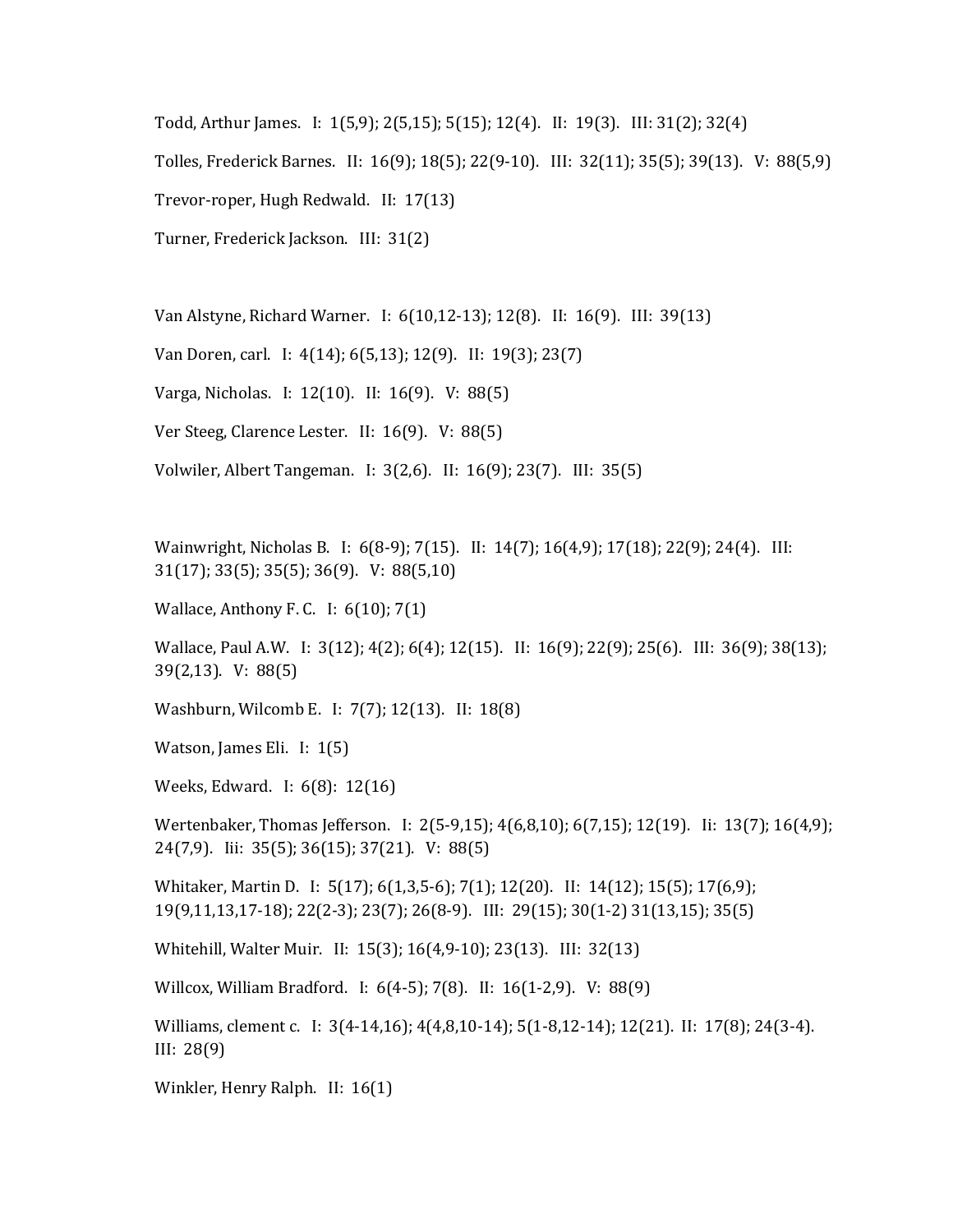Wittke, Carl Frederick. I: 3(2). III: 38(13)

Wolf, Edwin, 2nd. I: 8(33). II: 16(9); 17(1). III: 31(15); 39(2,13). V: 88(5)

Wright, Esmund. I: 12(23). III: 33(4)

Wright, Louis Booker. I: 5(15); 7(3). II: 15(9); 16(4,9-10); 17(7); 22(3). III: 35(9); 36(15); 38(13); 39(2). V: 88(5)

Wrong, George McKinnon. I: 1(8). III: 31(2)

Wroth, Lawrence Counselman. I: 4(11). II: 16(9); 18(15); 20(11). III: 36(15)

Broad subjects covered by the Gipson Papers are listed below with an indication of the series in which they appear. Researchers should see the description and inventory of the cited series for further information. Additional topics may be found in the inventory for Series II (Subject Files).

| Alfred A. Knopf, Inc.                           | III, V       |
|-------------------------------------------------|--------------|
| American Historical Association                 | I, II, V     |
| <b>Bancroft Prize</b>                           | $_{\rm II}$  |
| Caldwell, Idaho                                 | V            |
| Caxton Printers, Ltd.                           | III, V       |
| <b>Christian Science</b>                        | V            |
| College of Idaho                                | II, V        |
| Conference on British Studies                   | $\mathbf{I}$ |
| Conference on Early American Studies            | $\mathbf{I}$ |
| Franklin Inn Club, Philadelphia                 | $\mathbf{I}$ |
| Harmsworth Professorship, Oxford University     | II, V        |
| Historiography                                  | I, II, III   |
| <b>Horn Papers</b>                              | II           |
| <b>Idaho Politics</b>                           | III          |
| Institute of Early American History and Culture | II, V        |